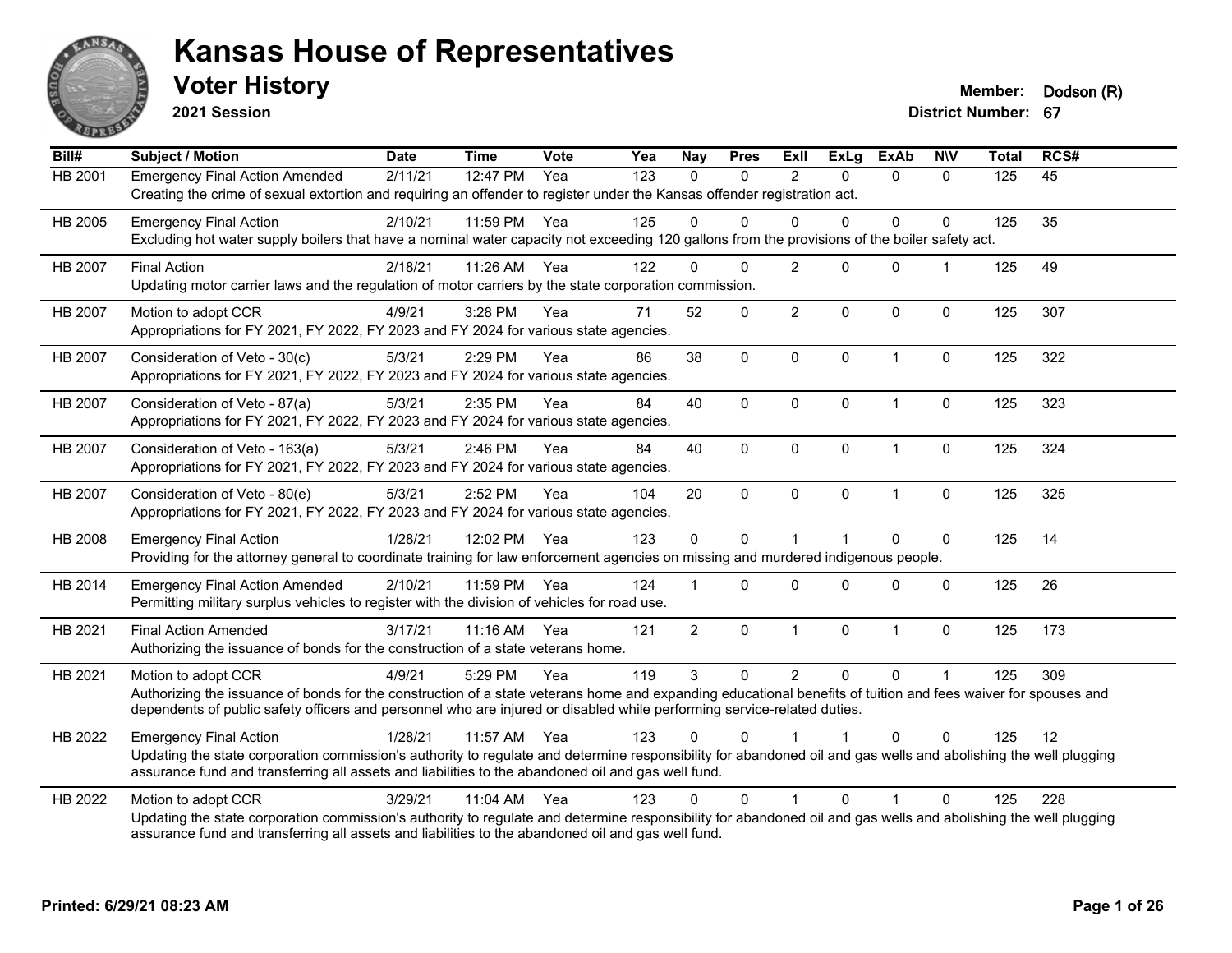

**2021 Session**

| Bill#          | <b>Subject / Motion</b>                                                                                                                                                                                                                                                                                                                                                                                                                                                                                             | <b>Date</b> | <b>Time</b> | Vote | Yea              | Nay      | <b>Pres</b> | ExII           | <b>ExLg</b>  | <b>ExAb</b>    | <b>NIV</b>   | Total | RCS# |
|----------------|---------------------------------------------------------------------------------------------------------------------------------------------------------------------------------------------------------------------------------------------------------------------------------------------------------------------------------------------------------------------------------------------------------------------------------------------------------------------------------------------------------------------|-------------|-------------|------|------------------|----------|-------------|----------------|--------------|----------------|--------------|-------|------|
| <b>HB 2026</b> | <b>Emergency Final Action</b>                                                                                                                                                                                                                                                                                                                                                                                                                                                                                       | 1/28/21     | 12:00 PM    | Yea  | $\overline{123}$ | $\Omega$ | $\Omega$    | $\mathbf 1$    |              | $\Omega$       | $\mathbf{0}$ | 125   | 13   |
|                | Creating a drug abuse treatment program for people on diversion and allowing county and district attorneys to enter into agreements with chief judges and community<br>corrections for supervision.                                                                                                                                                                                                                                                                                                                 |             |             |      |                  |          |             |                |              |                |              |       |      |
| HB 2026        | Motion to adopt CCR                                                                                                                                                                                                                                                                                                                                                                                                                                                                                                 | 5/5/21      | 2:18 PM     | Yea  | 121              | 0        | $\Omega$    | $\overline{2}$ | $\Omega$     | $\overline{2}$ | 0            | 125   | 330  |
|                | Creating a drug abuse treatment program for people on diversion and allowing county and district attorneys to enter into agreements with chief judges and community<br>corrections for supervision, clarifying jurisdiction and supervision of offenders in a certified drug abuse treatment program, authorizing the Kansas sentencing<br>commission to change risk assessment cut-off levels for participation in the certified drug abuse treatment program, modifying the criminal penalties for tampering with |             |             |      |                  |          |             |                |              |                |              |       |      |
|                | electronic monitoring equipment and increasing the criminal penalties for riot and incitement to riot in a correctional facility.                                                                                                                                                                                                                                                                                                                                                                                   |             |             |      |                  |          |             |                |              |                |              |       |      |
| HB 2029        | <b>Emergency Final Action</b>                                                                                                                                                                                                                                                                                                                                                                                                                                                                                       | 2/3/21      | 12:37 PM    | Yea  | 118              | 7        | $\Omega$    | $\Omega$       | $\Omega$     | $\Omega$       | $\Omega$     | 125   | 19   |
|                | Counting any crime with a domestic violence designation as a prior conviction under domestic battery.                                                                                                                                                                                                                                                                                                                                                                                                               |             |             |      |                  |          |             |                |              |                |              |       |      |
| HB 2030        | <b>Emergency Final Action</b>                                                                                                                                                                                                                                                                                                                                                                                                                                                                                       | 2/10/21     | 11:59 PM    | Yea  | 96               | 29       | $\Omega$    | $\mathbf{0}$   | $\mathbf{0}$ | $\Omega$       | $\mathbf 0$  | 125   | 29   |
|                | Extending terminal medical release to inmates in the custody of the department of corrections with a condition likely to cause death within 120 days.                                                                                                                                                                                                                                                                                                                                                               |             |             |      |                  |          |             |                |              |                |              |       |      |
| HB 2039        | <b>Final Action Amended</b>                                                                                                                                                                                                                                                                                                                                                                                                                                                                                         | 3/4/21      | 1:34 PM     | Yea  | 69               | 54       | $\Omega$    | 1              | $\Omega$     | 1              | $\Omega$     | 125   | 143  |
|                | Requiring students to pass an American civics test in order to graduate with a high school diploma.                                                                                                                                                                                                                                                                                                                                                                                                                 |             |             |      |                  |          |             |                |              |                |              |       |      |
| HB 2039        | Motion to adopt CCR                                                                                                                                                                                                                                                                                                                                                                                                                                                                                                 | 4/9/21      | 3:45 PM     | Yea  | 72               | 51       | $\Omega$    | $\overline{2}$ | $\Omega$     | $\Omega$       | $\mathbf 0$  | 125   | 308  |
|                | Requiring administration of a basic civics test as part of the course in United States history and government that is necessary for high school graduation and requiring<br>students to take and pass a personal financial literacy course for high school graduation beginning in school year 2024-2025.                                                                                                                                                                                                           |             |             |      |                  |          |             |                |              |                |              |       |      |
| HB 2045        | <b>Final Action Amended</b>                                                                                                                                                                                                                                                                                                                                                                                                                                                                                         | 3/3/21      | 11:38 AM    | Yea  | 112              | 11       | 1           |                | $\Omega$     | $\mathbf 0$    | $\mathbf{0}$ | 125   | 117  |
|                | Revising two tax credits - first by updating the Kansas angel investor tax credit act with respect to the definition of qualified securities, tax credit limitations and amounts,<br>investor requirements and extending the date that credits may be allowed, and second by increasing the tax credit for expenses incurred to make a residence accessible<br>to persons with a disability.                                                                                                                        |             |             |      |                  |          |             |                |              |                |              |       |      |
| HB 2049        | <b>Emergency Final Action on Substitute</b><br>Bill                                                                                                                                                                                                                                                                                                                                                                                                                                                                 | 2/3/21      | 12:39 PM    | Yea  | 124              | 1        | $\Omega$    | $\Omega$       | $\Omega$     | $\Omega$       | $\Omega$     | 125   | 20   |
|                | Substitute for HB 2049 by Committee on Judiciary - Prohibiting a public agency from charging a fee for records requested for an audit by the legislative division of post<br>audit.                                                                                                                                                                                                                                                                                                                                 |             |             |      |                  |          |             |                |              |                |              |       |      |
| HB 2050        | <b>Final Action</b>                                                                                                                                                                                                                                                                                                                                                                                                                                                                                                 | 2/11/21     | 11:20 AM    | Yea  | 122              | 0        | $\Omega$    | 3              | $\Omega$     | $\Omega$       | $\Omega$     | 125   | 37   |
|                | Removing the requirement that certain entities submit certain documents to the division of post audit.                                                                                                                                                                                                                                                                                                                                                                                                              |             |             |      |                  |          |             |                |              |                |              |       |      |
| HB 2052        | <b>Final Action Amended</b>                                                                                                                                                                                                                                                                                                                                                                                                                                                                                         | 2/25/21     | 11:24 AM    | Yea  | 119              | 5        | $\mathbf 0$ | $\mathbf{1}$   | $\mathbf 0$  | 0              | $\mathbf 0$  | 125   | 73   |
|                | Authorizing legislative assistants and committee assistants to accept gifts from legislators.                                                                                                                                                                                                                                                                                                                                                                                                                       |             |             |      |                  |          |             |                |              |                |              |       |      |
| HB 2056        | <b>Emergency Final Action</b>                                                                                                                                                                                                                                                                                                                                                                                                                                                                                       | 5/6/21      | 3:37 PM     | Yea  | 97               | 24       | $\Omega$    | $\Omega$       | $\mathbf{1}$ | $\mathcal{P}$  | $\mathbf{1}$ | 125   | 343  |
|                | Regulating the sale and distribution of kratom products as a part of and supplemental to the Kansas food, drug and cosmetic act.                                                                                                                                                                                                                                                                                                                                                                                    |             |             |      |                  |          |             |                |              |                |              |       |      |
| HB 2057        | <b>Final Action</b>                                                                                                                                                                                                                                                                                                                                                                                                                                                                                                 | 3/3/21      | 11:40 AM    | Yea  | 124              | 0        | $\Omega$    |                | $\Omega$     | 0              | $\mathbf 0$  | 125   | 118  |
|                | Allowing an alcoholic liquor manufacturer to obtain a drinking establishment license under certain conditions.                                                                                                                                                                                                                                                                                                                                                                                                      |             |             |      |                  |          |             |                |              |                |              |       |      |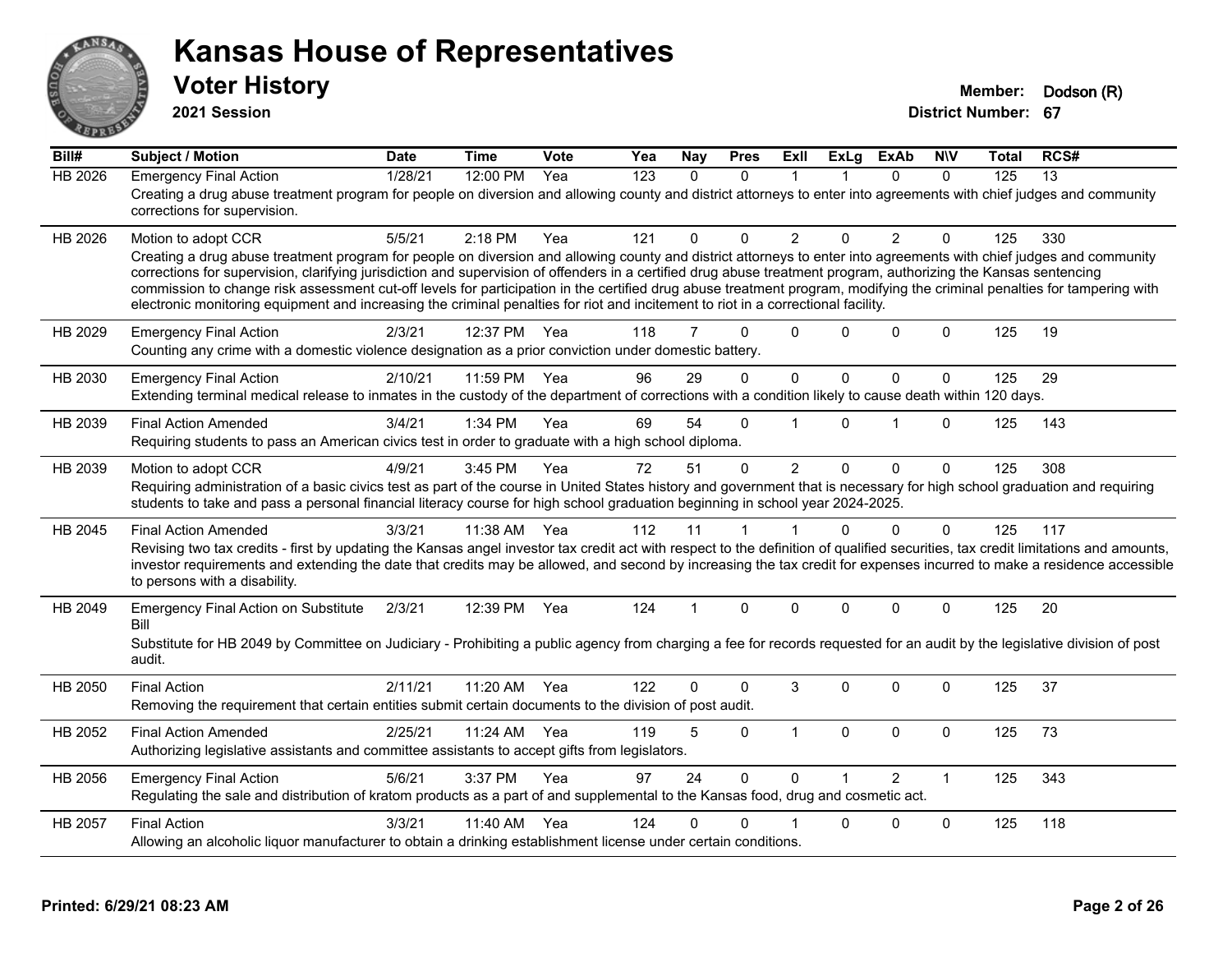

**2021 Session**

| Bill#   | <b>Subject / Motion</b>                                                                                                                                                      | <b>Date</b> | <b>Time</b> | <b>Vote</b> | Yea | <b>Nay</b> | <b>Pres</b>  | ExII           | <b>ExLg</b>  | <b>ExAb</b>    | <b>NIV</b>   | <b>Total</b> | RCS# |
|---------|------------------------------------------------------------------------------------------------------------------------------------------------------------------------------|-------------|-------------|-------------|-----|------------|--------------|----------------|--------------|----------------|--------------|--------------|------|
| HB 2058 | <b>Final Action Amended</b>                                                                                                                                                  | 3/4/21      | 1:39 PM     | Yea         | 85  | 38         | $\Omega$     | -1             | $\Omega$     | 1              | $\Omega$     | 125          | 144  |
|         | Allowing reciprocity to recognize out-of-state licenses to carry a concealed handgun.                                                                                        |             |             |             |     |            |              |                |              |                |              |              |      |
| HB 2058 | Motion to Concur                                                                                                                                                             | 4/8/21      | 9:24 PM     | Nay         | 80  | 43         | $\mathbf{0}$ | 1              | $\Omega$     | $\mathbf{1}$   | $\mathbf{0}$ | 125          | 293  |
|         | Providing reciprocity for licenses to carry concealed handguns and creating a new class of concealed carry license for individuals 18 to 20 years of age, and creating the   |             |             |             |     |            |              |                |              |                |              |              |      |
|         | Kansas protection of firearm rights act to restore the right to possess a firearm upon expungement of certain convictions.                                                   |             |             |             |     |            |              |                |              |                |              |              |      |
| HB 2058 | <b>Consideration of Veto</b>                                                                                                                                                 | 5/3/21      | 12:15 PM    | Yea         | 84  | 39         | $\Omega$     | $\Omega$       | $\Omega$     | $\overline{1}$ | $\mathbf 1$  | 125          | 320  |
|         | Providing reciprocity for licenses to carry concealed handguns and creating a new class of concealed carry license for individuals 18 to 20 years of age, and creating the   |             |             |             |     |            |              |                |              |                |              |              |      |
|         | Kansas protection of firearm rights act to restore the right to possess a firearm upon expungement of certain convictions.                                                   |             |             |             |     |            |              |                |              |                |              |              |      |
| HB 2062 | <b>Emergency Final Action</b>                                                                                                                                                | 2/10/21     | 11:59 PM    | Yea         | 125 | U          | $\mathbf{0}$ | $\Omega$       | $\Omega$     | $\Omega$       | $\mathbf 0$  | 125          | 31   |
|         | Providing certain exceptions to the confidentiality of state child death review board documents.                                                                             |             |             |             |     |            |              |                |              |                |              |              |      |
| HB 2063 | <b>Emergency Final Action Amended</b>                                                                                                                                        | 2/10/21     | 11:59 PM    | Yea         | 125 | $\Omega$   | $\Omega$     | $\Omega$       | $\Omega$     | $\Omega$       | $\Omega$     | 125          | 28   |
|         | Providing certain KP&F tier II spousal and children's benefits for death resulting from a service-connected disability and enacting the Michael Wells memorial act.          |             |             |             |     |            |              |                |              |                |              |              |      |
| HB 2064 | <b>Emergency Final Action Amended</b>                                                                                                                                        | 2/10/21     | 11:59 PM    | Yea         | 125 | $\Omega$   | $\Omega$     | $\Omega$       | $\Omega$     | $\Omega$       | $\Omega$     | 125          | 33   |
|         | Making DROP elections revocable and allowing DROP members who first elected a DROP period of less than five years to extend such DROP period.                                |             |             |             |     |            |              |                |              |                |              |              |      |
| HB 2064 | Motion to adopt CCR                                                                                                                                                          | 4/9/21      | 5:35 PM     | Yea         | 118 |            | 0            | 2              |              | $\Omega$       |              | 125          | 310  |
|         | Creating the Kansas promise scholarship act to provide postsecondary educational scholarships for certain two-year associate degree programs, career and technical           |             |             |             |     |            |              |                |              |                |              |              |      |
|         | education certificates and other stand-alone programs.                                                                                                                       |             |             |             |     |            |              |                |              |                |              |              |      |
| HB 2066 | Final Action Sub Bill Amended                                                                                                                                                | 3/3/21      | 11:45 AM    | Yea         | 103 | 21         | $\Omega$     | $\overline{1}$ | $\Omega$     | $\Omega$       | $\Omega$     | 125          | 119  |
|         | Substitute for HB 2066 by Committee on Commerce, Labor and Economic Development - Expanding the military spouse and service member's expedited licensure law                 |             |             |             |     |            |              |                |              |                |              |              |      |
|         | to all applicants who have established or intend to establish residency in Kansas.                                                                                           |             |             |             |     |            |              |                |              |                |              |              |      |
| HB 2066 | Motion to adopt CCR                                                                                                                                                          | 4/8/21      | 5:08 PM     | Yea         | 105 | 17         | $\mathbf{0}$ |                | $\Omega$     | $\overline{2}$ | $\mathbf{0}$ | 125          | 287  |
|         | Substitute for HB 2066 by Committee on Commerce, Labor and Economic Development - Expanding the military spouse and service memberGÇÖs expedited licensure                   |             |             |             |     |            |              |                |              |                |              |              |      |
|         | law to all applicants who have established or intend to establish residency in Kansas.                                                                                       |             |             |             |     |            |              |                |              |                |              |              |      |
| HB 2070 | <b>Final Action</b>                                                                                                                                                          | 2/18/21     | 11:27 AM    | Yea         | 119 | 3          | $\mathbf 0$  | $\overline{2}$ | $\Omega$     | $\Omega$       | $\mathbf{1}$ | 125          | 50   |
|         | Allowing certain private not-for-profit postsecondary educational institutions to recoup credit card fees by permitting a surcharge for credit card transactions in the same |             |             |             |     |            |              |                |              |                |              |              |      |
|         | manner as municipal universities, community colleges, technical colleges and vocational educational schools.                                                                 |             |             |             |     |            |              |                |              |                |              |              |      |
| HB 2071 | <b>Emergency Final Action</b>                                                                                                                                                | 2/3/21      | 12:32 PM    | Yea         | 125 | $\Omega$   | $\Omega$     | $\Omega$       | $\Omega$     | 0              | $\mathbf{0}$ | 125          | 17   |
|         | Increasing the criminal penalties for stalking a minor.                                                                                                                      |             |             |             |     |            |              |                |              |                |              |              |      |
| HB 2071 | Motion to Concur                                                                                                                                                             | 4/6/21      | 2:33 PM     | Yea         | 119 | $\Omega$   | $\Omega$     | $\overline{1}$ | $\mathbf{0}$ | 5              | $\mathbf{0}$ | 125          | 261  |
|         | Increasing the criminal penalties for stalking a minor.                                                                                                                      |             |             |             |     |            |              |                |              |                |              |              |      |
| HB 2072 | <b>Final Action</b>                                                                                                                                                          | 2/10/21     | 11:59 PM    | Yea         | 123 | $\Omega$   | $\pmb{0}$    | $\mathbf 0$    | $\Omega$     | $\overline{2}$ | $\mathbf 0$  | 125          | 24   |
|         | Updating the version of risk-based capital instructions in effect.                                                                                                           |             |             |             |     |            |              |                |              |                |              |              |      |
|         |                                                                                                                                                                              |             |             |             |     |            |              |                |              |                |              |              |      |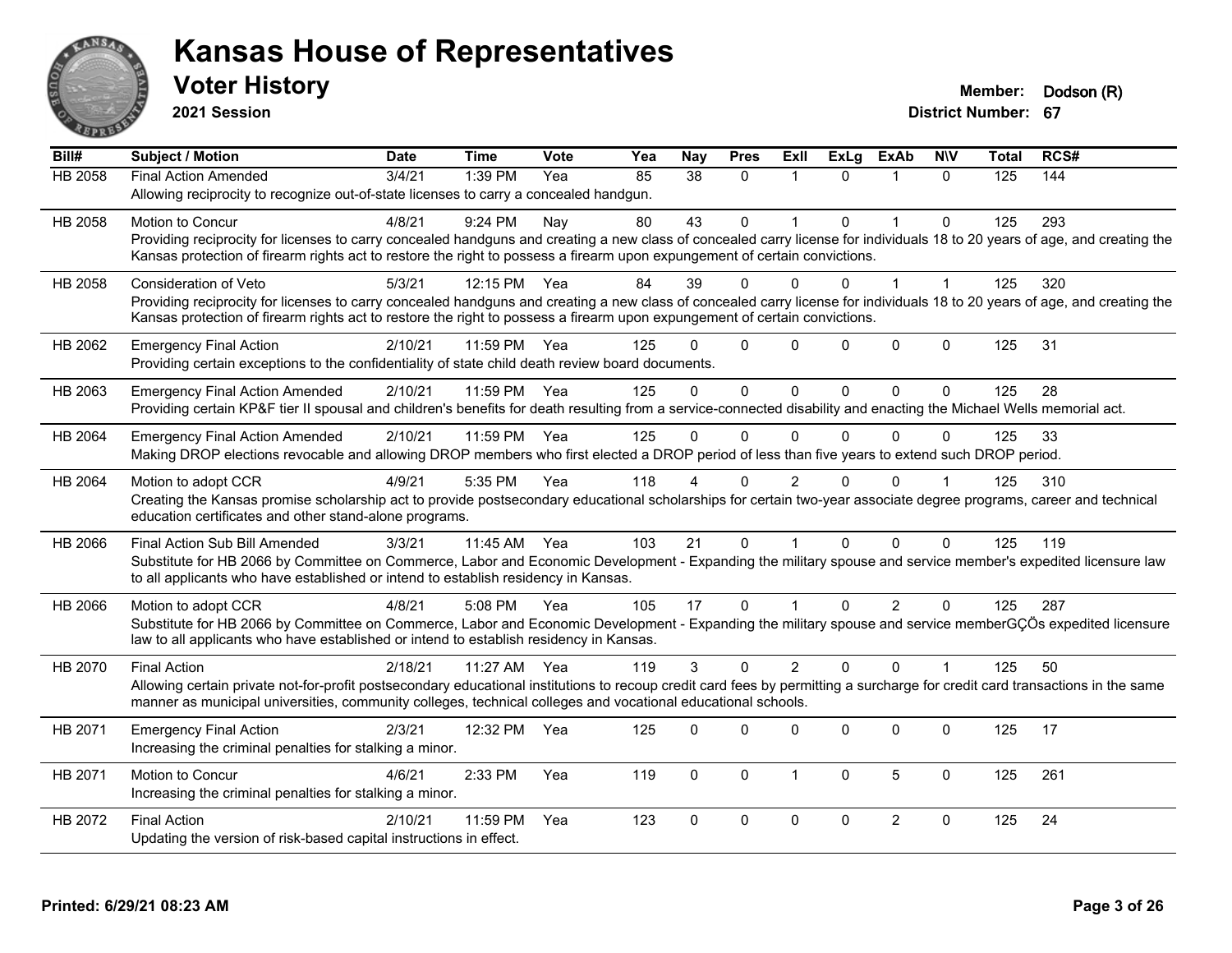

**2021 Session**

| Bill#          | <b>Subject / Motion</b>                                                                                                                                                                                                                                                                                                                                                                                                                                                                                               | <b>Date</b> | <b>Time</b> | Vote | Yea | Nay            | <b>Pres</b> | ExII           | <b>ExLg</b> | <b>ExAb</b>    | <b>NIV</b>  | Total | RCS# |
|----------------|-----------------------------------------------------------------------------------------------------------------------------------------------------------------------------------------------------------------------------------------------------------------------------------------------------------------------------------------------------------------------------------------------------------------------------------------------------------------------------------------------------------------------|-------------|-------------|------|-----|----------------|-------------|----------------|-------------|----------------|-------------|-------|------|
| <b>HB 2072</b> | Motion to Concur                                                                                                                                                                                                                                                                                                                                                                                                                                                                                                      | 3/29/21     | 11:01 AM    | Yea  | 113 | 9              | $\Omega$    |                | $\Omega$    |                |             | 125   | 227  |
|                | Senate Substitute for HB 2072 by Committee on Financial Institutions and Insurance - Providing for the Kansas corporation commission to authorize the securitization of<br>certain public utility generating facilities, qualified extraordinary costs and issuance of securitized utility tariff bonds.                                                                                                                                                                                                              |             |             |      |     |                |             |                |             |                |             |       |      |
| HB 2074        | <b>Emergency Final Action</b>                                                                                                                                                                                                                                                                                                                                                                                                                                                                                         | 2/11/21     | 12:46 PM    | Yea  | 123 | 0              | $\Omega$    | 2              | $\Omega$    | $\Omega$       | $\Omega$    | 125   | 44   |
|                | Updating producer licensing statutes pertaining to appointment, fees, licensing, renewal dates, continuing education, suspension, revocation and denial of licensure and<br>reinstatement.                                                                                                                                                                                                                                                                                                                            |             |             |      |     |                |             |                |             |                |             |       |      |
| HB 2074        | Motion to adopt CCR                                                                                                                                                                                                                                                                                                                                                                                                                                                                                                   | 4/9/21      | 11:39 AM    | Yea  | 103 | 20             | $\Omega$    | $\overline{2}$ | 0           | $\Omega$       | $\mathbf 0$ | 125   | 301  |
|                | Senate Substitute for HB 2074 by Committee on Financial Institutions and Insurance - Enacting the technology-enabled fiduciary financial institution act, providing                                                                                                                                                                                                                                                                                                                                                   |             |             |      |     |                |             |                |             |                |             |       |      |
|                | requirements, fiduciary powers, duties, functions and limitations for such financial institutions and the administration thereof by the state bank commissioner, creating an<br>income and privilege tax credit for certain qualified distributions from technology-enabled fiduciary financial institutions and the joint committee on fiduciary financial<br>institutions oversight.                                                                                                                                |             |             |      |     |                |             |                |             |                |             |       |      |
| HB 2075        | <b>Emergency Final Action</b>                                                                                                                                                                                                                                                                                                                                                                                                                                                                                         | 2/10/21     | 11:59 PM    | Yea  | 125 | $\Omega$       | $\Omega$    | $\Omega$       | $\Omega$    | $\Omega$       | $\mathbf 0$ | 125   | 30   |
|                | Allowing venue for an adoption when the state is the agency to be where the state agency or its subcontracting agency has an office.                                                                                                                                                                                                                                                                                                                                                                                  |             |             |      |     |                |             |                |             |                |             |       |      |
| HB 2076        | <b>Final Action Amended</b>                                                                                                                                                                                                                                                                                                                                                                                                                                                                                           | 2/18/21     | 11:29 AM    | Yea  | 122 | 0              | $\Omega$    | $\overline{2}$ | 0           | $\Omega$       | $\mathbf 1$ | 125   | 51   |
|                | Clarifying that bond agents seeking discharge as a surety are required to return the person released on bond to the court in the county where the complaint subject to<br>the bond was filed.                                                                                                                                                                                                                                                                                                                         |             |             |      |     |                |             |                |             |                |             |       |      |
| HB 2077        | <b>Emergency Final Action Amended</b>                                                                                                                                                                                                                                                                                                                                                                                                                                                                                 | 2/3/21      | 12:29 PM    | Yea  | 120 | 5              | 0           | $\mathbf{0}$   | 0           | $\Omega$       | $\mathbf 0$ | 125   | 16   |
|                | Extending the Kansas criminal justice reform commission, limiting the commission's scope of study and adding a public defender.                                                                                                                                                                                                                                                                                                                                                                                       |             |             |      |     |                |             |                |             |                |             |       |      |
| HB 2077        | Motion to adopt CCR                                                                                                                                                                                                                                                                                                                                                                                                                                                                                                   | 5/5/21      | 2:23 PM     | Yea  | 115 | 6              | $\Omega$    | $\overline{2}$ | 0           | $\overline{2}$ | $\Omega$    | 125   | 331  |
|                | Extending the Kansas closed case task force, providing for staff assistance and renaming the task force the Alvin Sykes cold case DNA task force, extending the Kansas<br>criminal justice reform commission, limiting the commission's scope of study and adding a public defender, and authorizing the crime victims compensation board to<br>waive application time restrictions for certain victims to receive compensation for mental health counseling and adding certain children to the definition of victim. |             |             |      |     |                |             |                |             |                |             |       |      |
| HB 2078        | <b>Final Action Amended</b>                                                                                                                                                                                                                                                                                                                                                                                                                                                                                           | 2/25/21     | 11:36 AM    | Yea  | 107 | 17             | $\Omega$    |                | $\Omega$    | $\mathbf 0$    | $\Omega$    | 125   | 74   |
|                | Suspending statutory speedy trial rights until May 1, 2024, in all criminal cases and providing guidelines for prioritizing trials.                                                                                                                                                                                                                                                                                                                                                                                   |             |             |      |     |                |             |                |             |                |             |       |      |
| HB 2078        | Motion to Concur                                                                                                                                                                                                                                                                                                                                                                                                                                                                                                      | 3/22/21     | 11:14 AM    | Yea  | 114 | $\overline{7}$ | $\Omega$    | $\Omega$       | $\Omega$    | $\Delta$       | $\Omega$    | 125   | 187  |
|                | Suspending statutory speedy trial rights until May 1, 2023, in all criminal cases, providing guidelines for prioritizing trials and requiring the office of judicial administration<br>to prepare and submit a report to the legislature in 2022 and 2023.                                                                                                                                                                                                                                                            |             |             |      |     |                |             |                |             |                |             |       |      |
| HB 2079        | <b>Emergency Final Action Amended</b>                                                                                                                                                                                                                                                                                                                                                                                                                                                                                 | 2/3/21      | 12:46 PM    | Yea  | 70  | 54             |             | $\Omega$       | $\Omega$    | $\Omega$       | $\Omega$    | 125   | 22   |
|                | Transferring duties concerning address confidentiality program (safe at home) and the registration for charitable organizations from the secretary of state to the attorney<br>general.                                                                                                                                                                                                                                                                                                                               |             |             |      |     |                |             |                |             |                |             |       |      |
| HB 2079        | Motion to adopt CCR                                                                                                                                                                                                                                                                                                                                                                                                                                                                                                   | 5/5/21      | 2:32 PM     | Yea  | 78  | 42             | 1           | $\overline{2}$ | $\Omega$    | 2              | $\Omega$    | 125   | 332  |
|                | Transferring duties concerning address confidentiality program (safe at home) and the registration of charitable organizations from the secretary of state to the attorney                                                                                                                                                                                                                                                                                                                                            |             |             |      |     |                |             |                |             |                |             |       |      |
|                | general, enacting the Kansas fights addiction act to establish a grant program for the purpose of preventing, reducing, treating and mitigating the effects of substance<br>abuse and addiction and requiring posting of a human trafficking awareness notice approved by the attorney general in certain businesses and public places.                                                                                                                                                                               |             |             |      |     |                |             |                |             |                |             |       |      |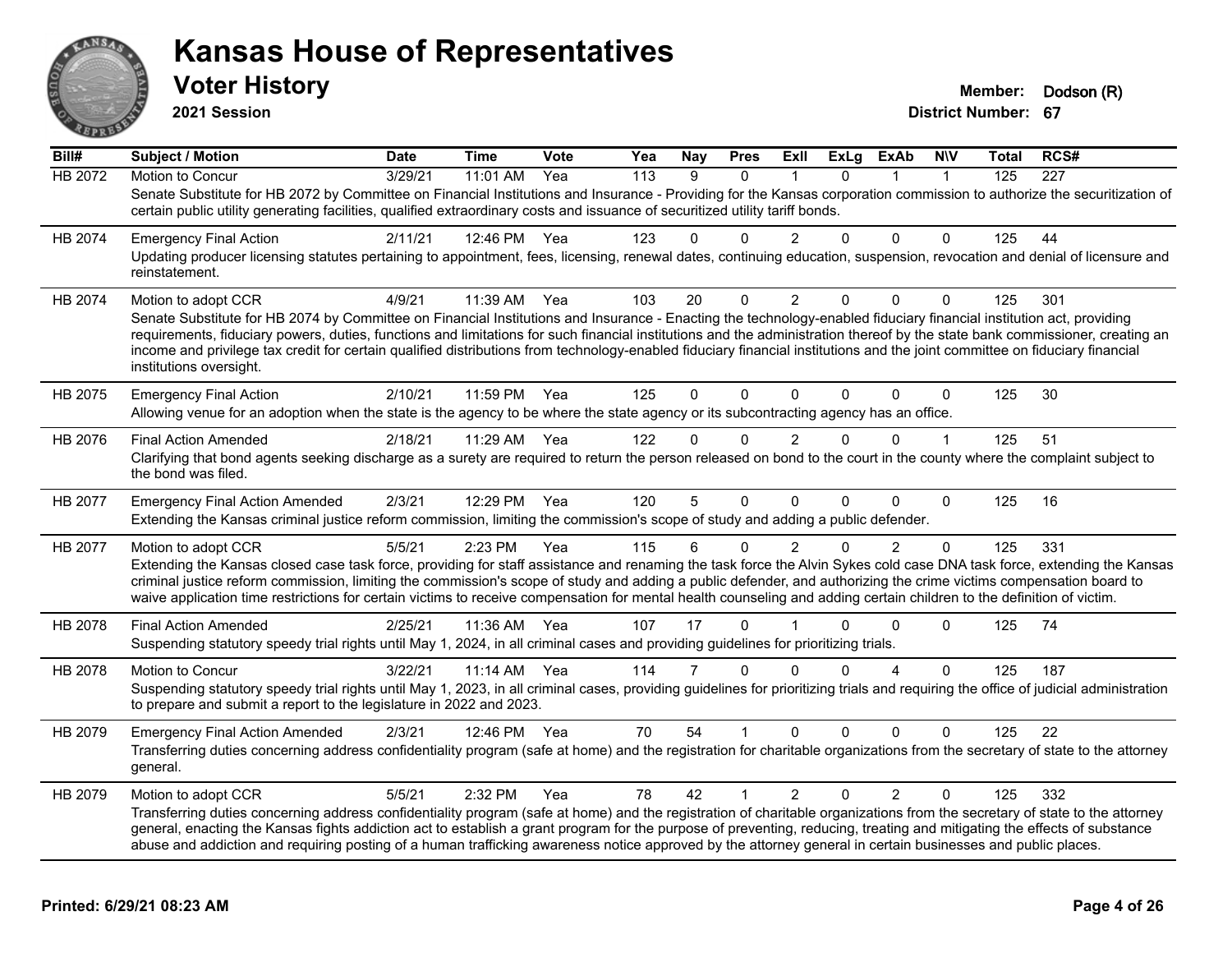

**2021 Session**

| Bill#          | <b>Subject / Motion</b>                                                                                                                                                                                                                                                                                                                                | <b>Date</b> | <b>Time</b> | Vote | Yea | Nay            | <b>Pres</b>  | ExIl                    | <b>ExLg</b>  | <b>ExAb</b>    | <b>NIV</b>     | <b>Total</b> | RCS# |
|----------------|--------------------------------------------------------------------------------------------------------------------------------------------------------------------------------------------------------------------------------------------------------------------------------------------------------------------------------------------------------|-------------|-------------|------|-----|----------------|--------------|-------------------------|--------------|----------------|----------------|--------------|------|
| HB 2081        | <b>Emergency Final Action Amended</b><br>Modifying how certain prior convictions are counted for the special sentencing rule related to possession of a controlled substance and providing concurrent or<br>consecutive sentencing for persons convicted of new crimes while on release for a felony.                                                  | 2/10/21     | 11:59 PM    | Yea  | 69  | 56             | 0            | $\mathbf{0}$            | $\Omega$     | $\mathbf{0}$   | $\mathbf{0}$   | 125          | 32   |
| HB 2082        | <b>Emergency Final Action</b><br>Authorizing the crime victims compensation board to waive application time restrictions for a victim of a sexually violent crime to receive compensation for mental health<br>counseling and adding certain children to the definition of victim.                                                                     | 2/3/21      | 12:41 PM    | Yea  | 125 | 0              | $\Omega$     | $\mathbf{0}$            | $\Omega$     | 0              | 0              | 125          | 21   |
| HB 2085        | <b>Final Action</b><br>Creating the students' right to know act to provide information on postsecondary education options.                                                                                                                                                                                                                             | 3/4/21      | 1:41 PM     | Yea  | 123 | $\Omega$       | $\Omega$     | $\mathbf{1}$            | $\mathbf{0}$ | $\mathbf{1}$   | $\Omega$       | 125          | 145  |
| <b>HB 2087</b> | <b>Final Action Amended</b><br>Limiting the review of certain rules and regulations by the director of the budget.                                                                                                                                                                                                                                     | 2/18/21     | 11:30 AM    | Yea  | 109 | 13             | $\Omega$     | $\overline{2}$          | $\Omega$     | $\Omega$       | $\mathbf{1}$   | 125          | 52   |
| HB 2088        | <b>Final Action Amended</b><br>Requiring visual observation of an alleged victim of child abuse or neglect as part of an investigation.                                                                                                                                                                                                                | 3/4/21      | 1:42 PM     | Yea  | 121 | $\overline{2}$ | $\mathbf{0}$ | $\mathbf{1}$            | $\mathbf{0}$ | $\mathbf{1}$   | $\Omega$       | 125          | 146  |
| HB 2089        | <b>Final Action Sub Bill</b><br>Substitute for HB 2089 by Committee on Federal and State Affairs - Standardizing firearm safety education training programs in school districts.                                                                                                                                                                       | 3/18/21     | 11:26 AM    | Nav  | 75  | 47             | $\Omega$     | $\mathbf 1$             | $\Omega$     | $\mathfrak{p}$ | 0              | 125          | 180  |
| HB 2089        | Motion to Concur<br>Substitute for HB 2089 by Committee on Federal and State Affairs - Standardizing firearm safety education training programs in school districts.                                                                                                                                                                                   | 4/8/21      | 9:28 PM     | Nay  | 79  | 44             | $\Omega$     |                         | $\Omega$     |                | $\mathbf 0$    | 125          | 294  |
| HB 2090        | <b>Emergency Final Action Amended</b><br>Creating a procedure for appointment of acting official when an elected official's military service causes a vacancy.                                                                                                                                                                                         | 2/3/21      | 12:34 PM    | Yea  | 125 | 0              | $\Omega$     | $\Omega$                | $\Omega$     | 0              | $\Omega$       | 125          | 18   |
| HB 2093        | <b>Final Action Amended</b><br>Increasing criminal penalties for fleeing or attempting to elude a police officer when operating a stolen vehicle, committing certain driving violations or causing a collision<br>involving another driver and making fleeing or attempting to elude a police officer evidence of intent to commit theft of a vehicle. | 2/25/21     | 11:38 AM    | Yea  | 124 | 0              | $\Omega$     |                         | $\Omega$     | 0              | $\mathbf{0}$   | 125          | 75   |
| HB 2094        | <b>Final Action Sub Bill</b><br>Substitute for HB 2094 by Committee on Appropriations - Expanding educational benefits of tuition and fees waiver for spouses and dependents of public safety officers<br>and personnel who are injured or disabled while performing service-related duties.                                                           | 3/17/21     | $11:17$ AM  | Yea  | 117 | 6              | $\Omega$     | 1                       | $\Omega$     | 1              | $\Omega$       | 125          | 174  |
| HB 2096        | <b>Final Action</b><br>Authorizing department of corrections employees, local correctional or detention officers, judicial branch employees, municipal court employees and administrative<br>hearing officers to have identifying information restricted from public access on public websites that identify home addresses or home ownership.         | 2/18/21     | 11:32 AM    | Yea  | 122 | 0              | $\Omega$     | $\overline{2}$          | $\Omega$     | $\Omega$       | $\overline{1}$ | 125          | 53   |
| HB 2097        | <b>Final Action</b><br>Decoupling the KIT and KIR workforce training programs from the high performance incentive fund program.                                                                                                                                                                                                                        | 3/3/21      | 11:47 AM    | Yea  | 124 | 0              | $\Omega$     |                         | $\Omega$     | $\Omega$       | $\mathbf{0}$   | 125          | 120  |
| HB 2101        | <b>Emergency Final Action Amended</b><br>Extending transfers from the expanded lottery act revenues fund to the university engineering initiative.                                                                                                                                                                                                     | 2/25/21     | 12:56 PM    | Yea  | 112 | 12             | $\Omega$     | $\overline{\mathbf{1}}$ | $\Omega$     | 0              | $\Omega$       | 125          | 83   |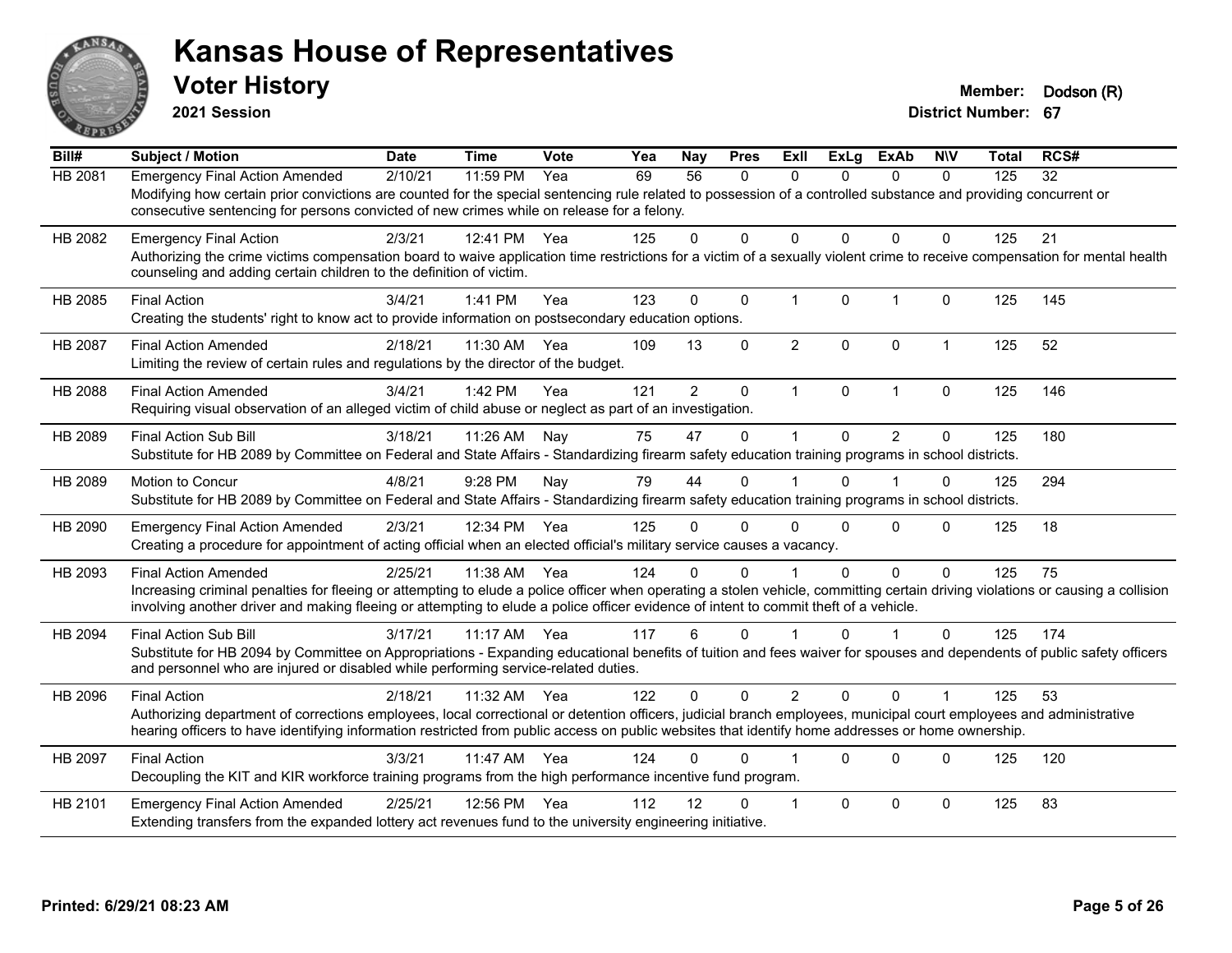

**2021 Session**

| $\overline{Bill#}$ | <b>Subject / Motion</b>                                                                                                                                                                                                                                                                                                                                                                                                                                                                                                                                                                                                                                                                                                                                                                                                                                                                                                                                                                                                                                                                                                                                                                                                                                                                                     | <b>Date</b> | <b>Time</b> | Vote | Yea | Nay            | <b>Pres</b>  | Exll           | <b>ExLg</b>  | <b>ExAb</b>  | <b>NIV</b>   | <b>Total</b> | RCS#            |
|--------------------|-------------------------------------------------------------------------------------------------------------------------------------------------------------------------------------------------------------------------------------------------------------------------------------------------------------------------------------------------------------------------------------------------------------------------------------------------------------------------------------------------------------------------------------------------------------------------------------------------------------------------------------------------------------------------------------------------------------------------------------------------------------------------------------------------------------------------------------------------------------------------------------------------------------------------------------------------------------------------------------------------------------------------------------------------------------------------------------------------------------------------------------------------------------------------------------------------------------------------------------------------------------------------------------------------------------|-------------|-------------|------|-----|----------------|--------------|----------------|--------------|--------------|--------------|--------------|-----------------|
| <b>HB 2102</b>     | <b>Emergency Final Action</b><br>Updating egg repackaging requirements for retailers.                                                                                                                                                                                                                                                                                                                                                                                                                                                                                                                                                                                                                                                                                                                                                                                                                                                                                                                                                                                                                                                                                                                                                                                                                       | 2/10/21     | 11:59 PM    | Yea  | 123 | $\overline{2}$ | $\mathbf{0}$ | $\mathbf{0}$   | $\Omega$     | $\mathbf{0}$ | $\mathbf{0}$ | 125          | $\overline{25}$ |
| HB 2102            | Mot to Concur in Conference<br>Senate Substitute for HB 2102 by Committee on Agriculture and Natural Resources - Updating egg repackaging requirements for retailers.                                                                                                                                                                                                                                                                                                                                                                                                                                                                                                                                                                                                                                                                                                                                                                                                                                                                                                                                                                                                                                                                                                                                       | 4/9/21      | 2:22 PM     | Yea  | 122 |                | $\mathbf 0$  | $\overline{c}$ | $\Omega$     | $\pmb{0}$    | 0            | 125          | 303             |
| HB 2103            | <b>Emergency Final Action</b><br>Establishing the Kansas pesticide waste disposal program and permitting up to \$50,000 to be transferred annually from the Kansas agricultural remediation fund to a<br>new Kansas pesticide waste disposal fund.                                                                                                                                                                                                                                                                                                                                                                                                                                                                                                                                                                                                                                                                                                                                                                                                                                                                                                                                                                                                                                                          | 2/11/21     | 12:38 PM    | Yea  | 123 | $\Omega$       | $\Omega$     | $\overline{2}$ | $\Omega$     | $\Omega$     | $\mathbf{0}$ | 125          | 39              |
| HB 2104            | <b>Final Action Amended</b><br>Modifying the sales tax exemption for construction materials by allowing certain educational institutions a sales tax exemption for purchases thereof.                                                                                                                                                                                                                                                                                                                                                                                                                                                                                                                                                                                                                                                                                                                                                                                                                                                                                                                                                                                                                                                                                                                       | 2/18/21     | 11:35 AM    | Yea  | 114 | 8              | $\Omega$     | $\overline{2}$ | $\Omega$     | 0            |              | 125          | 54              |
| HB 2104            | Motion to Adopt CCR<br>Senate Substitute for HB 2104 by Committee on Assessment ant Taxation - Extending certain budget due dates for schools and notice and hearing requirements when<br>exceeding the revenue neutral rate for property tax purposes, changing time to request full and complete opinion from the state board tax appeals, requiring the state<br>board of tax appeals to serve orders and notices by electronic means if requested by the party, prohibiting valuation increases of certain property in appeals, requiring<br>appraisal directives to require compliance with uniform standards of professional appraisal practice, providing for notice and opportunity to be heard prior to removal<br>from county appraiser eligibility list, providing notification when person no longer holds office of county appraiser, placing the burden of proof on the county appraiser in<br>certain valuation and classification appeal hearings before the district court, requiring appraisal courses for appraisers to be courses approved by the Kansas real estate<br>appraisal board, extending the time a state board of tax appeals member may continue to serve after such member's term expires and authorizing appointment of a<br>member pro tempore under certain conditions. | 4/6/21      | 2:57 PM     | Yea  | 77  | 42             | $\mathbf{0}$ |                | $\Omega$     | 5            | 0            | 125          | 262             |
| HB 2106            | <b>Emergency Final Action</b><br>Extending the dates when corporate tax returns are required to be filed.                                                                                                                                                                                                                                                                                                                                                                                                                                                                                                                                                                                                                                                                                                                                                                                                                                                                                                                                                                                                                                                                                                                                                                                                   | 3/4/21      | 4:36 PM     | Yea  | 123 | $\mathbf 0$    | $\mathbf 0$  | $\mathbf{1}$   | $\mathbf{0}$ | $\mathbf{1}$ | $\mathbf 0$  | 125          | 160             |
| HB 2109            | <b>Emergency Final Action</b><br>Increasing the county population threshold for a county to be required to have a lawyer representative, increasing the number of lawyer members and decreasing the<br>number of non-lawyer members on the board of indigents' defense services.                                                                                                                                                                                                                                                                                                                                                                                                                                                                                                                                                                                                                                                                                                                                                                                                                                                                                                                                                                                                                            | 2/11/21     | 12:41 PM    | Yea  | 87  | 36             | $\mathbf 0$  | $\overline{c}$ | $\Omega$     | 0            | 0            | 125          | 41              |
| HB 2112            | <b>Emergency Final Action</b><br>Permitting online advertisement and sales of abandoned property by self-storage rental unit operators; providing for the designation by occupants of an alternate contact<br>and limiting claims for loss or damage of stored property to the property value limit provided in the rental agreement.                                                                                                                                                                                                                                                                                                                                                                                                                                                                                                                                                                                                                                                                                                                                                                                                                                                                                                                                                                       | 2/10/21     | 11:59 PM    | Yea  | 120 | 5              | $\mathbf 0$  | 0              | $\Omega$     | $\pmb{0}$    | $\Omega$     | 125          | 27              |
| HB 2114            | <b>Emergency Final Action Amended</b><br>Establishing the Kansas senior care task force.                                                                                                                                                                                                                                                                                                                                                                                                                                                                                                                                                                                                                                                                                                                                                                                                                                                                                                                                                                                                                                                                                                                                                                                                                    | 2/18/21     | 12:38 PM    | Yea  | 113 | 8              | $\Omega$     | $\overline{2}$ | $\Omega$     | 1            | $\mathbf{1}$ | 125          | 60              |
| HB 2114            | Motion to adopt CCR<br>Establishing the senior care task force, a definition of financial exploitation and Kansas elder and dependent adult abuse multidisciplinary team coordinator and teams,<br>requiring additional mandatory reporters, increasing investigation days for reports of abuse, neglect and financial exploitation of certain adults and directing the<br>department for children and families to inform certain chief administrative officers of substantiated findings of such reports.                                                                                                                                                                                                                                                                                                                                                                                                                                                                                                                                                                                                                                                                                                                                                                                                  | 4/9/21      | 5:41 PM     | Yea  | 115 |                | $\mathbf 0$  | $\overline{2}$ | $\Omega$     | $\mathbf 0$  |              | 125          | 311             |
| HB 2115            | <b>Final Action Amended</b><br>Establishing the joint committee on child welfare system oversight.                                                                                                                                                                                                                                                                                                                                                                                                                                                                                                                                                                                                                                                                                                                                                                                                                                                                                                                                                                                                                                                                                                                                                                                                          | 2/18/21     | 11:38 AM    | Yea  | 118 | Δ              | 0            | $\overline{2}$ | $\Omega$     | $\mathbf 0$  | 1            | 125          | 55              |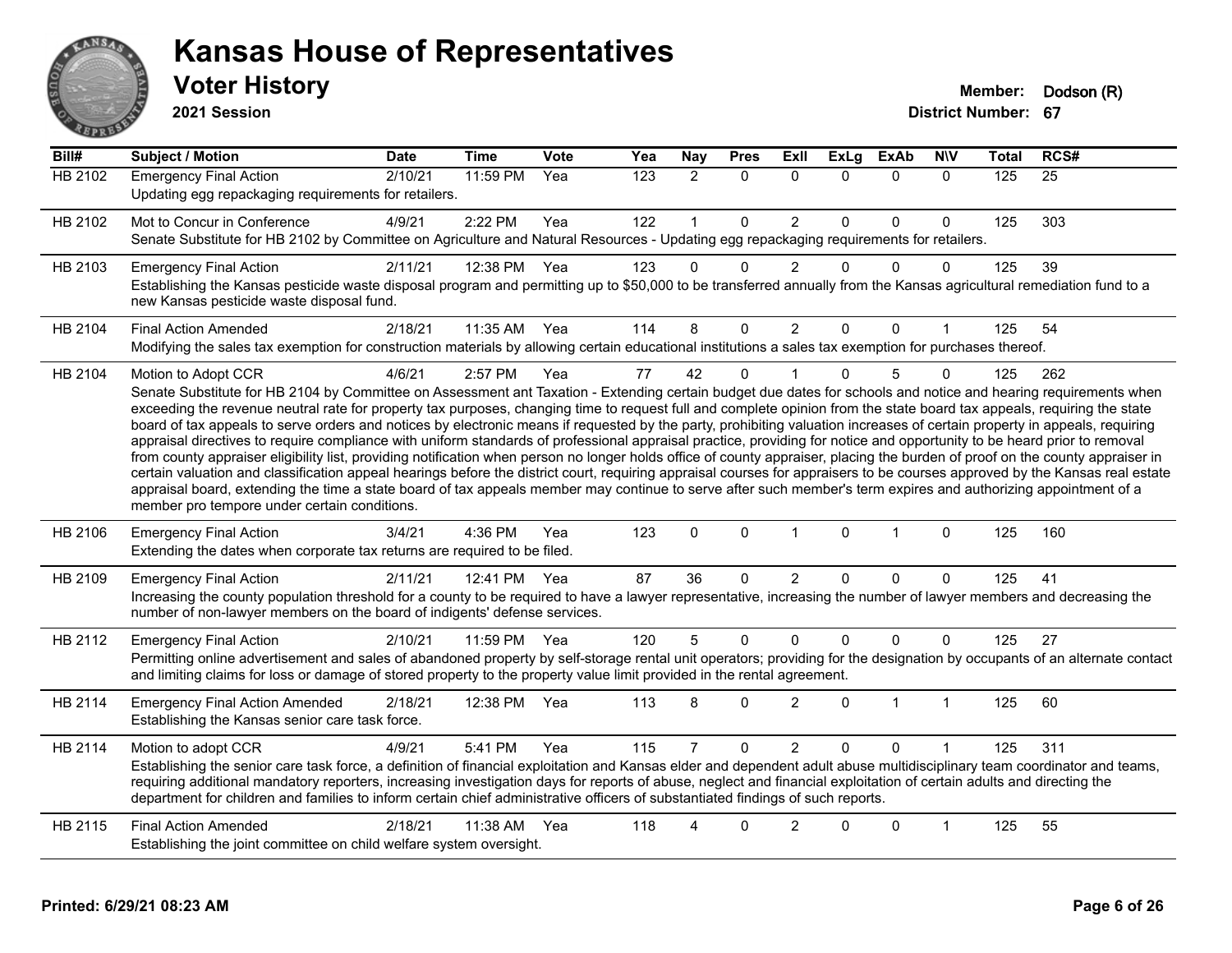

**2021 Session**

| Bill#          | <b>Subject / Motion</b>                                                                                                                                                                                                                                                                                                                                                                                                                                                                                                                                                                                                                                                                                                                                                                                                                                                                | <b>Date</b> | <b>Time</b>  | Vote | Yea | <b>Nay</b> | <b>Pres</b>    | <b>Exll</b>    | <b>ExLg</b>  | <b>ExAb</b>    | <b>NIV</b>     | <b>Total</b> | RCS# |
|----------------|----------------------------------------------------------------------------------------------------------------------------------------------------------------------------------------------------------------------------------------------------------------------------------------------------------------------------------------------------------------------------------------------------------------------------------------------------------------------------------------------------------------------------------------------------------------------------------------------------------------------------------------------------------------------------------------------------------------------------------------------------------------------------------------------------------------------------------------------------------------------------------------|-------------|--------------|------|-----|------------|----------------|----------------|--------------|----------------|----------------|--------------|------|
| <b>HB 2116</b> | <b>Emergency Final Action</b><br>Exempting the caregiver of a child in state out-of-home placement from the child care assistance 20-hour-per-week work requirement.                                                                                                                                                                                                                                                                                                                                                                                                                                                                                                                                                                                                                                                                                                                   | 3/4/21      | 4:43 PM      | Yea  | 123 | $\Omega$   | $\mathbf 0$    | $\mathbf{1}$   | $\Omega$     | $\mathbf{1}$   | $\mathbf{0}$   | 125          | 165  |
| HB 2119        | <b>EFA Sub Bill Amended</b><br>Substitute for HB 2119 by Committee on K-12 Education Budget - Making and concerning appropriations for the department of education for fiscal years ending June 30,<br>2021, June 30, 2022, and June 30, 2023, creating and expanding school choice programs, restricting remote learning and remote enrollment and extending the<br>statewide property tax levy for schools.                                                                                                                                                                                                                                                                                                                                                                                                                                                                          | 3/30/21     | 7:56 PM      | Yea  | 65  | 58         | 0              |                | U            |                | 0              | 125          | 255  |
| HB 2120        | <b>Emergency Final Action</b><br>Removing the spousal exception from the crime of sexual battery.                                                                                                                                                                                                                                                                                                                                                                                                                                                                                                                                                                                                                                                                                                                                                                                      | 2/11/21     | 12:50 PM     | Yea  | 110 | 13         | $\mathbf 0$    | $\overline{2}$ | $\mathbf 0$  | $\mathbf 0$    | $\mathbf 0$    | 125          | 46   |
| HB 2121        | <b>Emergency Final Action Amended</b><br>Adding definitions related to defendants who abscond from supervision in the criminal procedure code and for parole.                                                                                                                                                                                                                                                                                                                                                                                                                                                                                                                                                                                                                                                                                                                          | 2/11/21     | 12:43 PM Yea |      | 101 | 22         | $\mathbf 0$    | $\overline{2}$ | $\Omega$     | $\Omega$       | $\Omega$       | 125          | 42   |
| HB 2121        | Motion to adopt CCR<br>Increasing the criminal penalty for mistreatment of a dependent adult or elder person when the victim is a resident of an adult care home, adding definitions related to<br>defendants who abscond from supervision in the criminal procedure code and for parole and clarifying that bond agents seeking discharge as a surety are required to<br>return the person released on bond to the court in the county where the complaint subject to the bond was filed, requiring the department of corrections to develop<br>guidance to be used by parole officers when responding to violations of parole and postrelease supervision and that incentivize compliant behavior, and authorizing<br>court services officers and community corrections officers to provide a certification of identification to offenders for use to obtain a new driver's license. | 5/5/21      | 2:39 PM      | Yea  | 121 | $\Omega$   | $\mathbf 0$    | $\overline{2}$ | 0            | $\overline{2}$ | $\mathbf 0$    | 125          | 333  |
| HB 2124        | <b>Emergency Final Action</b><br>Clarifying the authority of healing arts school clinics to provide healing arts services.                                                                                                                                                                                                                                                                                                                                                                                                                                                                                                                                                                                                                                                                                                                                                             | 2/18/21     | 12:39 PM     | Yea  | 121 | $\Omega$   | $\Omega$       | $\overline{2}$ | $\Omega$     |                |                | 125          | 61   |
| HB 2125        | <b>Emergency Final Action Amended</b><br>Allowing a copy of a will to be filed and admitted to probate and allowing a will or a copy of a will filed within six months after the death of the testator to be admitted to<br>probate at any time.                                                                                                                                                                                                                                                                                                                                                                                                                                                                                                                                                                                                                                       | 2/18/21     | 12:46 PM Yea |      | 118 | 3          | $\Omega$       | $\overline{c}$ | $\Omega$     |                |                | 125          | 64   |
| HB 2126        | <b>Final Action Amended</b><br>Providing immunity from civil liability for COVID-19 claims for adult care facilities.                                                                                                                                                                                                                                                                                                                                                                                                                                                                                                                                                                                                                                                                                                                                                                  | 3/4/21      | 1:44 PM      | Yea  | 85  | 37         | $\overline{1}$ | $\overline{1}$ | $\mathbf 0$  | $\overline{1}$ | $\mathbf 0$    | 125          | 147  |
| HB 2128        | <b>Final Action Amended</b><br>Clarifying jurisdiction and supervision of offenders in a certified drug abuse treatment program.                                                                                                                                                                                                                                                                                                                                                                                                                                                                                                                                                                                                                                                                                                                                                       | 3/2/21      | 10:32 AM     | Yea  | 124 | $\Omega$   | $\mathbf 0$    | $\mathbf{1}$   | $\mathbf{0}$ | $\mathbf{0}$   | $\mathbf 0$    | 125          | 92   |
| HB 2134        | <b>Emergency Final Action</b><br>Updating the national association of insurance commissioners credit for reinsurance model law and codifying the credit for reinsurance model regulation.                                                                                                                                                                                                                                                                                                                                                                                                                                                                                                                                                                                                                                                                                              | 2/11/21     | 12:39 PM Yea |      | 123 | $\Omega$   | 0              | $\overline{2}$ | $\Omega$     | $\Omega$       | $\Omega$       | 125          | 40   |
| HB 2134        | Motion to adopt CCR<br>Making appropriations for the Kansas state department of education for FY 2021, FY 2022 and FY 2023; requiring a Kansas foster care children annual academic report<br>card; authorizing limited remote learning; providing the criteria for identification of students eligible to receive at-risk programs and services; requiring boards of<br>education to allocate sufficient school district moneys to improve student academic performance; authorizing school districts to pay tuition and fees for concurrent and<br>dual enrollment programs; expanding student eligibility under the tax credit for low income students scholarship program; extending the high-density at-risk weighting;<br>providing ACT college entrance exams and workkeys assessments to certain nonpublic school students.                                                    | 5/7/21      | 6:51 PM      | Yea  | 107 | 9          | $\mathbf 0$    |                | 0            | 6              | $\overline{c}$ | 125          | 352  |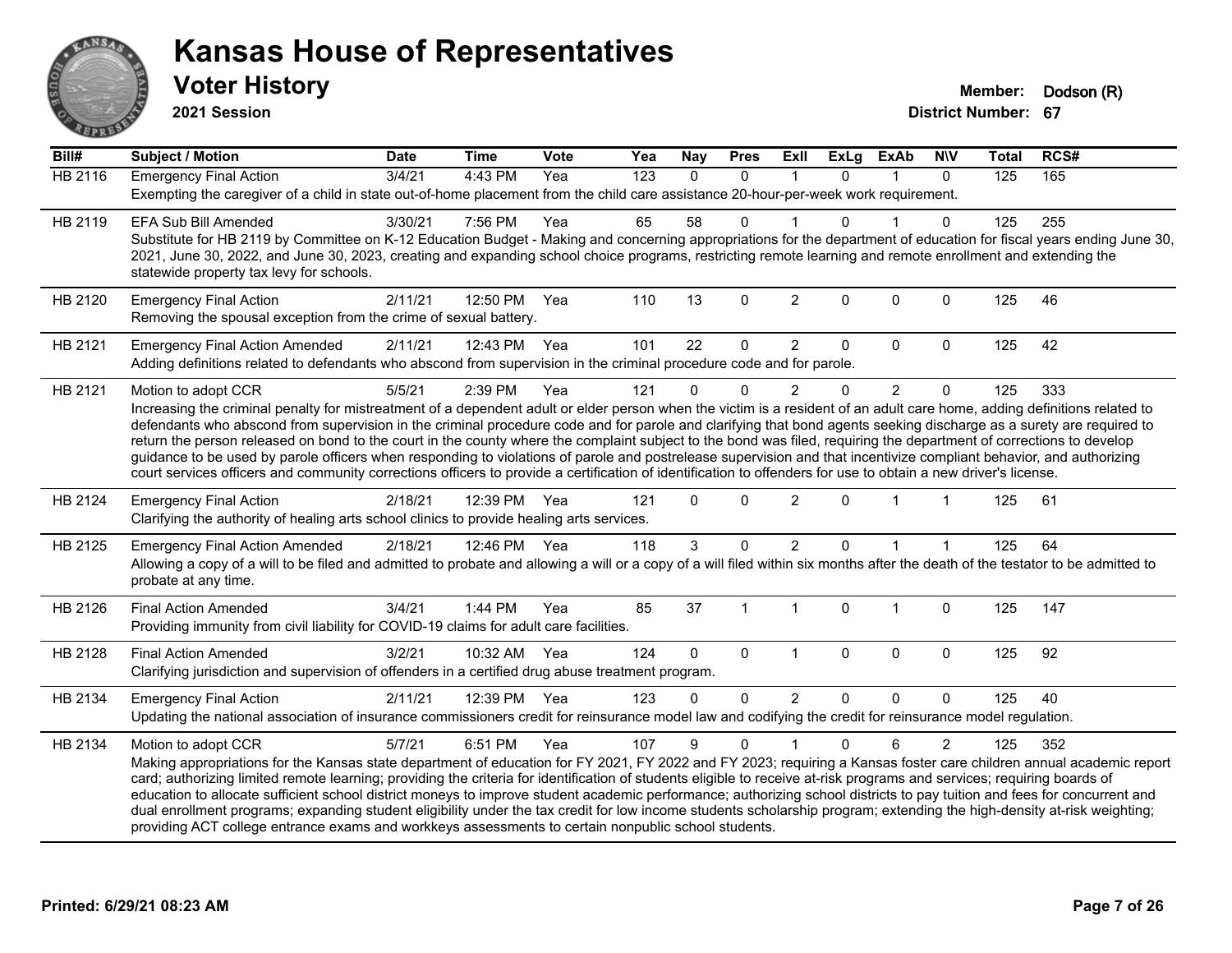

**2021 Session**

| Bill#          | <b>Subject / Motion</b>                                                                                                                                                                                                           | <b>Date</b> | <b>Time</b> | Vote | Yea | Nay            | <b>Pres</b>  | ExII           | <b>ExLg</b>  | <b>ExAb</b> | <b>NIV</b>           | <b>Total</b> | RCS# |
|----------------|-----------------------------------------------------------------------------------------------------------------------------------------------------------------------------------------------------------------------------------|-------------|-------------|------|-----|----------------|--------------|----------------|--------------|-------------|----------------------|--------------|------|
| <b>HB 2136</b> | <b>Final Action Amended</b>                                                                                                                                                                                                       | 2/25/21     | 11:40 AM    | Yea  | 124 | $\Omega$       | $\Omega$     |                | 0            | $\Omega$    | $\Omega$             | 125          | 76   |
|                | Updating certain statutes relating to the regulation of the business of insurance; granting the commissioner of insurance certain investigative powers.                                                                           |             |             |      |     |                |              |                |              |             |                      |              |      |
| HB 2137        | <b>Final Action Amended</b>                                                                                                                                                                                                       | 3/2/21      | 10:33 AM    | Yea  | 122 | $\overline{2}$ | $\Omega$     |                | O.           | $\Omega$    | $\Omega$             | 125          | 93   |
|                | Authorizing certain licensees under the Kansas liquor control act and the club and drinking establishment act to sell and serve cereal malt beverages.                                                                            |             |             |      |     |                |              |                |              |             |                      |              |      |
| HB 2137        | Motion to adopt CCR                                                                                                                                                                                                               | 5/7/21      | 4:41 PM     | Yea  | 101 | 18             | $\Omega$     |                | 0            | 5           | 0                    | 125          | 351  |
|                | Making amendments regarding licensure to sell alcoholic liquor and cereal malt beverages, authorizing transfers of bulk alcoholic liquor by certain licensees and                                                                 |             |             |      |     |                |              |                |              |             |                      |              |      |
|                | authorizing the sale of alcoholic liquor and cereal malt beverages on specified days and times and subject to certain conditions by licensees under the Kansas liquor<br>control act and the club and drinking establishment act. |             |             |      |     |                |              |                |              |             |                      |              |      |
|                |                                                                                                                                                                                                                                   |             |             |      |     |                |              |                |              |             |                      |              |      |
| HB 2138        | <b>Final Action</b>                                                                                                                                                                                                               | 3/3/21      | 11:48 AM    | Yea  | 120 | 4              | $\Omega$     |                | $\Omega$     | 0           | $\mathbf{0}$         | 125          | 121  |
|                | Club and drinking establishment liquor license eligibility; spouse is a law enforcement officer in another county.                                                                                                                |             |             |      |     |                |              |                |              |             |                      |              |      |
| HB 2143        | <b>Emergency Final Action</b>                                                                                                                                                                                                     | 3/4/21      | 4:39 PM     | Yea  | 119 |                | $\Omega$     |                | $\Omega$     | 1           | $\Omega$             | 125          | 162  |
|                | Making exemption permanent for certain cash rebates on sales or leases of new motor vehicles for sales tax purposes.                                                                                                              |             |             |      |     |                |              |                |              |             |                      |              |      |
| HB 2143        | Motion to adopt CCR                                                                                                                                                                                                               | 4/9/21      | 6:16 PM     | Yea  | 118 | 3              | $\Omega$     | $\mathfrak{p}$ | $\Omega$     | $\Omega$    | 2                    | 125          | 315  |
|                | Making exemption permanent for certain cash rebates on sales or leases of new motor vehicles for sales tax purposes.                                                                                                              |             |             |      |     |                |              |                |              |             |                      |              |      |
| HB 2145        | <b>Final Action</b>                                                                                                                                                                                                               | 3/2/21      | 10:35 AM    | Yea  | 124 | 0              | $\Omega$     |                | 0            | $\Omega$    | $\Omega$             | 125          | 94   |
|                | Exempting the retail sale of electricity by public utilities for electric vehicle charging stations from the jurisdiction of the state corporation commission.                                                                    |             |             |      |     |                |              |                |              |             |                      |              |      |
| HB 2150        | <b>Final Action Amended</b>                                                                                                                                                                                                       | 3/25/21     | 11:18 AM    | Yea  | 118 | 4              | $\Omega$     |                | 0            | 2           | $\Omega$             | 125          | 209  |
|                | Creating a definition of financial exploitation, requiring additional mandatory reporters and increasing investigation days in the abuse, neglect and financial exploitation of                                                   |             |             |      |     |                |              |                |              |             |                      |              |      |
|                | certain adults.                                                                                                                                                                                                                   |             |             |      |     |                |              |                |              |             |                      |              |      |
| HB 2151        | <b>Emergency Final Action</b>                                                                                                                                                                                                     | 2/18/21     | 12:44 PM    | Yea  | 121 | $\Omega$       | $\Omega$     | $\overline{2}$ | $\mathbf{0}$ | 1           | $\mathbf 1$          | 125          | 63   |
|                | Creating Kansas elder and dependent adult abuse multidisciplinary teams and a coordinator.                                                                                                                                        |             |             |      |     |                |              |                |              |             |                      |              |      |
| HB 2153        | <b>Final Action</b>                                                                                                                                                                                                               | 3/3/21      | 11:50 AM    | Yea  | 124 | 0              | $\Omega$     |                | $\Omega$     | 0           | $\Omega$             | 125          | 122  |
|                | Increasing the criminal penalty for mistreatment of a dependent adult or elder person when the victim is a resident of an adult care home.                                                                                        |             |             |      |     |                |              |                |              |             |                      |              |      |
| HB 2155        | <b>Emergency Final Action</b>                                                                                                                                                                                                     | 2/18/21     | 12:43 PM    | Yea  | 85  | 36             | $\Omega$     | 2              | 0            |             | $\blacktriangleleft$ | 125          | 62   |
|                | Providing for department of health and environment response operations for water and soil pollutant release, discharge or escape.                                                                                                 |             |             |      |     |                |              |                |              |             |                      |              |      |
| HB 2158        | <b>Final Action</b>                                                                                                                                                                                                               | 2/18/21     | 11:40 AM    | Yea  | 121 |                | <sup>n</sup> | $\mathcal{P}$  |              | U           |                      | 125          | 56   |
|                | Making permanent provisions for the advisory committee on trauma and the statewide trauma system regional council to conduct closed meetings and keep privileged                                                                  |             |             |      |     |                |              |                |              |             |                      |              |      |
|                | records regarding trauma cases.                                                                                                                                                                                                   |             |             |      |     |                |              |                |              |             |                      |              |      |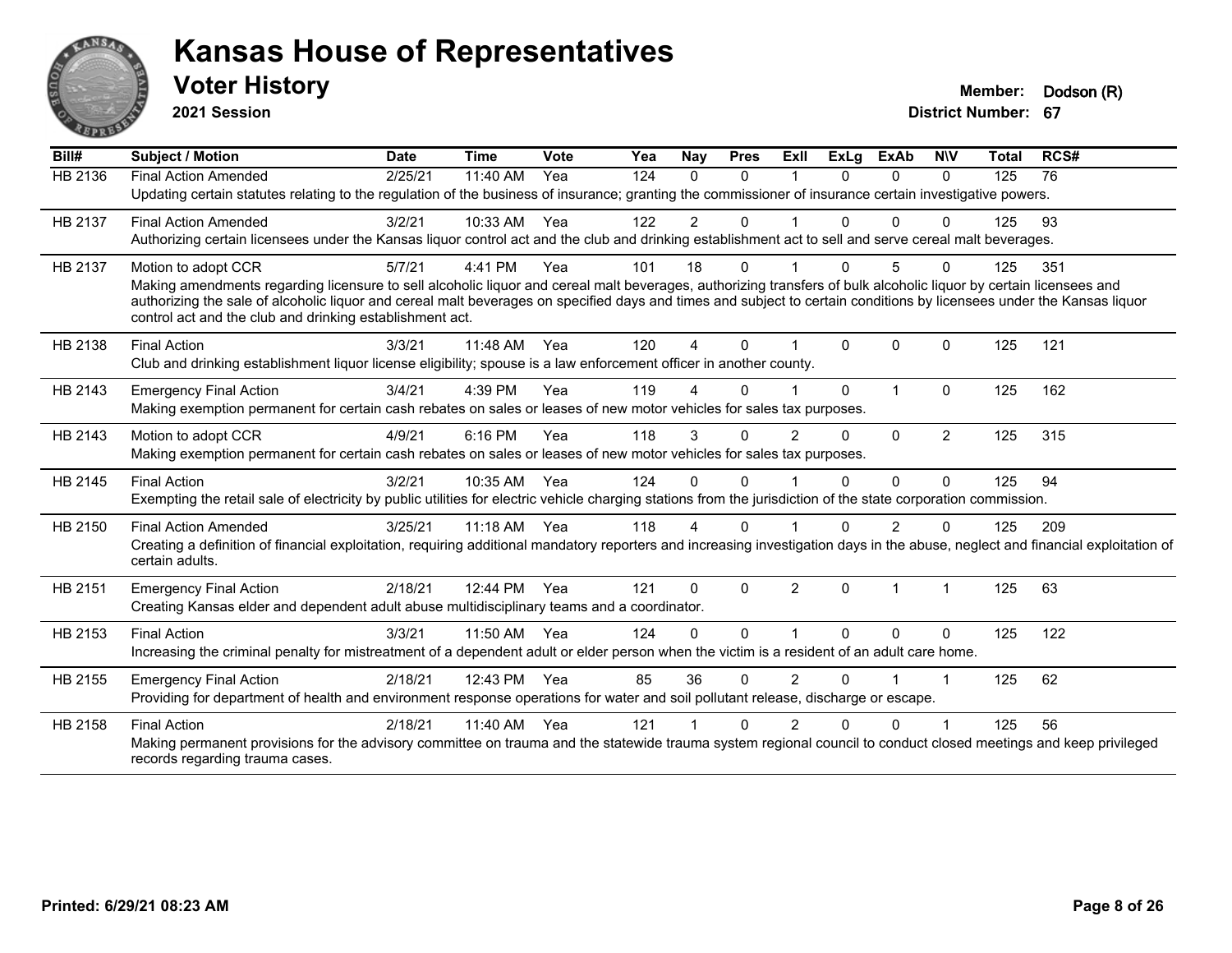

**2021 Session**

| Bill#          | <b>Subject / Motion</b>                                                                                                                                                                                                                                                                                                                                                                                                                                                                                                                                                                                                                                                                                                                                                                               | <b>Date</b> | <b>Time</b> | <b>Vote</b> | Yea | <b>Nay</b> | <b>Pres</b>  | ExII           | <b>ExLg</b>  | <b>ExAb</b>    | <b>NIV</b>   | Total | RCS# |
|----------------|-------------------------------------------------------------------------------------------------------------------------------------------------------------------------------------------------------------------------------------------------------------------------------------------------------------------------------------------------------------------------------------------------------------------------------------------------------------------------------------------------------------------------------------------------------------------------------------------------------------------------------------------------------------------------------------------------------------------------------------------------------------------------------------------------------|-------------|-------------|-------------|-----|------------|--------------|----------------|--------------|----------------|--------------|-------|------|
| <b>HB 2158</b> | Motion to adopt CCR                                                                                                                                                                                                                                                                                                                                                                                                                                                                                                                                                                                                                                                                                                                                                                                   | 5/5/21      | 2:45 PM     | Yea         | 121 | $\Omega$   | $\Omega$     | $\mathcal{P}$  | $\Omega$     | $\mathcal{P}$  | $\Omega$     | 125   | 334  |
|                | Establishing the joint committee on child welfare system oversight, providing certain exceptions to the confidentiality of state child death review board documents,<br>requiring visual observation of an alleged victim of child abuse or neglect as part of an investigation, exempting the caregiver of a child in state out-of-home placement<br>from the child care assistance 20-hour-per-week work requirement, permitting the secretary for children and families to license certain family foster homes where a<br>former foster care youth with certain juvenile adjudications resides making permanent provisions for the advisory committee on trauma and the statewide trauma system<br>regional council to conduct closed meetings and keep privileged records regarding trauma cases. |             |             |             |     |            |              |                |              |                |              |       |      |
| HB 2162        | <b>Final Action</b>                                                                                                                                                                                                                                                                                                                                                                                                                                                                                                                                                                                                                                                                                                                                                                                   | 3/2/21      | 10:25 AM    | Yea         | 123 | $\Omega$   | $\mathbf{1}$ | $\mathbf{1}$   | $\Omega$     | $\mathbf{0}$   | $\mathbf{0}$ | 125   | 88   |
|                | Amending and repealing reapportionment census data laws to conform with 2019 amendments to the Kansas constitution and to remove certain obsolete provisions.                                                                                                                                                                                                                                                                                                                                                                                                                                                                                                                                                                                                                                         |             |             |             |     |            |              |                |              |                |              |       |      |
| HB 2165        | <b>Emergency Final Action Amended</b><br>Providing for all vehicles more than 35 years old to qualify as an antique vehicle.                                                                                                                                                                                                                                                                                                                                                                                                                                                                                                                                                                                                                                                                          | 2/11/21     | 12:44 PM    | Yea         | 114 | 9          | $\Omega$     | $\overline{2}$ | $\Omega$     | $\Omega$       | $\mathbf{0}$ | 125   | 43   |
| HB 2165        | Motion to Concur<br>Providing for all vehicles more than 35 years old to qualify as an antique vehicle.                                                                                                                                                                                                                                                                                                                                                                                                                                                                                                                                                                                                                                                                                               | 4/7/21      | 10:26 AM    | Yea         | 117 | 5          | $\mathbf 0$  | $\mathbf{1}$   | $\mathbf 0$  | $\overline{2}$ | $\mathbf 0$  | 125   | 265  |
| HB 2166        | Final Action Sub Bill Amended                                                                                                                                                                                                                                                                                                                                                                                                                                                                                                                                                                                                                                                                                                                                                                         | 3/2/21      | 10:38 AM    | Yea         | 124 | 0          | $\mathbf 0$  |                | 0            | 0              | $\Omega$     | 125   | 95   |
|                | Substitute for HB 2166 by Committee on Transportation - Providing for the Braden's hope for childhood cancer, proud educator and alpha kappa alpha distinctive license<br>plates and providing distinctive license plates for current and veteran members of the United States army, navy, marine corps, air force, coast guard and space force and<br>modifying the requirements to begin production on distinctive license plates.                                                                                                                                                                                                                                                                                                                                                                  |             |             |             |     |            |              |                |              |                |              |       |      |
| HB 2166        | Motion to Adopt CCR                                                                                                                                                                                                                                                                                                                                                                                                                                                                                                                                                                                                                                                                                                                                                                                   | 4/8/21      | 5:31 PM     | Yea         | 81  | 41         | $\Omega$     | -1             | $\Omega$     | $\overline{2}$ | $\Omega$     | 125   | 289  |
|                | Substitute for HB 2166 by Committee on Transportation - Providing for the Braden's hope for childhood cancer, proud educator, delta sigma theta, Gadsden flag, love,<br>Chloe foundation and alpha kappa alpha distinctive license plates and providing distinctive license plates for current and veteran members of the United States army,<br>navy, marine corps, air force, coast guard and space force, modifying the requirements to begin production on distinctive license plates, requiring reporting by<br>sponsoring organizations of distinctive license plates, allowing certain license plates issued by the division of vehicles to be personalized license plates and establishing<br>a fee on firefighter distinctive license plates.                                                |             |             |             |     |            |              |                |              |                |              |       |      |
| HB 2166        | Consideration of Veto                                                                                                                                                                                                                                                                                                                                                                                                                                                                                                                                                                                                                                                                                                                                                                                 | 5/3/21      | 11:39 AM    | Yea         | 86  | 37         | 0            | $\mathbf{0}$   | $\mathbf{0}$ |                | 1            | 125   | 317  |
|                | Substitute for HB 2166 by Committee on Transportation - Providing for the Braden's hope for childhood cancer, proud educator, delta sigma theta, Gadsden flag, love,<br>Chloe foundation and alpha kappa alpha distinctive license plates and providing distinctive license plates for current and veteran members of the United States army,<br>navy, marine corps, air force, coast guard and space force, modifying the requirements to begin production on distinctive license plates, requiring reporting by<br>sponsoring organizations of distinctive license plates, allowing certain license plates issued by the division of vehicles to be personalized license plates and establishing<br>a fee on firefighter distinctive license plates.                                                |             |             |             |     |            |              |                |              |                |              |       |      |
| HB 2167        | <b>Emergency Final Action</b><br>Permitting concrete mixer trucks and requiring dump trucks to display license plates on the front of vehicles.                                                                                                                                                                                                                                                                                                                                                                                                                                                                                                                                                                                                                                                       | 2/10/21     | 11:59 PM    | Yea         | 125 | $\Omega$   | 0            | $\mathbf{0}$   | 0            | 0              | $\mathbf 0$  | 125   | 34   |
| HB 2167        | Motion to Concur<br>Permitting concrete mixer trucks and requiring dump trucks to display license plates on the front of vehicles.                                                                                                                                                                                                                                                                                                                                                                                                                                                                                                                                                                                                                                                                    | 4/7/21      | 10:28 AM    | Yea         | 122 | $\Omega$   | $\Omega$     | 1              | $\Omega$     | $\overline{2}$ | $\mathbf 0$  | 125   | 266  |
| HB 2172        | <b>Final Action Amended</b>                                                                                                                                                                                                                                                                                                                                                                                                                                                                                                                                                                                                                                                                                                                                                                           | 2/18/21     | 11:41 AM    | Yea         | 122 |            | 0            | $\overline{2}$ | $\Omega$     | $\Omega$       |              | 125   | 57   |
|                | Modifying water usage calculations and fees for multi-year flex accounts and permitting alternative base average water use calculations and prorated terms.                                                                                                                                                                                                                                                                                                                                                                                                                                                                                                                                                                                                                                           |             |             |             |     |            |              |                |              |                |              |       |      |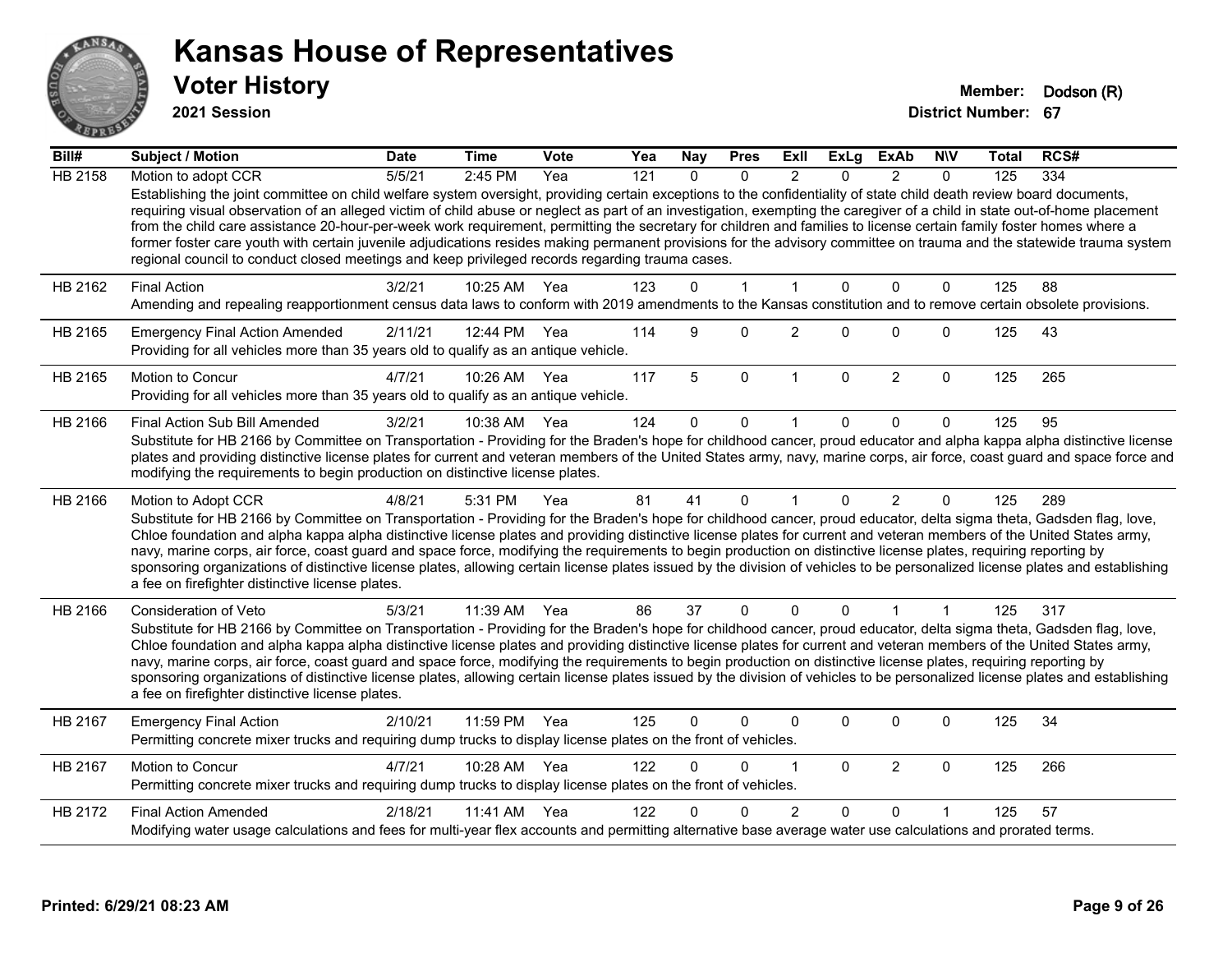

**2021 Session**

| Bill#   | <b>Subject / Motion</b>                                                                                                                                                                                                                                                                                                                                                                                                                                                                                                                                                                                                                                                                                                                                                                                                                                                                                    | <b>Date</b> | <b>Time</b> | <b>Vote</b> | Yea              | <b>Nay</b>     | <b>Pres</b> | ExIl           | <b>ExLg</b> | <b>ExAb</b>    | <b>NIV</b>   | <b>Total</b> | RCS# |
|---------|------------------------------------------------------------------------------------------------------------------------------------------------------------------------------------------------------------------------------------------------------------------------------------------------------------------------------------------------------------------------------------------------------------------------------------------------------------------------------------------------------------------------------------------------------------------------------------------------------------------------------------------------------------------------------------------------------------------------------------------------------------------------------------------------------------------------------------------------------------------------------------------------------------|-------------|-------------|-------------|------------------|----------------|-------------|----------------|-------------|----------------|--------------|--------------|------|
| HB 2175 | <b>Emergency Final Action</b><br>Creating the Dwayne Peaslee technical training center district.                                                                                                                                                                                                                                                                                                                                                                                                                                                                                                                                                                                                                                                                                                                                                                                                           | 2/25/21     | 12:52 PM    | Yea         | $\overline{122}$ | $\overline{2}$ | $\Omega$    | $\mathbf 1$    | $\Omega$    | $\Omega$       | $\Omega$     | 125          | 81   |
| HB 2176 | <b>Emergency Final Action Amended</b><br>Clarify the vacation or exclusion of territory from city boundaries or release of easements.                                                                                                                                                                                                                                                                                                                                                                                                                                                                                                                                                                                                                                                                                                                                                                      | 3/25/21     | 12:22 PM    | Yea         | 120              | $\overline{2}$ | 0           | $\mathbf{1}$   | $\mathbf 0$ | $\overline{2}$ | $\mathbf 0$  | 125          | 224  |
| HB 2178 | <b>Final Action</b><br>Vacating certain blocks in the original town plat set aside for a college and a park in the city of Americus and vesting fee simple title in the city.                                                                                                                                                                                                                                                                                                                                                                                                                                                                                                                                                                                                                                                                                                                              | 2/18/21     | 11:42 AM    | Yea         | 121              | 1              | $\Omega$    | $\overline{2}$ | $\Omega$    | $\Omega$       | $\mathbf{1}$ | 125          | 58   |
| HB 2178 | <b>Motion to Concur</b><br>Providing for the vacation or exclusion of territory or easements by cities, including certain blocks in the original town plat set aside for a college and a park in the<br>city of Americus.                                                                                                                                                                                                                                                                                                                                                                                                                                                                                                                                                                                                                                                                                  | 3/30/21     | 3:05 PM     | Yea         | 121              | $\overline{2}$ | 0           |                | $\Omega$    | $\Omega$       | $\mathbf 1$  | 125          | 250  |
| HB 2183 | <b>Final Action Amended</b><br>Prohibiting the governor, the executive branch and the judicial branch from altering election laws or procedures and limiting the authority of the secretary of state to enter<br>into consent decrees with any court absent the approval of the legislative coordinating council.                                                                                                                                                                                                                                                                                                                                                                                                                                                                                                                                                                                          | 3/3/21      | 11:53 AM    | Yea         | 84               | 39             |             |                | 0           | 0              | $\Omega$     | 125          | 123  |
| HB 2183 | Motion to adopt CCR<br>Creating the transparency in revenues underwriting elections act; prohibiting the receipt and expenditure of private moneys by election officials; directing the secretary of<br>state to publish certain registered voter totals; relating to advance voting ballots by requiring signed statements for delivery of such ballots on behalf of a voter; limiting<br>the number of such ballots that can be delivered; prohibiting the altering or backdating of the mailing date on such ballots; requiring a matching signature on such<br>ballots; removing the secretary of state's authority to provide additional time for receipt of such ballots; prohibiting candidates for office from engaging in certain conduct<br>related to advance voting ballots; creating the crime of false representation of an election official; and, expanding the crime of electioneering.   | 4/8/21      | 10:11 PM    | Yea         | 80               | 42             | $\Omega$    |                | $\Omega$    | $\overline{2}$ | $\mathbf{0}$ | 125          | 296  |
| HB 2183 | Consideration of Veto<br>Creating the transparency in revenues underwriting elections act; prohibiting the receipt and expenditure of private moneys by election officials; directing the secretary of<br>state to publish certain registered voter totals; relating to advance voting ballots by requiring signed statements for delivery of such ballots on behalf of a voter; limiting<br>the number of such ballots that can be delivered; prohibiting the altering or backdating of the mailing date on such ballots; requiring a matching signature on such<br>ballots; removing the secretary of state's authority to provide additional time for receipt of such ballots; prohibiting candidates for office from engaging in certain conduct<br>related to advance voting ballots; creating the crime of false representation of an election official; and, expanding the crime of electioneering. | 5/3/21      | 12:01 PM    | Yea         | 85               | 38             | O           |                |             |                |              | 125          | 319  |
| HB 2187 | <b>Final Action</b><br>Enacting the first-time home buyer savings account act.                                                                                                                                                                                                                                                                                                                                                                                                                                                                                                                                                                                                                                                                                                                                                                                                                             | 2/18/21     | 11:44 AM    | Yea         | 119              | 3              | $\Omega$    | $\overline{2}$ | $\Omega$    | $\Omega$       | 1            | 125          | 59   |
| HB 2187 | Motion to Concur<br>Enacting the first-time home buyer savings account act.                                                                                                                                                                                                                                                                                                                                                                                                                                                                                                                                                                                                                                                                                                                                                                                                                                | 5/5/21      | 2:47 PM     | Yea         | 119              | $\overline{a}$ | 0           | $\overline{2}$ | $\Omega$    | $\overline{2}$ | $\mathbf 0$  | 125          | 335  |
| HB 2191 | <b>Final Action</b><br>Increasing criminal penalties for the crimes of riot and incitement to riot when the crime occurs in a correctional facility.                                                                                                                                                                                                                                                                                                                                                                                                                                                                                                                                                                                                                                                                                                                                                       | 2/24/21     | 11:20 AM    | Yea         | 123              | $\Omega$       | 0           | 1              | $\Omega$    | $\mathbf{1}$   | $\mathbf 0$  | 125          | 67   |
| HB 2192 | <b>Final Action</b><br>Authorizing court services officers and community corrections officers to provide a certification of identification to offenders for use to obtain a new driver's license.                                                                                                                                                                                                                                                                                                                                                                                                                                                                                                                                                                                                                                                                                                          | 2/25/21     | 11:41 AM    | Yea         | 124              | 0              | U           |                | 0           | $\Omega$       | 0            | 125          | 77   |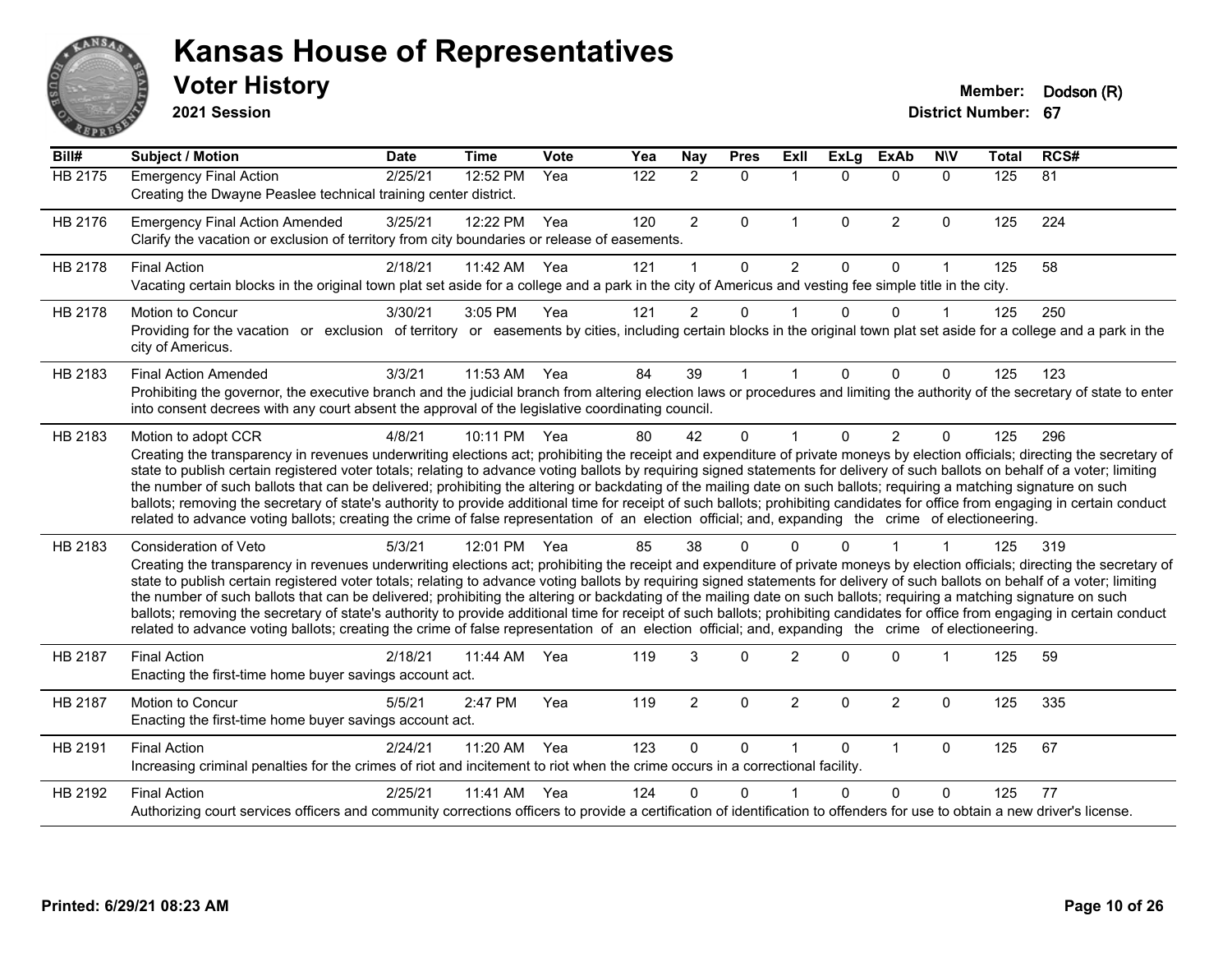

**2021 Session**

| Bill#   | Subject / Motion                                                                                                                                                                                                                                                                                                                                                                                                                                                                                                                                                                                                                                                                                                                                                                                                                                                                                                                                                                                                                                                                                                                                  | <b>Date</b> | <b>Time</b>  | Vote | Yea | <b>Nay</b>      | <b>Pres</b>  | ExII           | ExLg         | ExAb           | <b>NIV</b>   | <b>Total</b> | RCS# |
|---------|---------------------------------------------------------------------------------------------------------------------------------------------------------------------------------------------------------------------------------------------------------------------------------------------------------------------------------------------------------------------------------------------------------------------------------------------------------------------------------------------------------------------------------------------------------------------------------------------------------------------------------------------------------------------------------------------------------------------------------------------------------------------------------------------------------------------------------------------------------------------------------------------------------------------------------------------------------------------------------------------------------------------------------------------------------------------------------------------------------------------------------------------------|-------------|--------------|------|-----|-----------------|--------------|----------------|--------------|----------------|--------------|--------------|------|
| HB 2196 | Final Action Sub Bill Amended                                                                                                                                                                                                                                                                                                                                                                                                                                                                                                                                                                                                                                                                                                                                                                                                                                                                                                                                                                                                                                                                                                                     | 3/4/21      | 1:47 PM      | Yea  | 87  | $\overline{36}$ | $\mathbf{0}$ |                | $\Omega$     |                | $\Omega$     | 125          | 148  |
|         | Substitute for HB 2196 by Commerce, Labor and Economic Development - Changing provisions of the employment security law including creation of the unemployment<br>compensation modernization and improvement council, development of a new unemployment insurance information technology system, provision of tax information to<br>claimants, publication of trust fund data, the maximum benefit period, the charging of employer accounts for benefits paid, employer contribution rate determination and<br>schedules, abolishment of the employment security interest assessment fund, crediting of employer accounts for fraudulent or erroneous payments, appropriation of<br>federal COVID-19 moneys to the unemployment insurance trust fund, transfers from the state general fund to the unemployment insurance trust fund for improper<br>benefit payments, emergency expansion of the employment security board of review, providing for the my reemployment plan program and workforce training program<br>availability to claimants, changes to the shared work compensation program and other unemployment trust fund provisions. |             |              |      |     |                 |              |                |              |                |              |              |      |
| HB 2196 | Motion to adopt CCR<br>Senate Substitute for HB 2196 by Committee on Commerce - Changing provisions of the employment security law including creation of the unemployment<br>compensation modernization and improvement council, development of a new unemployment insurance information technology system, provision of tax information to<br>claimants, publication of trust fund data, the maximum benefit period, the charging of employer accounts for benefits paid, employer contribution rate determination and<br>schedules, crediting of employer accounts for fraudulent or erroneous payments, transfer of federal COVID-19 moneys to the unemployment insurance trust fund,<br>emergency expansion of the employment security board of review, providing for the my reemployment plan program and workforce training program availability to<br>claimants, changes to the shared work compensation program and other unemployment trust fund provisions.                                                                                                                                                                             | 4/9/21      | 5:58 PM      | Yea  | 122 |                 | $\Omega$     | 2              |              | 0              |              | 125          | 314  |
|         |                                                                                                                                                                                                                                                                                                                                                                                                                                                                                                                                                                                                                                                                                                                                                                                                                                                                                                                                                                                                                                                                                                                                                   |             |              |      |     |                 |              |                |              |                |              |              |      |
| HB 2201 | <b>Final Action Amended</b><br>Decreasing the Eisenhower legacy transportation program alternate delivery project threshold, authorizing usage of federal stimulus funds and KDOT bonding authority.                                                                                                                                                                                                                                                                                                                                                                                                                                                                                                                                                                                                                                                                                                                                                                                                                                                                                                                                              | 3/2/21      | 10:40 AM     | Yea  | 118 | 6               | $\Omega$     |                | $\Omega$     | $\Omega$       | $\Omega$     | 125          | 96   |
| HB 2201 | Mot to Concur in Conference<br>Senate Substitute for HB 2201 by Committee on Transportation - Decreasing the Eisenhower legacy transportation program alternate delivery project threshold,<br>authorizing the usage of federal stimulus funds and KDOT bonding authority.                                                                                                                                                                                                                                                                                                                                                                                                                                                                                                                                                                                                                                                                                                                                                                                                                                                                        | 4/8/21      | 5:00 PM      | Yea  | 95  | 27              | $\Omega$     |                | $\Omega$     | $\overline{2}$ | $\mathbf{0}$ | 125          | 285  |
| HB 2203 | <b>Final Action</b><br>Establishing the asbestos remediation fund for fees collected as part of the Kansas asbestos control program.                                                                                                                                                                                                                                                                                                                                                                                                                                                                                                                                                                                                                                                                                                                                                                                                                                                                                                                                                                                                              | 3/2/21      | 10:42 AM Yea |      | 122 | $\overline{2}$  | $\Omega$     |                | $\Omega$     | $\Omega$       | $\Omega$     | 125          | 97   |
| HB 2203 | Motion to Concur<br>Establishing the asbestos remediation fund for fees collected as part of the Kansas asbestos control program.                                                                                                                                                                                                                                                                                                                                                                                                                                                                                                                                                                                                                                                                                                                                                                                                                                                                                                                                                                                                                 | 4/8/21      | 7:45 PM      | Yea  | 121 |                 |              | $\overline{1}$ | $\mathbf 0$  | $\mathbf{1}$   | $\mathbf 0$  | 125          | 290  |
| HB 2208 | <b>Final Action Amended</b><br>Authorizing telemedicine waivers for out-of-state healthcare providers, reducing certain requirements for licensure by the behavioral sciences regulatory board and<br>expanding out-of-state temporary permits to practice behavioral sciences professions.                                                                                                                                                                                                                                                                                                                                                                                                                                                                                                                                                                                                                                                                                                                                                                                                                                                       | 3/3/21      | 11:55 AM     | Yea  | 124 | 0               | $\Omega$     | -1             | $\Omega$     | $\Omega$       | $\mathbf{0}$ | 125          | 124  |
| HB 2208 | Motion to adopt CCR<br>Senate Substitute for HB 2208 by Committee on Public Health and Welfare - Establishing certification and funding for certified community behavioral health clinics,<br>enacting the rural emergency hospital act to provide for the licensure of rural emergency hospitals, authorizing telemedicine waivers for out-of-state healthcare<br>providers, reducing certain requirements for licensure by the behavioral sciences regulatory board and expanding out-of-state temporary permits to practice behavioral<br>sciences professions.                                                                                                                                                                                                                                                                                                                                                                                                                                                                                                                                                                                | 4/9/21      | 5:44 PM      | Yea  | 120 | $\overline{2}$  | $\Omega$     | $\overline{2}$ | $\Omega$     | 0              | 1            | 125          | 312  |
| HB 2209 | <b>Final Action Amended</b><br>Enacting the psychology interjurisdictional compact to provide for interjurisdictional authorization to practice telepsychology and temporary in-person, face-to-face<br>psychology.                                                                                                                                                                                                                                                                                                                                                                                                                                                                                                                                                                                                                                                                                                                                                                                                                                                                                                                               | 3/3/21      | 11:57 AM     | Yea  | 121 | 3               | 0            |                | $\mathbf{0}$ | 0              | $\Omega$     | 125          | 125  |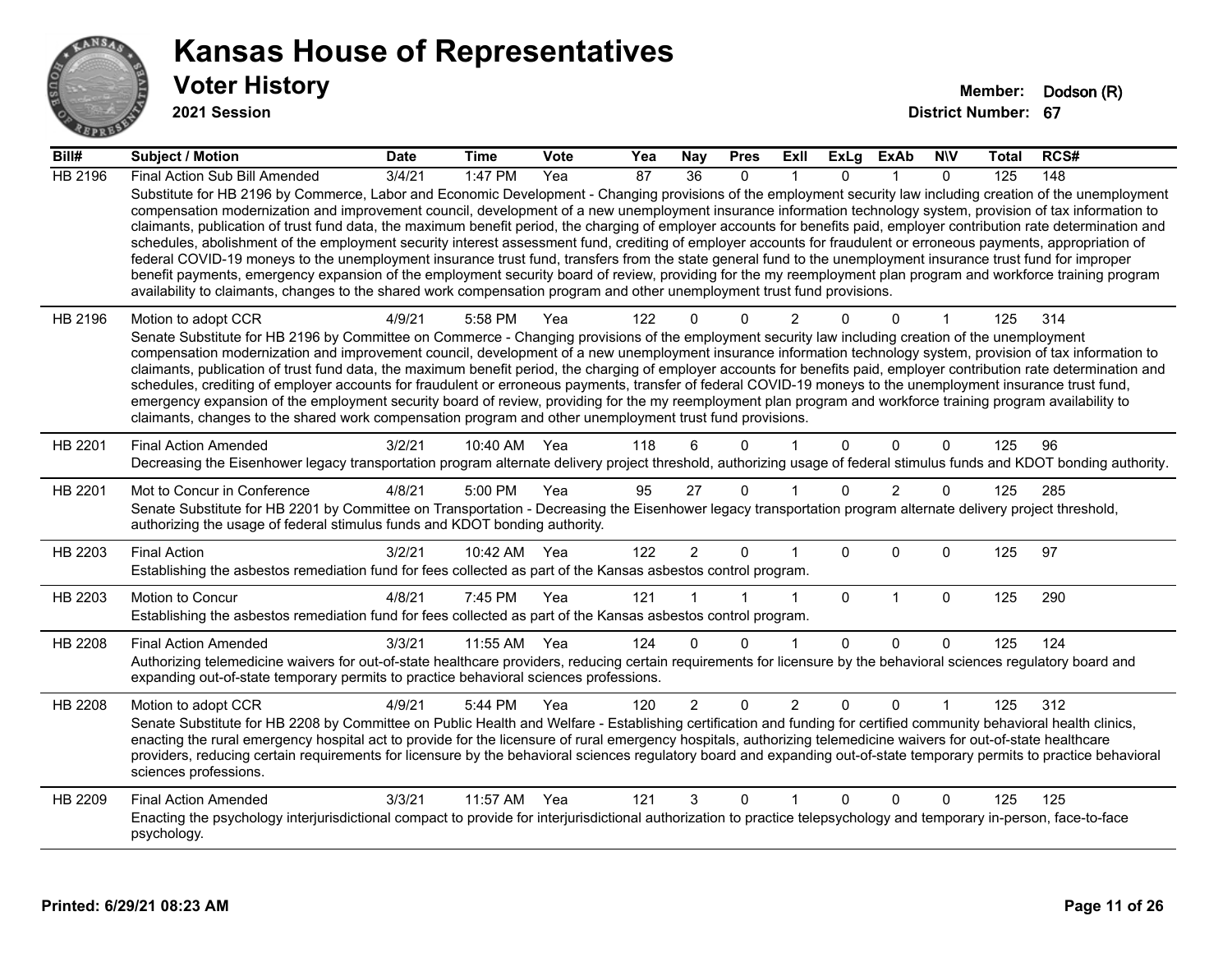

**2021 Session**

| Bill#          | <b>Subject / Motion</b>                                                                                                                                                                                                                                                    | <b>Date</b> | <b>Time</b>  | Vote | Yea              | <b>Nay</b>     | <b>Pres</b>  | ExII           | <b>ExLg</b>  | <b>ExAb</b>    | <b>NIV</b>  | <b>Total</b> | RCS#            |
|----------------|----------------------------------------------------------------------------------------------------------------------------------------------------------------------------------------------------------------------------------------------------------------------------|-------------|--------------|------|------------------|----------------|--------------|----------------|--------------|----------------|-------------|--------------|-----------------|
| <b>HB 2212</b> | <b>Final Action</b>                                                                                                                                                                                                                                                        | 3/2/21      | 10:43 AM     | Yea  | $\overline{122}$ | $\overline{2}$ | $\mathbf{0}$ | 1              | $\Omega$     | $\Omega$       | $\Omega$    | 125          | $\overline{98}$ |
|                | Eliminating Kansas residency requirements for various liquor licenses.                                                                                                                                                                                                     |             |              |      |                  |                |              |                |              |                |             |              |                 |
| HB 2214        | <b>Final Action</b>                                                                                                                                                                                                                                                        | 3/2/21      | 10:45 AM     | Yea  | 124              | $\mathbf{0}$   | $\Omega$     | 1              | $\Omega$     | $\Omega$       | 0           | 125          | 99              |
|                | Authorizing the secretary of administration on behalf of the department of corrections to convey land in Mitchell county to the city of Beloit.                                                                                                                            |             |              |      |                  |                |              |                |              |                |             |              |                 |
| HB 2218        | <b>Final Action</b>                                                                                                                                                                                                                                                        | 3/4/21      | 1:49 PM      | Yea  | 123              | $\Omega$       | 0            | 1              | 0            |                | 0           | 125          | 149             |
|                | Updating membership and requirements of the Kansas state employees health care commission to include a current and retired state employee enrolled in the state<br>healthcare benefits program group health insurance medical plan.                                        |             |              |      |                  |                |              |                |              |                |             |              |                 |
| HB 2218        | Motion to adopt CCR                                                                                                                                                                                                                                                        | 4/9/21      | 2:33 PM      | Yea  | 123              | $\mathbf 0$    | $\mathbf 0$  | $\overline{2}$ | $\mathbf 0$  | $\Omega$       | $\mathbf 0$ | 125          | 306             |
|                | Updating the membership and responsibilities of the Kansas state employees health care commission and requiring the commission to make certain reports and<br>recommendations to the legislature.                                                                          |             |              |      |                  |                |              |                |              |                |             |              |                 |
| HB 2219        | <b>Final Action</b>                                                                                                                                                                                                                                                        | 3/16/21     | 11:13 AM     | Yea  | 123              |                | 0            | 1              | $\Omega$     | $\Omega$       | 0           | 125          | 168             |
|                | Enacting the Kansas targeted employment act to provide tax credits for the employment of persons with developmental disabilities.                                                                                                                                          |             |              |      |                  |                |              |                |              |                |             |              |                 |
| HB 2224        | <b>Final Action Amended</b>                                                                                                                                                                                                                                                | 3/4/21      | 1:50 PM      | Yea  | 117              | 6              | 0            |                | $\mathbf{0}$ |                | 0           | 125          | 150             |
|                | Expanding the definition of "infectious disease" in certain statutes related to crimes in which bodily fluids may have been transmitted from one person to another.                                                                                                        |             |              |      |                  |                |              |                |              |                |             |              |                 |
| HB 2224        | Mot to Concur in Conference                                                                                                                                                                                                                                                | 5/7/21      | 4:21 PM      | Yea  | 112              | $\overline{7}$ | $\Omega$     |                | $\Omega$     | 5              | $\Omega$    | 125          | 350             |
|                | Expanding the definition of "infectious disease" in certain statutes related to crimes in which bodily fluids may have been transmitted from one person to another.                                                                                                        |             |              |      |                  |                |              |                |              |                |             |              |                 |
| <b>HB 2227</b> | <b>Final Action Amended</b>                                                                                                                                                                                                                                                | 3/4/21      | 1:53 PM      | Yea  | 113              | 10             | $\Omega$     |                | $\Omega$     |                | 0           | 125          | 151             |
|                | Providing immunity from civil liability for COVID-19 claims for certain covered facilities, including adult care homes, community mental health centers, crisis intervention<br>centers, community service providers and community developmental disability organizations. |             |              |      |                  |                |              |                |              |                |             |              |                 |
| HB 2228        | <b>Final Action Amended</b>                                                                                                                                                                                                                                                | 3/3/21      | 11:58 AM     | Yea  | 124              | 0              | $\Omega$     | 1              | $\Omega$     | 0              | 0           | 125          | 126             |
|                | Requiring law enforcement agencies to adopt a policy regarding submission of sexual assault evidence kits and allowing evidence collection at child advocacy centers or<br>other facilities.                                                                               |             |              |      |                  |                |              |                |              |                |             |              |                 |
| HB 2231        | <b>Emergency Final Action</b>                                                                                                                                                                                                                                              | 3/4/21      | 4:35 PM      | Yea  | 78               | 45             | $\mathbf 0$  | 1              | $\Omega$     | 1              | 0           | 125          | 159             |
|                | Amending the definition of the crime of conducting a pyramid promotional scheme, providing for an exemption and defining key terms.                                                                                                                                        |             |              |      |                  |                |              |                |              |                |             |              |                 |
| HB 2234        | <b>Final Action</b>                                                                                                                                                                                                                                                        | 3/3/21      | 12:00 PM Yea |      | 123              |                | 0            |                | 0            | $\Omega$       | 0           | 125          | 127             |
|                | Requiring medical directors of emergency medical services to provide medical oversight of such services and emergency medical service providers.                                                                                                                           |             |              |      |                  |                |              |                |              |                |             |              |                 |
| HB 2236        | <b>Final Action Amended</b>                                                                                                                                                                                                                                                | 3/18/21     | 11:27 AM     | Yea  | 122              | 0              | $\mathbf 0$  | 1              | $\Omega$     | $\overline{2}$ | 0           | 125          | 181             |
|                | Authorizing exclusion of the sales comparison approach in mortgage financing appraisals of certain unique residential real property in rural counties.                                                                                                                     |             |              |      |                  |                |              |                |              |                |             |              |                 |
| HB 2237        | <b>Final Action</b>                                                                                                                                                                                                                                                        | 2/24/21     | 11:22 AM     | Yea  | 107              | 16             | $\Omega$     |                | $\Omega$     | $\overline{1}$ | 0           | 125          | 68              |
|                | Extending the eligible time period for the rural opportunity zone loan repayment program and income tax credit.                                                                                                                                                            |             |              |      |                  |                |              |                |              |                |             |              |                 |
| HB 2238        | <b>Final Action</b>                                                                                                                                                                                                                                                        | 3/2/21      | 10:47 AM     | Yea  | 124              | $\Omega$       | $\Omega$     |                | $\Omega$     | $\Omega$       | 0           | 125          | 100             |
|                | Eliminating the dollar limitation for acceptance of gifts by donors to school districts or cities, or both, for library purposes.                                                                                                                                          |             |              |      |                  |                |              |                |              |                |             |              |                 |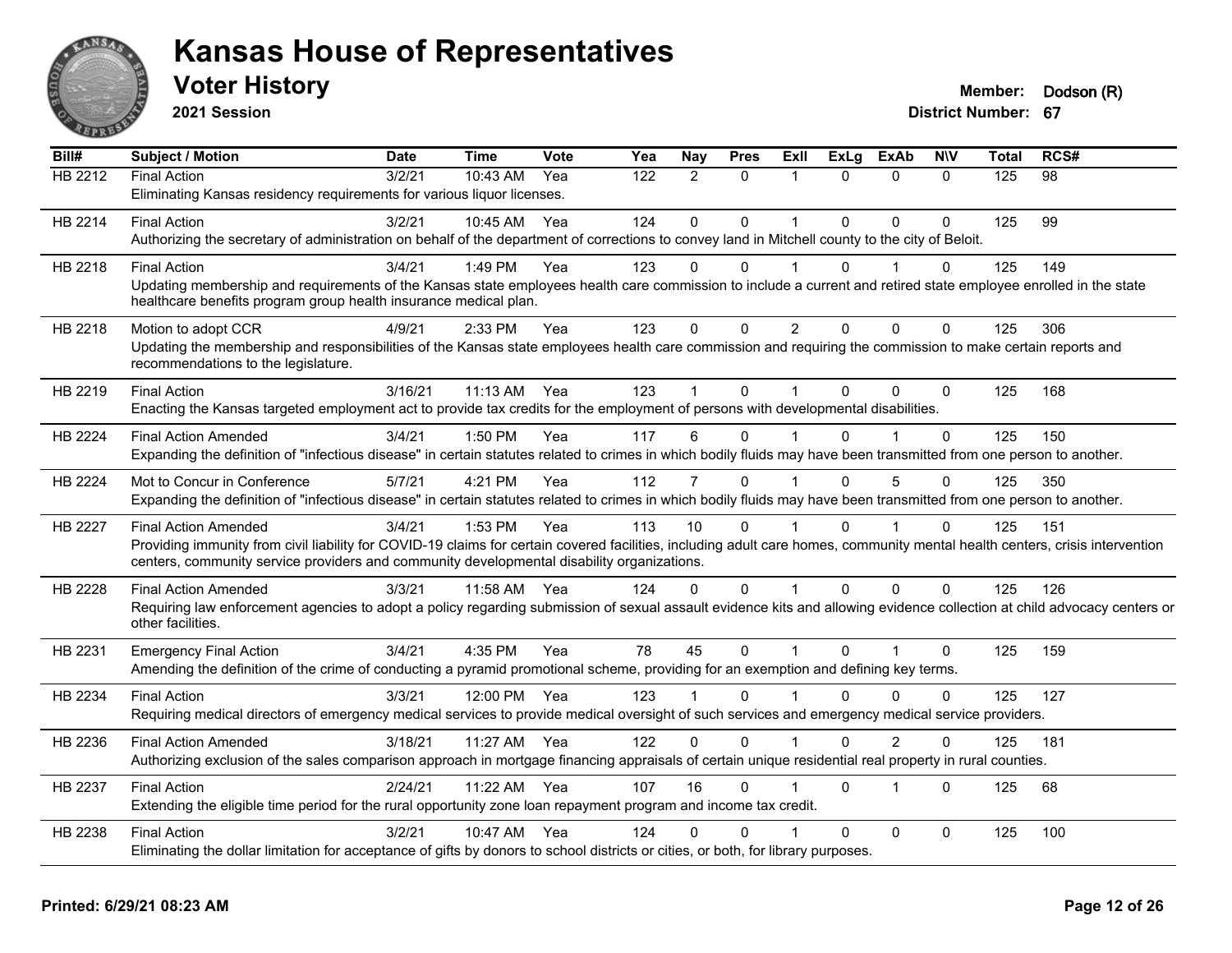

**2021 Session**

| Bill#   | Subject / Motion                                                                                                                                                                                                                                                                                                                                                                                         | <b>Date</b> | <b>Time</b>  | <b>Vote</b> | Yea | Nay            | <b>Pres</b> | ExII         | <b>ExLg</b>  | <b>ExAb</b>    | <b>NIV</b>   | <b>Total</b> | RCS# |
|---------|----------------------------------------------------------------------------------------------------------------------------------------------------------------------------------------------------------------------------------------------------------------------------------------------------------------------------------------------------------------------------------------------------------|-------------|--------------|-------------|-----|----------------|-------------|--------------|--------------|----------------|--------------|--------------|------|
| HB 2239 | <b>Emergency Final Action Amended</b><br>Extending the Kansas corporate income tax net operating loss carryforward.                                                                                                                                                                                                                                                                                      | 3/4/21      | 4:33 PM      | Yea         | 123 | $\Omega$       | $\Omega$    | 1            | $\Omega$     | 1              | $\Omega$     | 125          | 158  |
| HB 2243 | <b>Final Action</b><br>Adjusting the frequency of the KPERS actuarial experience study.                                                                                                                                                                                                                                                                                                                  | 2/25/21     | 11:43 AM     | Yea         | 123 | $\mathbf{1}$   | $\mathbf 0$ | $\mathbf{1}$ | $\mathbf{0}$ | $\mathbf{0}$   | $\mathbf{0}$ | 125          | 78   |
| HB 2243 | Motion to adopt CCR<br>Adjusting the frequency of the KPERS actuarial experience study, providing a moratorium on KPERS death and long-term disability employer contributions, allowing the<br>extension of certain DROP periods and conforming certain KPERS provisions with the federal CARES act.                                                                                                     | 4/8/21      | 5:11 PM      | Yea         | 122 | $\Omega$       | 0           | $\mathbf 1$  | $\Omega$     | $\overline{c}$ | $\pmb{0}$    | 125          | 288  |
| HB 2244 | <b>Emergency Final Action Amended</b><br>Establishing requirements for the effective disposal of industrial hemp and requiring industrial hemp processors to register with the state fire marshal.                                                                                                                                                                                                       | 2/25/21     | 12:49 PM     | Yea         | 97  | 27             | $\mathbf 0$ | 1            | $\mathbf{0}$ | $\Omega$       | $\mathbf{0}$ | 125          | 79   |
| HB 2244 | Motion to adopt CCR<br>Establishing requirements for the effective disposal of industrial hemp and requiring industrial hemp processors to register with the state fire marshal.                                                                                                                                                                                                                         | 4/8/21      | 9:32 PM      | Yea         | 101 | 22             | $\Omega$    | 1            | $\Omega$     |                | $\Omega$     | 125          | 295  |
| HB 2245 | <b>Final Action</b><br>Permitting the division of vehicles to collect emergency contact information for registration purposes and permitting law enforcement agencies to use such information in<br>the case of an emergency.                                                                                                                                                                            | 3/4/21      | 1:54 PM      | Yea         | 123 | $\Omega$       | 0           |              | 0            |                | $\Omega$     | 125          | 152  |
| HB 2245 | Motion to Concur<br>Permitting the division of vehicles to collect emergency contact information for registration purposes and permitting law enforcement agencies to use such information in<br>the case of an emergency.                                                                                                                                                                               | 4/7/21      | 10:30 AM     | Yea         | 122 | $\Omega$       | $\Omega$    | $\mathbf{1}$ | $\mathbf{0}$ | 2              | $\mathbf{0}$ | 125          | 267  |
| HB 2247 | <b>Final Action Amended</b><br>Designating a portion of K-67 highway as the COII Trenton J Brinkman memorial highway, designating bridges on U.S. highway 54 as the Max Zimmerman memorial<br>bridge and the Jack Taylor memorial bridge, designating a bridge on U.S. highway 77 as the PFC Loren H Larson bridge and designating a bridge on U.S. highway 166<br>as the Tyler A Juden memorial bridge. | 3/2/21      | 10:48 AM Yea |             | 124 | $\Omega$       | $\Omega$    | 1            | $\Omega$     | $\Omega$       | $\Omega$     | 125          | 101  |
| HB 2247 | Motion to Concur<br>Designating a portion of K-67 highway as the COII Trenton J Brinkman memorial highway, designating bridges on U.S. highway 54 as the Max Zimmerman memorial<br>bridge and the Jack Taylor memorial bridge, designating a bridge on U.S. highway 77 as the PFC Loren H Larson bridge and designating a bridge on U.S. highway 166<br>as the Tyler A Juden memorial bridge.            | 4/7/21      | 10:23 AM Yea |             | 122 | $\Omega$       | $\Omega$    |              | 0            | 2              | $\Omega$     | 125          | 264  |
| HB 2248 | <b>Final Action</b><br>Increasing state financial assistance to local health departments under specified circumstances.                                                                                                                                                                                                                                                                                  | 3/17/21     | 11:19 AM Yea |             | 111 | 12             | $\Omega$    | 1            | 0            | 1              | $\Omega$     | 125          | 175  |
| HB 2252 | <b>Final Action Amended</b><br>Creating fulfillment house licenses to authorize storage and shipping services provided to winery special order shipping licensees.                                                                                                                                                                                                                                       | 3/2/21      | 10:50 AM     | Yea         | 122 | $\overline{2}$ | $\mathbf 0$ | 1            | $\mathbf{0}$ | $\pmb{0}$      | $\pmb{0}$    | 125          | 102  |
| HB 2254 | <b>Final Action Amended</b><br>Increasing the monetary cap on irrevocable prearranged funeral agreements to \$10,000.                                                                                                                                                                                                                                                                                    | 2/24/21     | 11:23 AM     | Yea         | 123 | $\Omega$       | $\Omega$    | 1            | $\Omega$     | $\overline{1}$ | $\mathbf{0}$ | 125          | 69   |
| HB 2254 | Mot to Concur in Conference<br>Increasing the monetary cap on irrevocable prearranged funeral agreements to \$10,000.                                                                                                                                                                                                                                                                                    | 4/8/21      | 7:48 PM      | Yea         | 122 | 1              | 0           | 1            | $\mathbf 0$  | $\mathbf{1}$   | $\mathbf 0$  | 125          | 291  |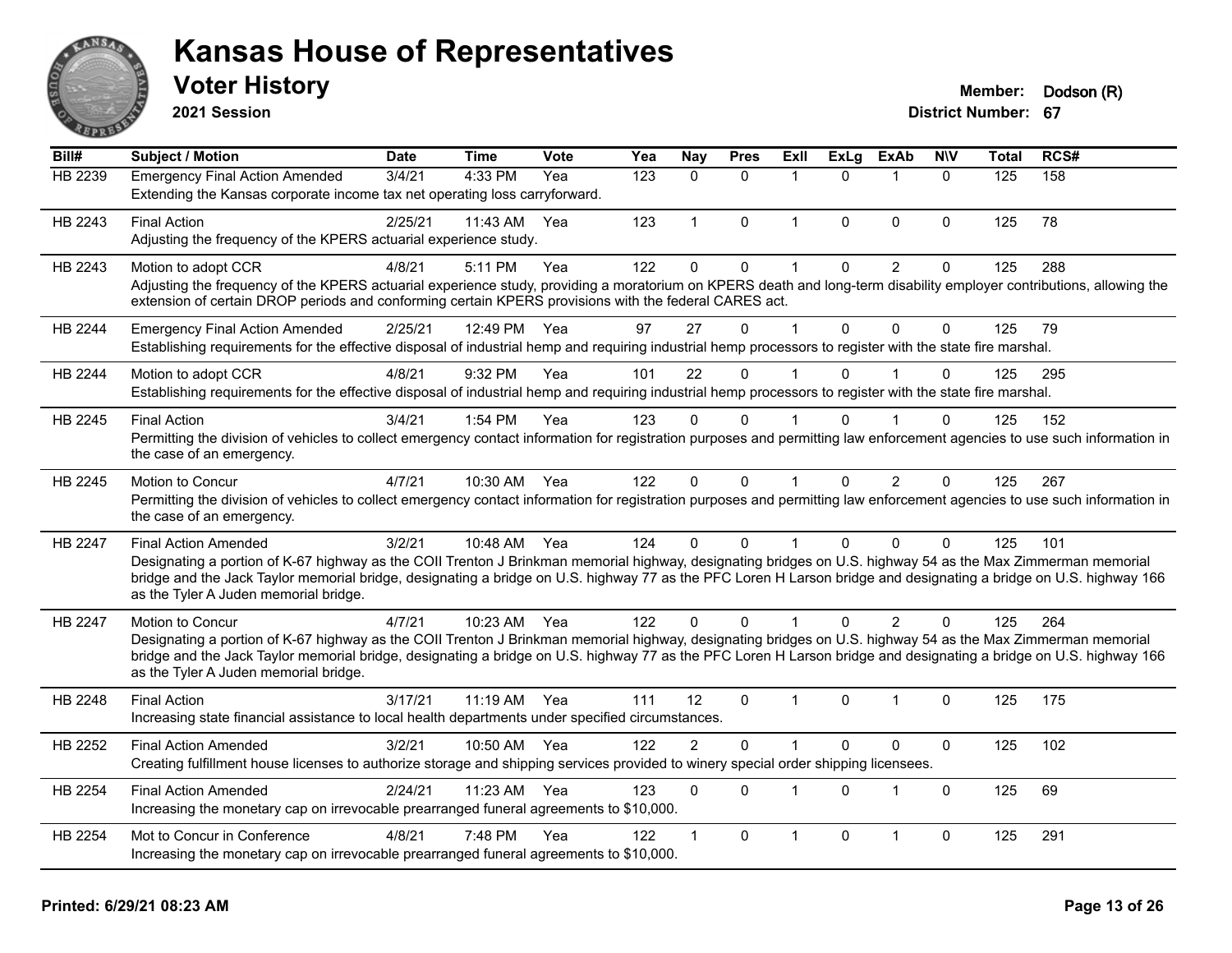

**2021 Session**

| Bill#          | <b>Subject / Motion</b>                                                                                                                                                   | <b>Date</b> | <b>Time</b> | Vote | Yea | <b>Nay</b>     | <b>Pres</b>  | ExII           | <b>ExLg</b> | <b>ExAb</b>  | <b>NIV</b>   | <b>Total</b> | RCS# |
|----------------|---------------------------------------------------------------------------------------------------------------------------------------------------------------------------|-------------|-------------|------|-----|----------------|--------------|----------------|-------------|--------------|--------------|--------------|------|
| <b>HB 2259</b> | <b>Final Action Amended</b>                                                                                                                                               | 3/2/21      | 10:53 AM    | Yea  | 75  | 49             | $\Omega$     | 1              | $\Omega$    | $\Omega$     | $\Omega$     | 125          | 103  |
|                | Permitting the use of expedited partner therapy to treat a sexually transmitted disease.                                                                                  |             |             |      |     |                |              |                |             |              |              |              |      |
| HB 2262        | <b>Final Action Amended</b>                                                                                                                                               | 2/24/21     | 11:25 AM    | Yea  | 122 | $\mathbf{1}$   | $\Omega$     | $\overline{1}$ | $\Omega$    | 1            | $\mathbf 0$  | 125          | 70   |
|                | Eliminating the requirement to provide a permit to cremate in certain circumstances and authorizing electronic permits to cremate.                                        |             |             |      |     |                |              |                |             |              |              |              |      |
| HB 2264        | <b>Final Action</b>                                                                                                                                                       | 3/2/21      | 10:56 AM    | Yea  | 95  | 29             | $\Omega$     | 1              | $\Omega$    | $\Omega$     | $\mathbf{0}$ | 125          | 104  |
|                | Permitting student athletes at postsecondary educational institutions to receive compensation for the use of their name, image, likeness rights or athletic reputation.   |             |             |      |     |                |              |                |             |              |              |              |      |
| HB 2270        | <b>Final Action</b>                                                                                                                                                       | 3/2/21      | 10:58 AM    | Yea  | 123 |                | $\Omega$     |                | 0           | 0            | $\Omega$     | 125          | 105  |
|                | Modifying the distribution of the levy on fire insurance business premiums to the state fire marshal fee fund, the emergency medical services operating fund and the fire |             |             |      |     |                |              |                |             |              |              |              |      |
|                | service training program fund.                                                                                                                                            |             |             |      |     |                |              |                |             |              |              |              |      |
| HB 2275        | <b>Final Action</b>                                                                                                                                                       | 3/2/21      | 10:27 AM    | Yea  | 124 | $\Omega$       | $\Omega$     | $\mathbf 1$    | $\Omega$    | $\Omega$     | $\Omega$     | 125          | 89   |
|                | Requiring the department of corrections to develop guidance to be used by parole officers when responding to violations of parole and postrelease supervision and that    |             |             |      |     |                |              |                |             |              |              |              |      |
|                | incentivize compliant behavior.                                                                                                                                           |             |             |      |     |                |              |                |             |              |              |              |      |
| <b>HB 2277</b> | <b>Emergency Final Action Amended</b>                                                                                                                                     | 2/25/21     | 12:51 PM    | Yea  | 116 | 8              | $\mathbf 0$  | $\mathbf{1}$   | $\mathbf 0$ | 0            | $\mathbf 0$  | 125          | 80   |
|                | Clarifying the definition of possession in the Kansas criminal code.                                                                                                      |             |             |      |     |                |              |                |             |              |              |              |      |
| HB 2279        | <b>Final Action Amended</b>                                                                                                                                               | 3/3/21      | 12:02 PM    | Yea  | 122 | $\overline{2}$ | $\mathbf{0}$ | $\mathbf{1}$   | $\Omega$    | $\Omega$     | $\Omega$     | 125          | 128  |
|                | Enacting the physical therapy licensure compact and authorizing criminal history record checks.                                                                           |             |             |      |     |                |              |                |             |              |              |              |      |
| HB 2280        | <b>Final Action Amended</b>                                                                                                                                               | 3/3/21      | 12:03 PM    | Yea  | 116 | 8              | $\mathbf 0$  | $\mathbf{1}$   | 0           | $\mathbf 0$  | $\mathbf 0$  | 125          | 129  |
|                | Updating statutes relating to the powers, duties and functions of the state board of pharmacy.                                                                            |             |             |      |     |                |              |                |             |              |              |              |      |
| HB 2287        | <b>Final Action</b>                                                                                                                                                       | 3/16/21     | 11:15 AM    | Yea  | 115 | 9              | $\mathbf 0$  | $\mathbf{1}$   | $\mathbf 0$ | $\mathbf 0$  | $\mathbf 0$  | 125          | 169  |
|                | Establishing the Kansas promise scholarship act to provide scholarships to students who attend postsecondary educational programs that correspond to high-need            |             |             |      |     |                |              |                |             |              |              |              |      |
|                | career fields.                                                                                                                                                            |             |             |      |     |                |              |                |             |              |              |              |      |
| HB 2292        | <b>Final Action</b>                                                                                                                                                       | 3/2/21      | 10:28 AM    | Yea  | 124 | 0              | $\Omega$     | $\mathbf{1}$   | $\Omega$    | $\Omega$     | $\Omega$     | 125          | 90   |
|                | Creating exemptions in the open records act for cyber security assessments, plans and vulnerabilities.                                                                    |             |             |      |     |                |              |                |             |              |              |              |      |
| HB 2295        | <b>Final Action</b>                                                                                                                                                       | 3/4/21      | 1:56 PM     | Yea  | 122 | 1              | $\Omega$     | $\overline{1}$ | $\Omega$    | $\mathbf{1}$ | $\mathbf 0$  | 125          | 153  |
|                | Exempting municipal motor grader vehicle operators from Kansas uniform commercial drivers' license act requirements.                                                      |             |             |      |     |                |              |                |             |              |              |              |      |
| HB 2297        | <b>Final Action</b>                                                                                                                                                       | 3/2/21      | 10:59 AM    | Yea  | 124 | 0              | $\Omega$     | $\mathbf 1$    | $\Omega$    | $\Omega$     | $\mathbf{0}$ | 125          | 106  |
|                | Concerning requirements of publication of certain documents by the secretary of state; relating to session laws, the Kansas register, proposed amendments to the          |             |             |      |     |                |              |                |             |              |              |              |      |
|                | constitution of the state of Kansas, and Kansas administrative rules and regulations and guidance documents.                                                              |             |             |      |     |                |              |                |             |              |              |              |      |
| HB 2298        | <b>Final Action</b>                                                                                                                                                       | 3/2/21      | 11:01 AM    | Yea  | 120 | 4              | $\Omega$     |                | $\Omega$    | 0            | $\Omega$     | 125          | 107  |
|                | Changing requirements for service of process on nonresident drivers and clarifying service of process on certain business entities.                                       |             |             |      |     |                |              |                |             |              |              |              |      |
| HB 2313        | <b>Final Action</b>                                                                                                                                                       | 3/4/21      | 1:32 PM     | Yea  | 123 | 0              | $\Omega$     |                |             |              | $\Omega$     | 125          | 142  |
|                | Allowing Kansas national guard and reservist members who are in good standing to receive a property tax exemption for up to two motor vehicles.                           |             |             |      |     |                |              |                |             |              |              |              |      |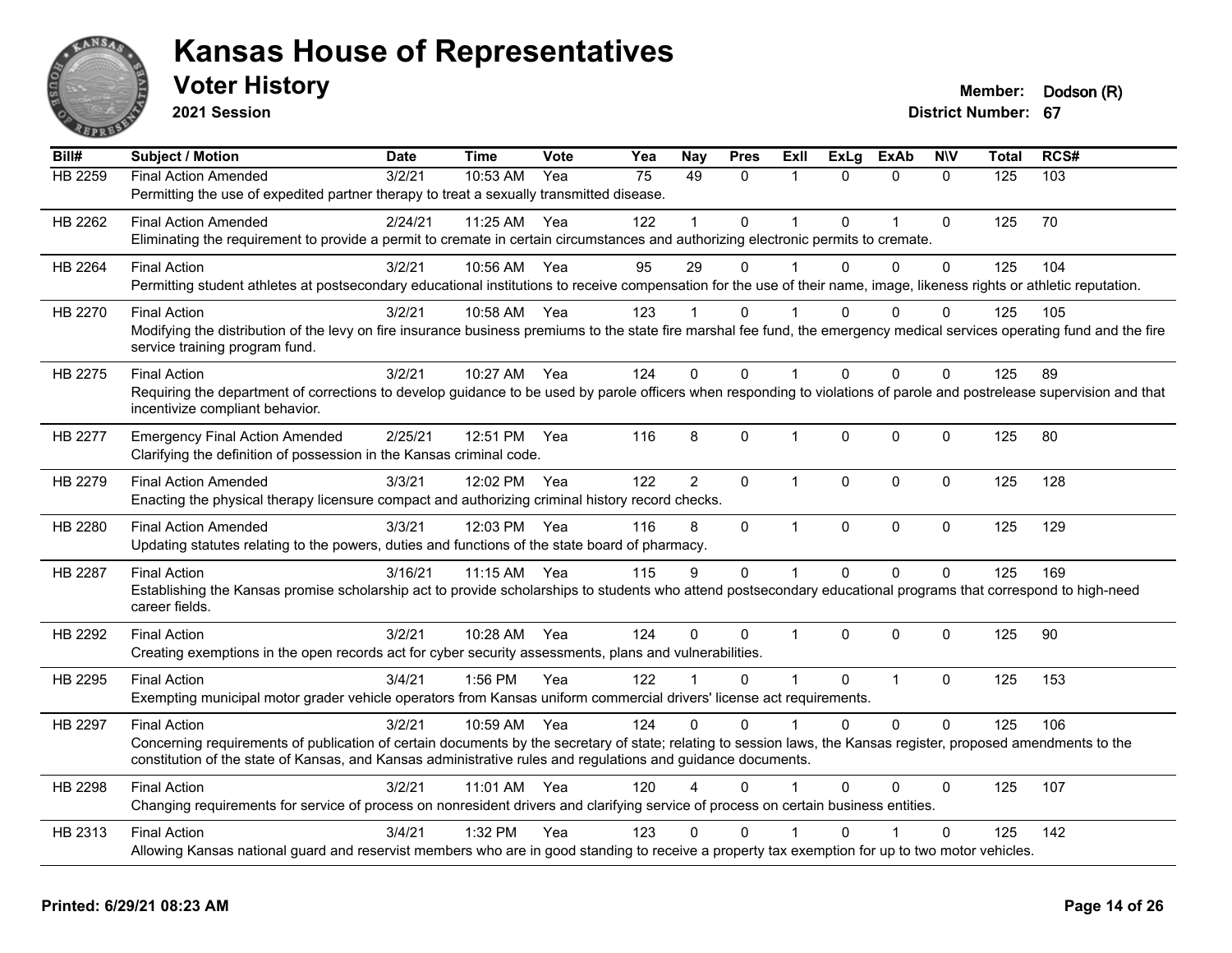

**2021 Session**

| Bill#          | Subject / Motion                                                                                                                                                                                                                                                                                                                                                                                                                                                                                                                                                                                                                                                                                                          | <b>Date</b> | Time       | <b>Vote</b> | Yea | <b>Nay</b>     | <b>Pres</b>  | Exll         | <b>ExLg</b>  | <b>ExAb</b>    | <b>NIV</b>   | Total | RCS# |
|----------------|---------------------------------------------------------------------------------------------------------------------------------------------------------------------------------------------------------------------------------------------------------------------------------------------------------------------------------------------------------------------------------------------------------------------------------------------------------------------------------------------------------------------------------------------------------------------------------------------------------------------------------------------------------------------------------------------------------------------------|-------------|------------|-------------|-----|----------------|--------------|--------------|--------------|----------------|--------------|-------|------|
| <b>HB 2313</b> | Motion to adopt CCR                                                                                                                                                                                                                                                                                                                                                                                                                                                                                                                                                                                                                                                                                                       | 5/7/21      | 11:59 PM   | Yea         | 108 | 3              | $\Omega$     |              | $\Omega$     | 13             | $\Omega$     | 125   | 355  |
|                | Senate Substitute for HB 2313 by Committee on Assessment and Taxation - Providing for reimbursement of property taxes for certain business shutdowns or<br>restrictions, allowing Kansas national guard and reservist members who are in good standing to receive a property tax exemption for up to two motor vehicles,<br>authorizing continuation of the statewide levy for schools and the exemption of a portion of residential property from such levy, authorizing appointment by the governor<br>of a member pro tempore when a vacancy on the state board of tax appeals exists and directing post audit study of the impact of non-profit and governmental entities<br>competing against for-profit businesses. |             |            |             |     |                |              |              |              |                |              |       |      |
| HB 2315        | <b>Emergency Final Action</b><br>Providing a tax credit for contributions to technical colleges.                                                                                                                                                                                                                                                                                                                                                                                                                                                                                                                                                                                                                          | 3/4/21      | 4:41 PM    | Yea         | 119 | $\overline{A}$ | $\Omega$     | $\mathbf{1}$ | $\mathbf{0}$ | $\overline{1}$ | $\mathbf{0}$ | 125   | 164  |
| HB 2316        | <b>Final Action</b><br>Eliminating the prohibition of a surcharge when purchases are made with a credit or debit card.                                                                                                                                                                                                                                                                                                                                                                                                                                                                                                                                                                                                    | 3/30/21     | 10:34 AM   | Yea         | 90  | 34             | $\Omega$     | $\mathbf{1}$ | $\Omega$     | 0              | 0            | 125   | 234  |
| HB 2321        | <b>Final Action Amended</b><br>Requiring electric public utilities to notify cities prior to construction of urban electric transmission lines.                                                                                                                                                                                                                                                                                                                                                                                                                                                                                                                                                                           | 3/2/21      | 11:03 AM   | Yea         | 122 | $\overline{2}$ | 0            | $\mathbf{1}$ | $\mathbf{0}$ | 0              | $\mathbf{0}$ | 125   | 108  |
| HB 2329        | <b>Final Action Amended</b><br>Updating the entities who are subject to the pipeline safety program of the state corporation commission.                                                                                                                                                                                                                                                                                                                                                                                                                                                                                                                                                                                  | 3/24/21     | $11:14$ AM | Yea         | 121 |                | 0            | $\mathbf{1}$ | $\Omega$     | $\overline{2}$ | $\mathbf 0$  | 125   | 200  |
| HB 2332        | <b>Final Action Amended</b><br>Requiring identification of the sender on third party solicitations to registered voters to file an application for an advance voting ballot.                                                                                                                                                                                                                                                                                                                                                                                                                                                                                                                                              | 3/3/21      | 12:05 PM   | Yea         | 86  | 38             | 0            | 1            | $\mathbf{0}$ | 0              | $\mathbf 0$  | 125   | 130  |
| HB 2332        | Motion to adopt CCR<br>Prohibiting the modification of election laws other than by legislative process, requiring county election officials to maintain residential and mailing addresses for<br>registered voters, requiring identification of the sender on third party solicitations to registered voters to file an application for an advance voting ballot and prohibiting<br>such solicitations by nonresidents of this state, expanding the crime of election tampering and providing for the appointment of elected officials when vacancy is due to<br>military service.                                                                                                                                        | 4/8/21      | 10:21 PM   | Yea         | 83  | 38             | 0            | 1            | $\Omega$     | 3              | 0            | 125   | 297  |
| HB 2332        | Consideration of Veto<br>Prohibiting the modification of election laws other than by legislative process, requiring county election officials to maintain residential and mailing addresses for<br>registered voters, requiring identification of the sender on third party solicitations to registered voters to file an application for an advance voting ballot and prohibiting<br>such solicitations by nonresidents of this state, expanding the crime of election tampering and providing for the appointment of elected officials when vacancy is due to<br>military service.                                                                                                                                      | 5/3/21      | 11:45 AM   | Yea         | 86  | 37             | $\Omega$     | $\Omega$     | $\Omega$     | 1              | 1            | 125   | 318  |
| HB 2339        | <b>Final Action Amended</b><br>Expanding the crime of election tampering to include changing or altering votes cast, manipulating computer hardware or software or vote tabulation methods or<br>producing false vote totals.                                                                                                                                                                                                                                                                                                                                                                                                                                                                                             | 3/17/21     | 11:21 AM   | Yea         | 122 |                | $\Omega$     | 1            | $\Omega$     |                | $\Omega$     | 125   | 176  |
| HB 2361        | <b>Final Action</b><br>Authorizing the supreme court to adopt rules establishing specialty courts, creating the specialty court funding advisory committee and the specialty court resources<br>fund.                                                                                                                                                                                                                                                                                                                                                                                                                                                                                                                     | 3/3/21      | 12:07 PM   | Yea         | 122 |                | $\mathbf{1}$ | $\mathbf{1}$ | $\Omega$     | $\Omega$       | $\Omega$     | 125   | 131  |
| HB 2362        | <b>Final Action</b><br>Modifying the elements of and making changes to the criminal penalties of abuse of a child.                                                                                                                                                                                                                                                                                                                                                                                                                                                                                                                                                                                                        | 3/3/21      | 12:08 PM   | Yea         | 124 | 0              | 0            | 1            | $\Omega$     | 0              | 0            | 125   | 132  |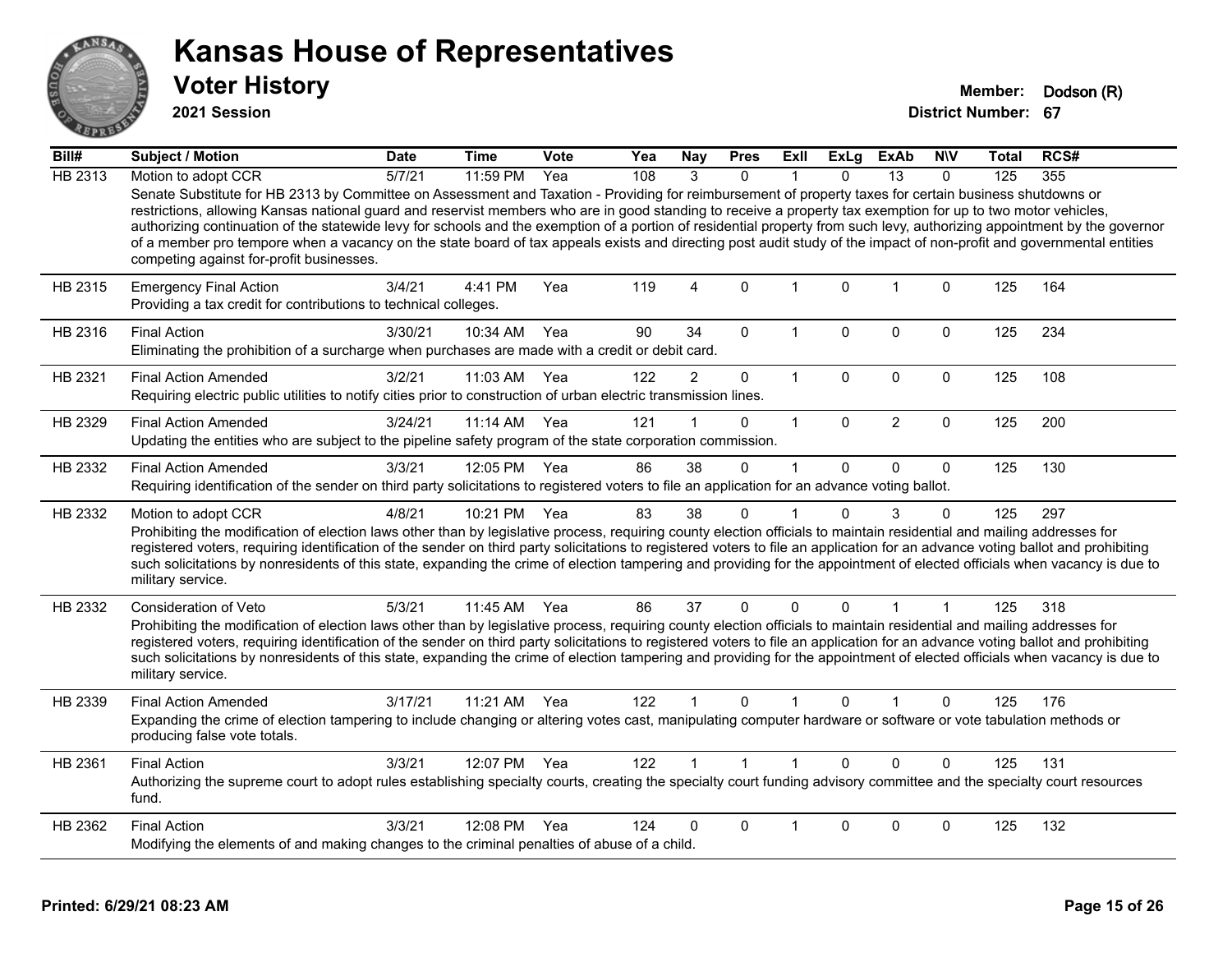

**2021 Session**

| Bill#   | <b>Subject / Motion</b>                                                                                                                                                                                                                                                                                                                                                                                                                                                                                                                                                                                             | <b>Date</b> | <b>Time</b>  | <b>Vote</b> | Yea | Nay         | <b>Pres</b>  | Exll           | <b>ExLg</b>  | <b>ExAb</b>  | <b>NIV</b>  | <b>Total</b> | RCS# |
|---------|---------------------------------------------------------------------------------------------------------------------------------------------------------------------------------------------------------------------------------------------------------------------------------------------------------------------------------------------------------------------------------------------------------------------------------------------------------------------------------------------------------------------------------------------------------------------------------------------------------------------|-------------|--------------|-------------|-----|-------------|--------------|----------------|--------------|--------------|-------------|--------------|------|
| HB 2363 | <b>Final Action Amended</b><br>Increasing the maximum rate paid to appointed counsel.                                                                                                                                                                                                                                                                                                                                                                                                                                                                                                                               | 3/30/21     | 10:36 AM     | Yea         | 116 | 8           | $\Omega$     | $\mathbf 1$    | $\Omega$     | $\Omega$     | $\Omega$    | 125          | 235  |
| HB 2366 | <b>Emergency Final Action</b><br>Requiring prosecutors to disclose their intent to introduce testimony from a jailhouse witness and to forward information to the Kansas bureau of investigation.                                                                                                                                                                                                                                                                                                                                                                                                                   | 4/8/21      | 11:33 AM     | Yea         | 123 | $\mathbf 0$ | $\mathbf{0}$ | $\mathbf{1}$   | $\mathbf{0}$ | $\mathbf{1}$ | $\Omega$    | 125          | 279  |
| HB 2367 | <b>Final Action</b><br>Authorizing the state corporation commission to regulate certain transmission line wire stringing activities.                                                                                                                                                                                                                                                                                                                                                                                                                                                                                | 3/2/21      | 11:04 AM Yea |             | 124 | $\Omega$    | $\Omega$     |                | $\Omega$     | $\Omega$     | $\Omega$    | 125          | 109  |
| HB 2374 | <b>Final Action</b><br>Authorizing the Kansas sentencing commission to change risk assessment cut-off levels for participation in the certified drug abuse treatment program.                                                                                                                                                                                                                                                                                                                                                                                                                                       | 3/2/21      | 11:06 AM     | Yea         | 124 | $\Omega$    | $\Omega$     |                | $\mathbf{0}$ | $\mathbf 0$  | $\mathbf 0$ | 125          | 110  |
| HB 2377 | <b>Final Action Amended</b><br>Revising the laws concerning driving under the influence, including authorizing reinstatement of a driver's license for certain persons with an ignition interlock device<br>restriction, requiring persons with an ignition interlock device restriction to complete the ignition interlock device program before driving privileges are fully reinstated,<br>providing for reduced ignition interlock device program costs for certain persons and modifying the criminal penalties for driving a commercial motor vehicle under the<br>influence and driving under the influence. | 3/3/21      | 12:10 PM     | Yea         | 101 | 23          | $\Omega$     |                | $\Omega$     | $\Omega$     | $\Omega$    | 125          | 133  |
| HB 2379 | <b>Final Action Amended</b><br>Enacting the peer-to-peer vehicle sharing act to provide insurance, liability, recordkeeping and consumer protection requirements for peer-to-peer vehicle sharing.                                                                                                                                                                                                                                                                                                                                                                                                                  | 3/4/21      | 1:58 PM      | Yea         | 123 | $\Omega$    | $\Omega$     | 1              | $\Omega$     | $\mathbf{1}$ | $\Omega$    | 125          | 154  |
| HB 2380 | <b>Final Action Amended</b><br>Amending healthcare stabilization fund minimum professional liability insurance coverage requirements and the membership of the board of governors of such fund.                                                                                                                                                                                                                                                                                                                                                                                                                     | 3/30/21     | 10:37 AM     | Yea         | 104 | 20          | $\Omega$     |                | $\Omega$     | $\Omega$     | $\Omega$    | 125          | 236  |
| HB 2387 | <b>Final Action Amended</b><br>Revising laws relating to operating an aircraft under the influence, including prescribing criminal and administrative penalties and providing for testing of blood, breath,<br>urine or other bodily substances, and preliminary screening tests of breath or oral fluid.                                                                                                                                                                                                                                                                                                           | 3/2/21      | 11:08 AM     | Yea         | 101 | 23          | $\mathbf{0}$ |                | 0            | $\Omega$     | $\Omega$    | 125          | 111  |
| HB 2390 | <b>Final Action</b><br>Making permanent certain exceptions to the disclosure of public records under the open records act.                                                                                                                                                                                                                                                                                                                                                                                                                                                                                          | 3/2/21      | 10:30 AM     | Yea         | 124 | $\Omega$    | $\Omega$     |                | $\Omega$     | $\mathbf 0$  | 0           | 125          | 91   |
| HB 2390 | Motion to adopt CCR<br>Making permanent certain exceptions to the disclosure of public records under the open records act, creating exemptions in the open records act for cyber security<br>assessments, plans and vulnerabilities, prohibiting the filing of certain liens or claims against real or personal property and providing for criminal penalties and<br>authorizing local correctional or detention officers and administrative hearing officers to have identifying information restricted from public access on public websites that<br>identify home addresses or home ownership.                   | 4/9/21      | 10:20 AM     | Yea         | 121 | 2           | $\Omega$     | $\overline{2}$ | $\Omega$     | $\Omega$     | $\Omega$    | 125          | 300  |
| HB 2391 | <b>Final Action Amended</b><br>Changing the secretary of state's business filings provisions including instituting biennial business report filings and making other changes to business filing provisions,<br>information requirements and fees, removing exemptions from the open records act for tax records no longer kept by the secretary of state, permitting the public<br>recording of UCC filings with improperly included social security numbers and repealing certain obsolete statutes including blanket music license filing provisions.                                                             | 3/2/21      | $11:10$ AM   | Yea         | 121 | 3           | $\Omega$     |                | $\Omega$     | $\Omega$     | $\Omega$    | 125          | 112  |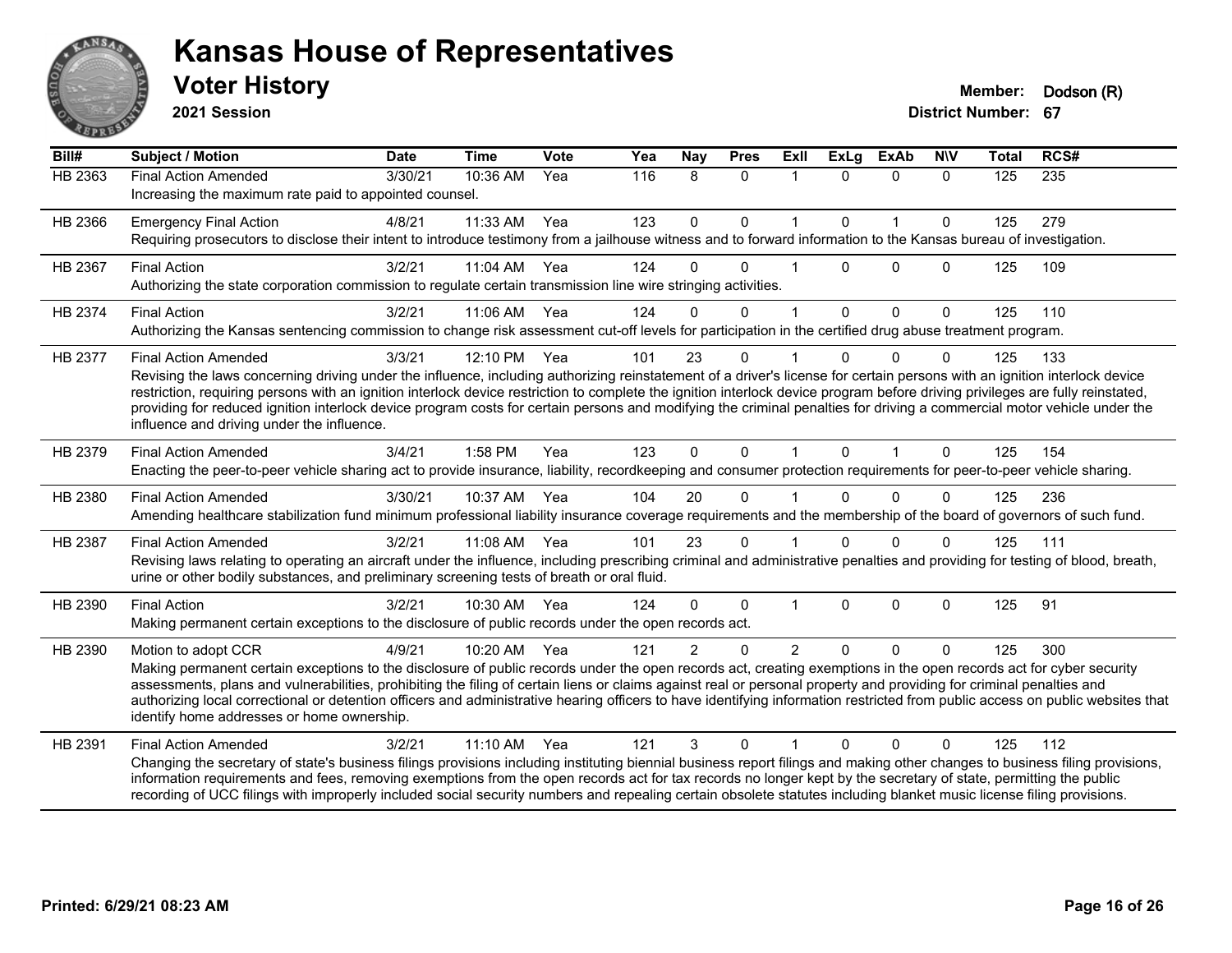| ANSAR              | <b>Kansas House of Representatives</b><br><b>Voter History</b><br>2021 Session                                                                                                                                                                                                                                                                                                                                                                                                              |             |              |             |     |               |                |                |              |                |              | Member:<br><b>District Number: 67</b> | Dodson (R) |
|--------------------|---------------------------------------------------------------------------------------------------------------------------------------------------------------------------------------------------------------------------------------------------------------------------------------------------------------------------------------------------------------------------------------------------------------------------------------------------------------------------------------------|-------------|--------------|-------------|-----|---------------|----------------|----------------|--------------|----------------|--------------|---------------------------------------|------------|
| $\overline{Bill#}$ | <b>Subject / Motion</b>                                                                                                                                                                                                                                                                                                                                                                                                                                                                     | <b>Date</b> | <b>Time</b>  | <b>Vote</b> | Yea | Nay           | <b>Pres</b>    | ExII           | <b>ExLg</b>  | <b>ExAb</b>    | <b>NIV</b>   | Total                                 | RCS#       |
| <b>HB 2391</b>     | Mot to Concur in Conference<br>Changing the secretary of state's business filings provisions, including instituting biennial business report filings, authorizing the secretary of state to contract with private<br>entities for printing and binding services, changing publication and price requirements for publications of the secretary of state and repealing certain obsolete statutes<br>including blanket music license filing provisions.                                       | 4/8/21      | 7:51 PM      | Yea         | 123 | $\Omega$      | $\mathbf{0}$   | $\overline{1}$ | $\mathbf{0}$ | $\mathbf{1}$   | $\mathbf{0}$ | 125                                   | 292        |
| HB 2397            | <b>EFA Sub Bill Amended</b><br>Appropriations for FY 2021, FY 2022, FY 2023 and FY 2024 for various state agencies.                                                                                                                                                                                                                                                                                                                                                                         | 3/30/21     | 8:00 PM      | Yea         | 71  | 52            | $\mathbf{0}$   | $\mathbf 1$    | $\mathbf{0}$ | $\mathbf 1$    | 0            | 125                                   | 257        |
| HB 2397            | <b>Motion to Concur</b><br>Senate Substitute for Substitute for HB 2397 by Committee on Ways and Means - Reconciling conflicting amendments to certain statutes.                                                                                                                                                                                                                                                                                                                            | 5/7/21      | 11:57 AM     | Yea         | 116 | 3             | $\mathbf{1}$   | $\mathbf{1}$   | 0            | 3              | 1            | 125                                   | 348        |
| HB 2401            | <b>Final Action Amended</b><br>Authorizing the secretary of corrections to enter agreements for public-private partnerships for projects for new or renovated buildings at correctional institutions for<br>education, skills-building and spiritual needs programs; establishing a nonprofit corporation to receive gifts, donations, grants and other moneys and engage in<br>fundraising projects for funding such projects for education, skills-building and spiritual needs programs. | 3/23/21     | $11:13$ AM   | Yea         | 123 | $\Omega$      | 0              | $\overline{2}$ | 0            | $\Omega$       | $\Omega$     | 125                                   | 189        |
| HB 2401            | Motion to Concur<br>Authorizing the secretary of corrections to enter agreements for public-private partnerships for projects for new or renovated buildings at correctional institutions for<br>education, skills-building and spiritual needs programs; establishing a nonprofit corporation to receive gifts, donations, grants and other moneys and engage in<br>fundraising projects for funding such projects for education, skills-building and spiritual needs programs.            | 4/8/21      | 5:04 PM      | Yea         | 120 | $\mathcal{P}$ | 0              | $\mathbf{1}$   | $\mathbf{0}$ | 2              | $\Omega$     | 125                                   | 286        |
| HB 2405            | <b>Emergency Final Action Amended</b><br>Authorizing the issuance of \$1,000,000,000 of pension obligation bonds to finance a portion of the unfunded actuarial liability of KPERS.                                                                                                                                                                                                                                                                                                         | 3/4/21      | 4:38 PM      | Yea         | 117 | 6             | $\Omega$       | 1              | $\Omega$     |                | $\Omega$     | 125                                   | 161        |
| HB 2405            | Motion to adopt CCR<br>Authorizing the issuance of \$500,000,000 of pension obligation bonds to finance a portion of the unfunded actuarial liability of KPERS.                                                                                                                                                                                                                                                                                                                             | 4/9/21      | 5:48 PM      | Yea         | 112 | 10            | $\Omega$       | $\overline{2}$ | $\Omega$     | $\Omega$       | $\mathbf 1$  | 125                                   | 313        |
| HB 2406            | <b>Final Action Amended</b><br>Sunday start time for the sale of alcoholic liquor and cereal malt beverage in retail stores changed from 12 noon to 10 a.m.                                                                                                                                                                                                                                                                                                                                 | 3/24/21     | 11:17 AM Yea |             | 80  | 42            | $\Omega$       | 1              | 0            | $\overline{2}$ | $\Omega$     | 125                                   | 201        |
| HB 2408            | <b>Final Action Amended</b><br>Authorizing the state historical society to convey certain real property to the Iowa Tribe of Kansas and Nebraska.                                                                                                                                                                                                                                                                                                                                           | 3/30/21     | 10:38 AM Yea |             | 124 | $\Omega$      | $\mathbf{0}$   | 1              | $\mathbf{0}$ | $\Omega$       | $\Omega$     | 125                                   | 237        |
| HB 2412            | <b>Final Action Amended</b><br>Enacting the Kansas fights addiction act to establish a grant program for the purpose of preventing, reducing, treating and mitigating the effects of substance abuse and<br>addiction.                                                                                                                                                                                                                                                                      | 3/30/21     | 10:40 AM Yea |             | 81  | 43            | $\Omega$       | $\mathbf{1}$   | 0            | $\Omega$       | $\mathbf 0$  | 125                                   | 238        |
| HB 2416            | <b>Final Action Amended</b><br>Modifying the procedure for declaring and extending a state of disaster emergency, limiting powers granted to the governor during a state of disaster emergency,<br>authorizing the legislative coordinating council and the legislature to take certain action related to a state of disaster emergency and prohibiting the governor or the state<br>board of education from closing private schools during a state of disaster emergency.                  | 3/4/21      | 2:05 PM      | Yea         | 81  | 40            | $\overline{2}$ | 1              | $\mathbf{0}$ |                | $\Omega$     | 125                                   | 155        |
| HB 2417            | <b>Final Action</b><br>Allowing clubs and drinking establishments to sell beer and cereal malt beverage for consumption off the licensed premises.                                                                                                                                                                                                                                                                                                                                          | 3/30/21     | 10:41 AM Yea |             | 106 | 18            | $\Omega$       |                | 0            | $\Omega$       | $\Omega$     | 125                                   | 239        |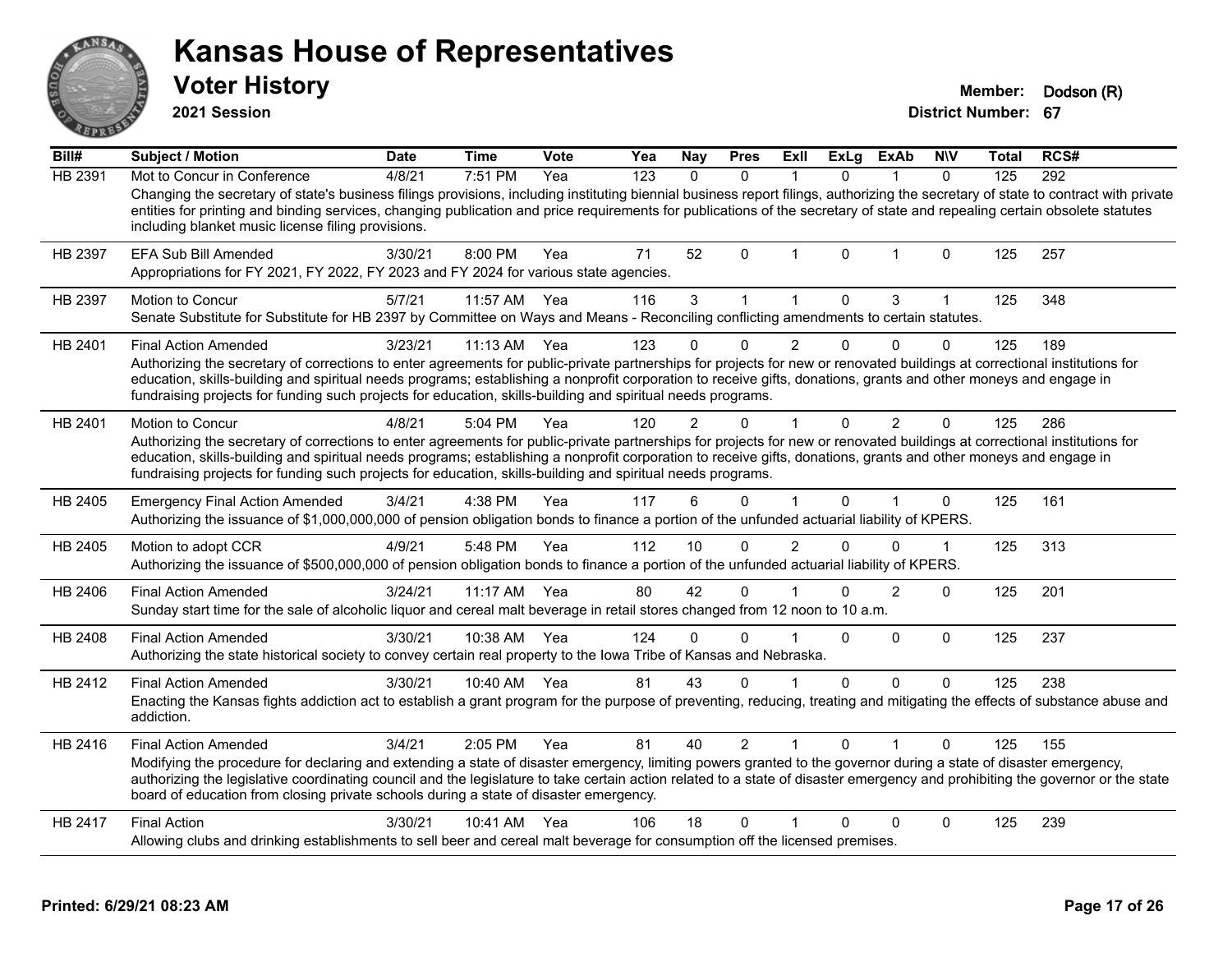

**2021 Session**

| Bill#           | Subject / Motion                                                                                                                                                                                                                                                                                                                                                                                                                                                                                      | <b>Date</b> | <b>Time</b>  | Vote | Yea | <b>Nay</b>     | <b>Pres</b>  | <b>Exll</b>    | <b>ExLg</b>  | <b>ExAb</b>    | <b>N\V</b>   | Total | RCS#           |
|-----------------|-------------------------------------------------------------------------------------------------------------------------------------------------------------------------------------------------------------------------------------------------------------------------------------------------------------------------------------------------------------------------------------------------------------------------------------------------------------------------------------------------------|-------------|--------------|------|-----|----------------|--------------|----------------|--------------|----------------|--------------|-------|----------------|
| <b>HB 2448</b>  | <b>Emergency Final Action</b>                                                                                                                                                                                                                                                                                                                                                                                                                                                                         | 3/30/21     | 7:57 PM      | Yea  | 119 | $\overline{4}$ | $\mathbf{0}$ |                | $\Omega$     | $\mathbf 1$    | $\mathbf{0}$ | 125   | 256            |
|                 | Permitting the secretary for children and families to license certain family foster homes where a former foster care youth with juvenile adjudications resides.                                                                                                                                                                                                                                                                                                                                       |             |              |      |     |                |              |                |              |                |              |       |                |
| <b>HCR 5001</b> | <b>Emergency Final Action Amended</b>                                                                                                                                                                                                                                                                                                                                                                                                                                                                 | 1/21/21     | 12:56 PM Yea |      | 117 | 5              | $\Omega$     | $\Omega$       | 0            | 3              | $\Omega$     | 125   | 5              |
|                 | Adopting joint rules for the House of Representatives and Senate for the 2021-2022 biennium.                                                                                                                                                                                                                                                                                                                                                                                                          |             |              |      |     |                |              |                |              |                |              |       |                |
| <b>HCR 5003</b> | <b>EFA Amend and Debate</b>                                                                                                                                                                                                                                                                                                                                                                                                                                                                           | 1/22/21     | 11:30 AM     | Yea  | 86  | 38             | 0            | $\mathbf 0$    | $\mathbf 0$  | $\overline{1}$ | $\mathbf 0$  | 125   | 10             |
|                 | Amending the bill of rights of the constitution of the state of Kansas to reserve to the people the right to regulate abortion through their elected state representatives and<br>senators.                                                                                                                                                                                                                                                                                                           |             |              |      |     |                |              |                |              |                |              |       |                |
| <b>HCR 5013</b> | <b>Final Action</b>                                                                                                                                                                                                                                                                                                                                                                                                                                                                                   | 3/18/21     | 11:29 AM     | Yea  | 84  | 38             | 0            | $\mathbf{1}$   | $\mathbf{0}$ | $\overline{2}$ | $\mathbf{0}$ | 125   | 182            |
|                 | Urging congress to propose the "keep nine" amendment to the United States constitution to prohibit expanding the number of justices on the United States supreme<br>court.                                                                                                                                                                                                                                                                                                                            |             |              |      |     |                |              |                |              |                |              |       |                |
| <b>HCR 5015</b> | <b>Final Action Amended</b><br>Urging the United States Congress to reject the For the People Act of 2021.                                                                                                                                                                                                                                                                                                                                                                                            | 3/24/21     | 11:25 AM Yea |      | 84  | 38             | 0            | 1              | $\Omega$     | $\overline{c}$ | $\Omega$     | 125   | 202            |
| HR 6004         | <b>Emergency Final Action Amended</b><br>Adopting permanent rules of the House of Representatives for the 2021-2022 biennium.                                                                                                                                                                                                                                                                                                                                                                         | 1/21/21     | 12:54 PM Yea |      | 110 | 12             | $\Omega$     | $\Omega$       | $\mathbf{0}$ | $\sqrt{3}$     | $\pmb{0}$    | 125   | $\overline{4}$ |
| HR 6009         | <b>Final Action</b><br>Disapproving executive reorganization order no. 47 that relates to the newly named Kansas department of human services.                                                                                                                                                                                                                                                                                                                                                        | 3/25/21     | 11:16 AM     | Yea  | 84  | 38             | $\mathbf 0$  | $\mathbf{1}$   | $\mathbf 0$  | $\overline{2}$ | $\Omega$     | 125   | 208            |
| HR 6015         | <b>Emergency Final Action</b>                                                                                                                                                                                                                                                                                                                                                                                                                                                                         | 3/30/21     | 7:48 PM      | Yea  | 84  | 39             | $\Omega$     |                | $\Omega$     |                | $\Omega$     | 125   | 254            |
|                 | Urging the legislative coordinating council to revoke an executive order issued by the governor related to mandating face coverings if such an executive order is issued<br>while the legislature is adjourned.                                                                                                                                                                                                                                                                                       |             |              |      |     |                |              |                |              |                |              |       |                |
| HR 6018         | Motion to Adopt<br>Condemning the recent attacks on the State of Israel.                                                                                                                                                                                                                                                                                                                                                                                                                              | 5/26/21     | 12:42 PM     | Yea  | 83  | 27             | $\mathbf{1}$ | $\mathbf{1}$   | 0            | $\overline{7}$ | 6            | 125   | 359            |
| <b>SB 13</b>    | <b>Emergency Final Action Amended</b>                                                                                                                                                                                                                                                                                                                                                                                                                                                                 | 3/4/21      | 4:32 PM      | Yea  | 120 | 3              | $\Omega$     | $\mathbf 1$    | $\mathbf{0}$ | $\overline{1}$ | $\Omega$     | 125   | 157            |
|                 | Establishing notice and public hearing requirements prior to approval by a governing body to exceed its revenue neutral rate for property tax purposes and discontinuing<br>the city and county tax lid, prohibiting valuation increase of real property solely as the result of normal repair, replacement or maintenance of existing structure,<br>establishing a payment plan for the payment of delinquent or nondelinquent property taxes and establishing the taxpayer notification costs fund. |             |              |      |     |                |              |                |              |                |              |       |                |
| <b>SB 14</b>    | <b>Final Action</b>                                                                                                                                                                                                                                                                                                                                                                                                                                                                                   | 1/21/21     | 1:00 PM      | Yea  | 119 | 3              | $\Omega$     | 0              | $\Omega$     | 3              | $\Omega$     | 125   | 6              |
|                 | Extending certain provisions of the governmental response to the COVID-19 pandemic in Kansas and providing certain relief related to health, welfare, property and<br>economic security during this public health emergency.                                                                                                                                                                                                                                                                          |             |              |      |     |                |              |                |              |                |              |       |                |
| <b>SB 15</b>    | <b>Emergency Final Action</b>                                                                                                                                                                                                                                                                                                                                                                                                                                                                         | 2/11/21     | 12:36 PM Yea |      | 122 |                | $\Omega$     | $\overline{2}$ | $\Omega$     | $\Omega$       | $\Omega$     | 125   | 38             |
|                 | Enacting the Kansas economic recovery loan deposit program, updating field of membership requirements of credit unions and allowing privilege tax deductions on<br>agricultural real estate loans and single family residence loans.                                                                                                                                                                                                                                                                  |             |              |      |     |                |              |                |              |                |              |       |                |
| <b>SB 16</b>    | <b>Final Action</b>                                                                                                                                                                                                                                                                                                                                                                                                                                                                                   | 4/6/21      | $9:19$ AM    | Yea  | 117 | 0              | $\Omega$     |                | $\Omega$     | $\overline{7}$ | 0            | 125   | 260            |
|                 | Removing the requirement that certain entities submit certain reports to the division of post audit.                                                                                                                                                                                                                                                                                                                                                                                                  |             |              |      |     |                |              |                |              |                |              |       |                |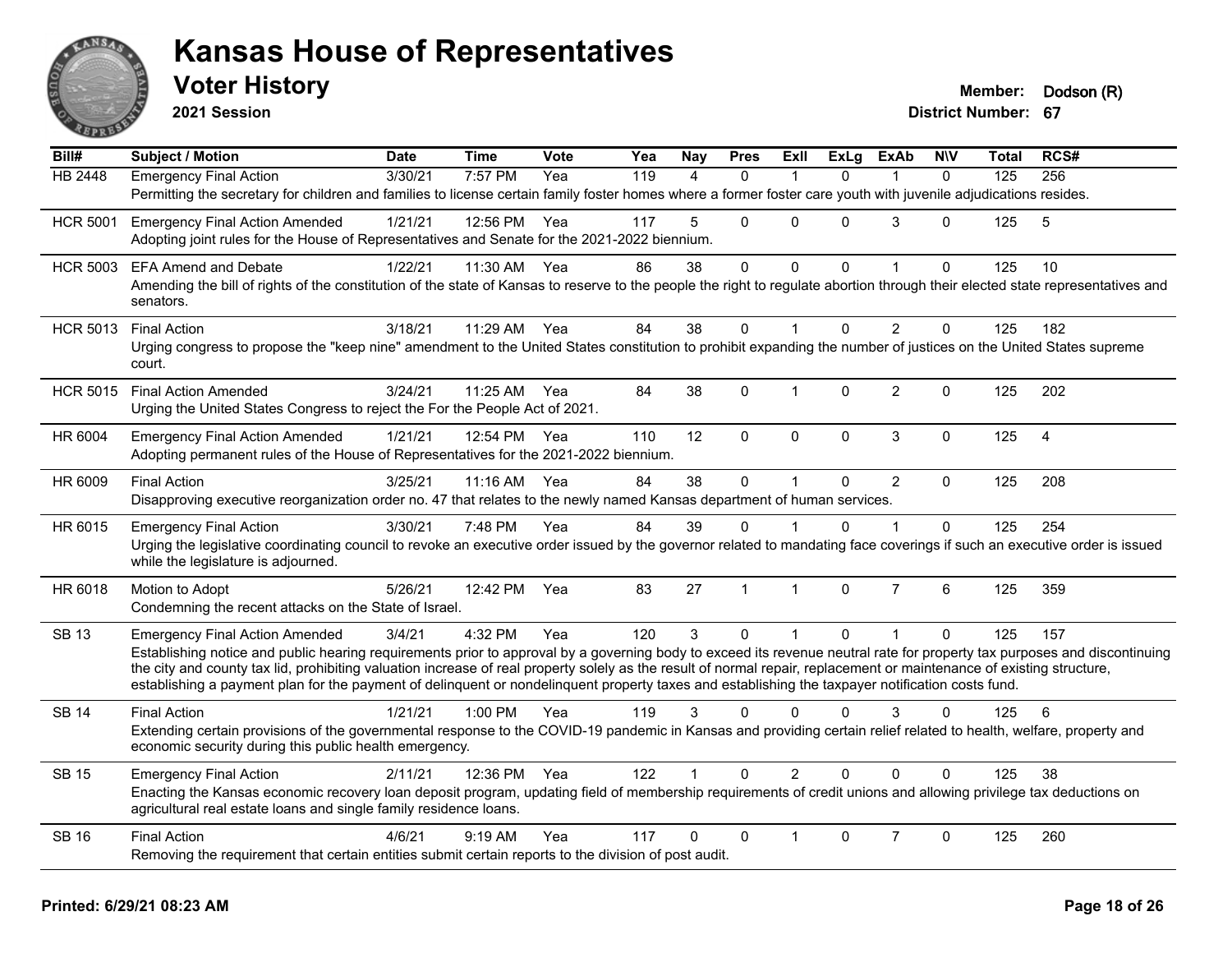

**2021 Session**

| Bill#             | Subject / Motion                                                                                                                                                                                                                                                                                                                                                                                                                                                                                                                                                                                                         | <b>Date</b> | <b>Time</b>  | <b>Vote</b> | Yea | <b>Nay</b>   | <b>Pres</b> | ExIl           | <b>ExLg</b>  | <b>ExAb</b>    | <b>NIV</b>     | <b>Total</b> | RCS# |
|-------------------|--------------------------------------------------------------------------------------------------------------------------------------------------------------------------------------------------------------------------------------------------------------------------------------------------------------------------------------------------------------------------------------------------------------------------------------------------------------------------------------------------------------------------------------------------------------------------------------------------------------------------|-------------|--------------|-------------|-----|--------------|-------------|----------------|--------------|----------------|----------------|--------------|------|
| $\overline{SB21}$ | <b>Emergency Final Action Amended</b><br>Approving election for sales tax authority for Cherokee county.                                                                                                                                                                                                                                                                                                                                                                                                                                                                                                                 | 3/4/21      | 4:40 PM      | Yea         | 119 | 4            | $\Omega$    | 1              | $\Omega$     | 1              | $\mathbf{0}$   | 125          | 163  |
| <b>SB 24</b>      | <b>Final Action Amended</b><br>Prohibiting municipalities from imposing restrictions on customer's use of energy based upon source of energy.                                                                                                                                                                                                                                                                                                                                                                                                                                                                            | 3/24/21     | 11:27 AM     | Yea         | 93  | 29           | 0           | $\mathbf{1}$   | $\mathbf 0$  | $\overline{2}$ | $\mathbf 0$    | 125          | 203  |
| <b>SB 26</b>      | Final Action Sub Bill<br>House Substitute for SB 26 by Committee on Transportation - Designating a portion of K-7 as the Senator Bud Burke memorial highway and designating a portion of<br>United States highway 77 as the CPL Allen E Oatney and SP4 Gene A Myers memorial highway.                                                                                                                                                                                                                                                                                                                                    | 3/23/21     | 11:14 AM     | Yea         | 123 | 0            | $\Omega$    | $\overline{c}$ | $\mathbf{0}$ | $\mathbf 0$    | $\mathbf 0$    | 125          | 190  |
| SB 26             | Motion to adopt CCR<br>House Substitute for SB 26 by Committee on Transportation - Updating motor carrier laws and the regulation of motor carriers by the state corporation commission.                                                                                                                                                                                                                                                                                                                                                                                                                                 | 4/8/21      | 2:17 PM      | Yea         | 123 | $\Omega$     | $\Omega$    | $\mathbf{1}$   | $\mathbf{0}$ | $\overline{1}$ | $\mathbf{0}$   | 125          | 280  |
| <b>SB 27</b>      | <b>Final Action</b><br>Amending the Kansas storage tank act to extend the sunsets of certain funds and to increase certain liability and reimbursement amounts.                                                                                                                                                                                                                                                                                                                                                                                                                                                          | 2/24/21     | 11:27 AM Yea |             | 123 | $\Omega$     | $\Omega$    | 1              | $\Omega$     | 1              | 0              | 125          | 71   |
| SB 29             | <b>Emergency Final Action Amended</b><br>Updating the version of risk-based capital instructions in effect.                                                                                                                                                                                                                                                                                                                                                                                                                                                                                                              | 2/25/21     | 12:57 PM     | Yea         | 124 | 0            | $\Omega$    | 1              | 0            | $\Omega$       | 0              | 125          | 84   |
| SB 29             | Motion to Adopt CCR<br>Providing for short-term, limited-duration health plans.                                                                                                                                                                                                                                                                                                                                                                                                                                                                                                                                          | 5/7/21      | 11:53 AM     | Nay         | 68  | 51           | 0           | $\mathbf{1}$   | $\mathbf 0$  | $\mathfrak{S}$ | $\overline{2}$ | 125          | 347  |
| SB 29             | Consideration of Veto<br>Providing for short-term, limited-duration health plans.                                                                                                                                                                                                                                                                                                                                                                                                                                                                                                                                        | 5/26/21     | 11:53 AM     | Yea         | 67  | 48           | 0           | $\mathbf{1}$   | 0            | $\overline{7}$ | $\overline{2}$ | 125          | 357  |
| <b>SB 33</b>      | <b>Final Action</b><br>Providing for display show licenses under the vehicle dealers and manufacturers licensing act.                                                                                                                                                                                                                                                                                                                                                                                                                                                                                                    | 3/2/21      | 11:12 AM     | Yea         | 124 | $\mathbf{0}$ | 0           | $\mathbf{1}$   | $\mathbf{0}$ | $\mathbf{0}$   | $\mathbf 0$    | 125          | 113  |
| SB 36             | <b>Final Action Amended</b><br>Requiring the Kansas highway patrol to make multiple vehicle checks within a set time period for certain salvage vehicle pools and allowing salvage vehicle pools and<br>dealers to apply for ownership documents for vehicles that are disclaimed by insurance companies.                                                                                                                                                                                                                                                                                                                | 3/24/21     | 11:28 AM     | Yea         | 116 | 6            | $\mathbf 0$ | 1              | $\Omega$     | $\overline{2}$ | $\mathbf 0$    | 125          | 204  |
| <b>SB 36</b>      | Motion to adopt CCR<br>Requiring the Kansas highway patrol to make multiple vehicle checks within a set time period for certain salvage vehicle pools and allowing salvage vehicle pools and<br>dealers to apply for ownership documents for vehicles that are disclaimed by insurance companies, prohibiting the towing vehicles outside the state of Kansas without<br>prior consent, requiring an interstate search of registered owners and lienholders prior to sale of vehicles less than 15 years old and requiring publication in the<br>newspaper seven days prior to sale of vehicles and property at auction. | 4/8/21      | 10:35 AM     | Yea         | 118 |              | $\Omega$    | 1              | $\Omega$     |                |                | 125          | 273  |
| <b>SB 37</b>      | <b>Final Action</b><br>Updating producer licensing statutes pertaining to appointment, examinations, fees, licensing, renewal dates, continuing education, suspension, revocation and denial of<br>licensure and reinstatement.                                                                                                                                                                                                                                                                                                                                                                                          | 3/25/21     | 11:19 AM     | Yea         | 109 | 13           | $\Omega$    | 1              | $\Omega$     | 2              | $\Omega$       | 125          | 210  |
| <b>SB 38</b>      | <b>Emergency Final Action Amended</b><br>Establishing the Kansas pesticide waste disposal program and permitting up to \$50,000 to be transferred annually from the Kansas agricultural remediation fund to a<br>new Kansas pesticide waste disposal fund.                                                                                                                                                                                                                                                                                                                                                               | 3/25/21     | 12:13 PM     | Yea         | 121 | $\mathbf 1$  | 0           | 1              | 0            | $\overline{2}$ | 0              | 125          | 216  |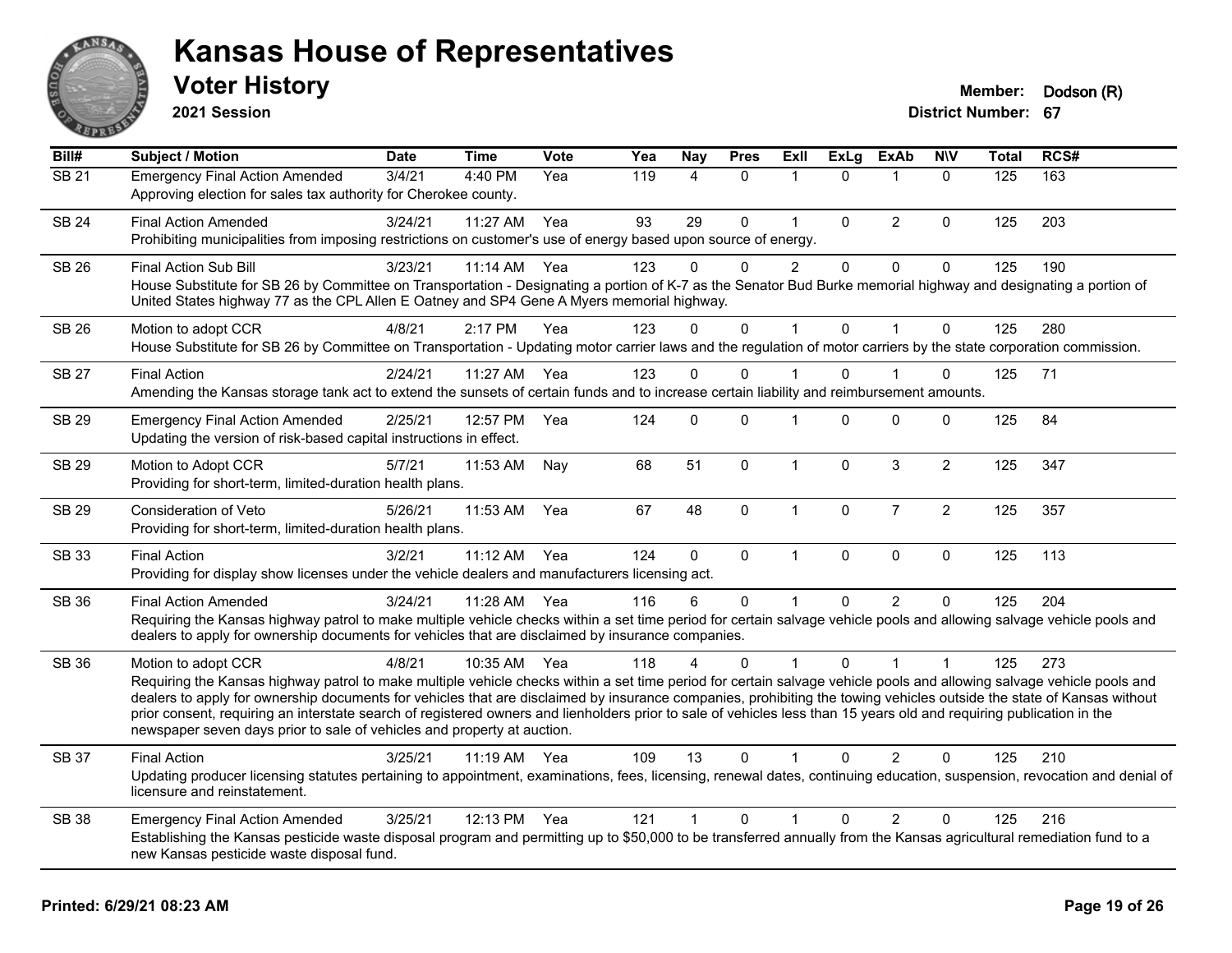# ANS **PARTIE**

#### **Kansas House of Representatives**

**2021 Session**

| Bill#        | <b>Subject / Motion</b>                                                                                                                                                                                                                                                                                                                                                                                                                                                                                                                                                                                                                                                                                                                                                                                                                                                                                                                                                                                                                                                                                          | <b>Date</b> | <b>Time</b> | Vote | Yea | Nay | <b>Pres</b>  | ExII        | <b>ExLg</b> | <b>ExAb</b> | <b>NIV</b> | <b>Total</b> | RCS# |
|--------------|------------------------------------------------------------------------------------------------------------------------------------------------------------------------------------------------------------------------------------------------------------------------------------------------------------------------------------------------------------------------------------------------------------------------------------------------------------------------------------------------------------------------------------------------------------------------------------------------------------------------------------------------------------------------------------------------------------------------------------------------------------------------------------------------------------------------------------------------------------------------------------------------------------------------------------------------------------------------------------------------------------------------------------------------------------------------------------------------------------------|-------------|-------------|------|-----|-----|--------------|-------------|-------------|-------------|------------|--------------|------|
| <b>SB 38</b> | Motion to adopt CCR<br>Establishing the Kansas pesticide waste disposal program and implementing the provisions of 2011 executive reorganization order No. 40 relating to the Kansas<br>department of agriculture's division of conservation.                                                                                                                                                                                                                                                                                                                                                                                                                                                                                                                                                                                                                                                                                                                                                                                                                                                                    | 4/8/21      | 2:19 PM     | Yea  | 120 | 3   | $\mathbf{0}$ | $\mathbf 1$ | $\Omega$    | $\mathbf 1$ | $\Omega$   | 125          | 281  |
| SB 39        | <b>Emergency Final Action Amended</b><br>Changing Kansas department of agriculture division of animal health license, permit and registration renewal deadlines and allowing the animal health commissioner to<br>recover the actual cost of official calfhood vaccination tags.                                                                                                                                                                                                                                                                                                                                                                                                                                                                                                                                                                                                                                                                                                                                                                                                                                 | 2/25/21     | 12:54 PM    | Yea  | 117 | 7   | $\mathbf 0$  |             | $\Omega$    | $\Omega$    | 0          | 125          | 82   |
| <b>SB 40</b> | <b>Emergency Final Action Amended</b><br>Updating provisions related to the Kansas department of agriculture division of conservation.                                                                                                                                                                                                                                                                                                                                                                                                                                                                                                                                                                                                                                                                                                                                                                                                                                                                                                                                                                           | 2/25/21     | 12:59 PM    | Yea  | 123 |     | $\Omega$     |             | $\Omega$    | $\Omega$    | $\Omega$   | 125          | 85   |
| <b>SB 40</b> | Motion to adopt CCR<br>Prescribing powers, duties and functions of the board of education of each school district, the governing body of each community college and the governing body of<br>each technical college related to the COVID-19 health emergency, adding the vice president of the senate to the legislative coordinating council, modifying the<br>procedure for the declaration and extension of a state of disaster emergency under the Kansas emergency management act, prohibiting certain actions by the governor<br>related to the COVID-19 health emergency and revoking all executive orders related to such emergency on March 31, 2021, establishing judicial review for certain<br>executive orders issued during a state of disaster emergency and certain actions taken by a local unit of government during a state of local disaster emergency,<br>authorizing the legislature or the legislative coordinating council to revoke certain orders issued by the secretary of health and environment and limiting powers granted<br>to local health officers related to certain orders. | 3/16/21     | 12:40 PM    | Yea  | 118 | 5   | $\Omega$     |             | $\Omega$    | $\Omega$    |            | 125          | 171  |
| <b>SB47</b>  | <b>Emergency Final Action Amended</b><br>Enacting the Kansas taxpayer protection act, requiring the signature and tax identification number of paid tax return preparers on income tax returns and authorizing<br>actions to enjoin paid tax return preparers from engaging in certain conduct.                                                                                                                                                                                                                                                                                                                                                                                                                                                                                                                                                                                                                                                                                                                                                                                                                  | 3/4/21      | 4:29 PM     | Yea  | 115 | 8   | $\Omega$     |             | $\Omega$    |             | $\Omega$   | 125          | 156  |
| <b>SB47</b>  | Motion to adopt CCR<br>Enacting the Kansas taxpayer protection act requiring the signature and tax identification number of paid tax return preparers on income tax returns and authorizing<br>actions to enjoin paid tax return preparers from engaging in certain conduct, exempting compensation attributable as a result of identity fraud, extending the dates when<br>corporate returns are required to be filed, providing conformity with the federal return due date for returns other than corporate returns, providing a temporary withholding<br>option for certain teleworking employees, establishing the Eisenhower foundation contribution credit and the friends of cedar crest association contribution credit,<br>extending the time period and expanding eligibility for the single city port authority credit, extending the time period for eligibility in the loan repayment program and<br>income tax credit related to rural opportunity zones and defining rural opportunity zone on the basis of population.                                                                          | 5/4/21      | 11:26 AM    | Yea  | 107 | 14  | 0            |             | $\Omega$    | 3           | 0          | 125          | 328  |
| <b>SB 50</b> | <b>Final Action Amended</b><br>Requiring marketplace facilitators to collect and remit sales, compensating use and transient guest taxes and prepaid wireless 911 fees, removing clickthrough nexus<br>provisions, providing for addition and subtraction modifications for the treatment of global intangible low-taxed income, business interest, capital contributions, FDIC<br>premiums and business meals, expanding the expense deduction for income taxpayers and calculating the deduction amount, providing the ability to elect to itemize for<br>individuals, providing an exemption of unemployment compensation income attributable as a result of identity fraud, removing the line for reporting compensating use<br>tax from individual tax returns, extending the dates when corporate tax returns are required to be filed, increasing the Kansas standard deduction and providing for an<br>extension of the corporate net operating loss carryforward period.                                                                                                                                | 3/30/21     | 10:46 AM    | Yea  | 81  | 43  | 0            |             |             | $\Omega$    | $\Omega$   | 125          | 240  |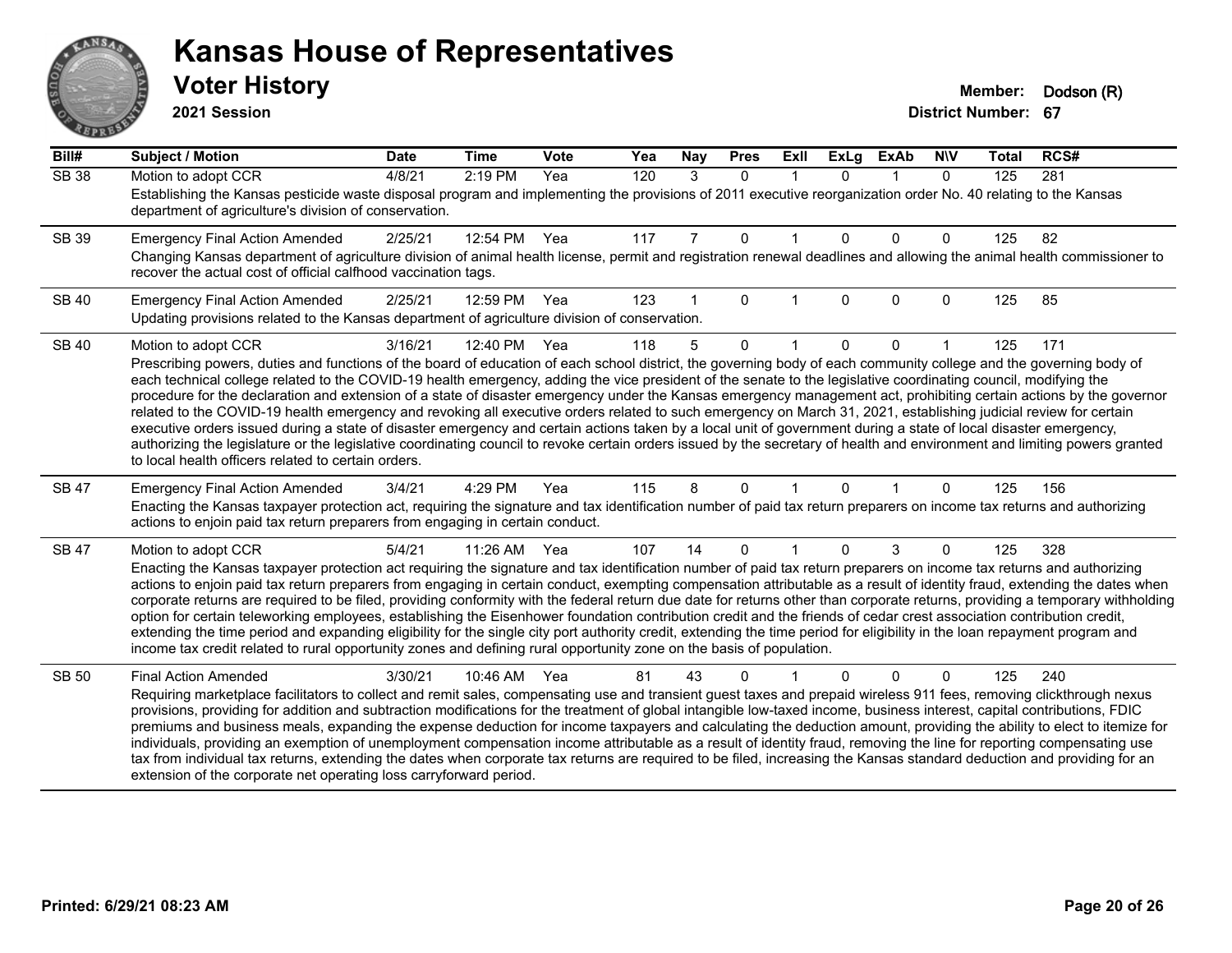

**2021 Session**

| Bill#        | <b>Subject / Motion</b>                                                                                                                                                                                                                                                                                                                                                                                                                                                                                                                                                                                                                                                                                                                                                                                                                                                                                                                            | <b>Date</b> | <b>Time</b>  | <b>Vote</b> | Yea | <b>Nay</b>     | <b>Pres</b>  | <b>Exll</b>    | <b>ExLg</b>  | <b>ExAb</b>    | <b>NIV</b>     | <b>Total</b> | RCS# |
|--------------|----------------------------------------------------------------------------------------------------------------------------------------------------------------------------------------------------------------------------------------------------------------------------------------------------------------------------------------------------------------------------------------------------------------------------------------------------------------------------------------------------------------------------------------------------------------------------------------------------------------------------------------------------------------------------------------------------------------------------------------------------------------------------------------------------------------------------------------------------------------------------------------------------------------------------------------------------|-------------|--------------|-------------|-----|----------------|--------------|----------------|--------------|----------------|----------------|--------------|------|
| <b>SB 50</b> | Consideration of Veto                                                                                                                                                                                                                                                                                                                                                                                                                                                                                                                                                                                                                                                                                                                                                                                                                                                                                                                              | 5/3/21      | 12:47 PM     | Yea         | 84  | 39             | $\mathbf{0}$ | $\Omega$       | $\Omega$     |                |                | 125          | 321  |
|              | Requiring marketplace facilitators to collect and remit sales, compensating use and transient guest taxes and prepaid wireless 911 fees, removing clickthrough nexus<br>provisions, providing for addition and subtraction modifications for the treatment of global intangible low-taxed income, business interest, capital contributions, FDIC<br>premiums and business meals, expanding the expense deduction for income taxpayers and calculating the deduction amount, providing the ability to elect to itemize for<br>individuals, providing an exemption of unemployment compensation income attributable as a result of identity fraud, removing the line for reporting compensating use<br>tax from individual tax returns, extending the dates when corporate tax returns are required to be filed, increasing the Kansas standard deduction and providing for an<br>extension of the corporate net operating loss carryforward period. |             |              |             |     |                |              |                |              |                |                |              |      |
| SB 52        | <b>Emergency Final Action</b><br>Creating the Sedgwick county urban area nuisance abatement act.                                                                                                                                                                                                                                                                                                                                                                                                                                                                                                                                                                                                                                                                                                                                                                                                                                                   | 3/25/21     | 12:18 PM     | Yea         | 80  | 42             | $\Omega$     |                | $\Omega$     | $\overline{2}$ | $\Omega$       | 125          | 220  |
| <b>SB 55</b> | <b>Final Action Amended</b><br>Clarifying the authority of healing arts school clinics to provide healing arts services.                                                                                                                                                                                                                                                                                                                                                                                                                                                                                                                                                                                                                                                                                                                                                                                                                           | 3/24/21     | 11:29 AM     | Yea         | 122 | $\Omega$       | $\mathbf{0}$ | $\mathbf 1$    | $\Omega$     | $\overline{2}$ | $\Omega$       | 125          | 205  |
| <b>SB 55</b> | Motion to Adopt CCR                                                                                                                                                                                                                                                                                                                                                                                                                                                                                                                                                                                                                                                                                                                                                                                                                                                                                                                                | 4/8/21      | 11:43 PM     | Yea         | 76  | 43             | $\Omega$     |                | $\Omega$     | 3              | $\overline{2}$ | 125          | 298  |
|              | Creating the fairness in women's sports act to require that female student athletic teams only include members who are biologically female.                                                                                                                                                                                                                                                                                                                                                                                                                                                                                                                                                                                                                                                                                                                                                                                                        |             |              |             |     |                |              |                |              |                |                |              |      |
| <b>SB 58</b> | <b>Final Action Amended</b>                                                                                                                                                                                                                                                                                                                                                                                                                                                                                                                                                                                                                                                                                                                                                                                                                                                                                                                        | 3/25/21     | 11:20 AM Yea |             | 122 | $\Omega$       | $\Omega$     |                | $\Omega$     | $\overline{2}$ | $\Omega$       | 125          | 211  |
|              | Prohibiting the filing of certain liens or claims against real or personal property and providing for criminal penalties.                                                                                                                                                                                                                                                                                                                                                                                                                                                                                                                                                                                                                                                                                                                                                                                                                          |             |              |             |     |                |              |                |              |                |                |              |      |
| SB 60        | <b>Final Action Amended</b>                                                                                                                                                                                                                                                                                                                                                                                                                                                                                                                                                                                                                                                                                                                                                                                                                                                                                                                        | 3/30/21     | 10:48 AM Yea |             | 113 | 11             | $\Omega$     |                | $\Omega$     | $\Omega$       | $\Omega$       | 125          | 241  |
|              | Defining proximate result for purposes of determining when a crime is committed partly within this state and amending the crimes of criminal sodomy and sexual battery<br>to make certain conduct unlawful when the victim's consent was obtained through a knowing misrepresentation.                                                                                                                                                                                                                                                                                                                                                                                                                                                                                                                                                                                                                                                             |             |              |             |     |                |              |                |              |                |                |              |      |
| SB 60        | Motion to adopt CCR                                                                                                                                                                                                                                                                                                                                                                                                                                                                                                                                                                                                                                                                                                                                                                                                                                                                                                                                | 5/4/21      | 11:05 AM Yea |             | 118 | 3              | $\mathbf{0}$ |                | $\Omega$     | 3              | $\mathbf{0}$   | 125          | 327  |
|              | Creating the crime of sexual extortion and requiring an offender to register under the Kansas offender registration act, prohibiting a court from requiring psychiatric or<br>psychological examinations of an alleged victim of any crime, increasing criminal penalties for fleeing or attempting to elude a police officer when operating a stolen<br>vehicle, committing certain driving violations or causing a collision involving another driver, defining proximate result for purposes of determining when a crime is<br>committed partly within this state, removing the spousal exception from the crime of sexual battery and making fleeing or attempting to elude a police officer evidence of<br>intent to commit theft of a vehicle.                                                                                                                                                                                               |             |              |             |     |                |              |                |              |                |                |              |      |
| SB 63        | Final Action Sub Bill                                                                                                                                                                                                                                                                                                                                                                                                                                                                                                                                                                                                                                                                                                                                                                                                                                                                                                                              | 3/23/21     | 11:19 AM Nay |             | 77  | 46             | $\Omega$     | $\overline{2}$ | $\Omega$     | $\Omega$       | $\Omega$       | 125          | 191  |
|              | House Substitute for SB 63 by Committee on K-12 Education Budget - Enacting the back to school act to require school districts to provide a full-time, in person<br>attendance option for all students beginning March 31, 2021, for school year 2020-2021.                                                                                                                                                                                                                                                                                                                                                                                                                                                                                                                                                                                                                                                                                        |             |              |             |     |                |              |                |              |                |                |              |      |
| <b>SB 64</b> | <b>Final Action</b>                                                                                                                                                                                                                                                                                                                                                                                                                                                                                                                                                                                                                                                                                                                                                                                                                                                                                                                                | 3/24/21     | 11:12 AM     | Yea         | 120 | $\overline{2}$ | $\Omega$     |                | $\Omega$     | 2              | $\mathbf{0}$   | 125          | 199  |
|              | Amending the private and out-of-state postsecondary educational institution act to clarify the state board of regents' authority and provide additional student<br>protections and institutional accountability.                                                                                                                                                                                                                                                                                                                                                                                                                                                                                                                                                                                                                                                                                                                                   |             |              |             |     |                |              |                |              |                |                |              |      |
| SB 65        | <b>Emergency Final Action Amended</b>                                                                                                                                                                                                                                                                                                                                                                                                                                                                                                                                                                                                                                                                                                                                                                                                                                                                                                              | 3/25/21     | 12:16 PM     | Yea         | 121 |                | $\Omega$     |                | <sup>n</sup> | $\mathcal{P}$  | $\Omega$       | 125          | 219  |
|              | Enhancing the high performance incentive program by decoupling the KIT and KIR workforce training programs and by providing for the transferability of the tax credit.                                                                                                                                                                                                                                                                                                                                                                                                                                                                                                                                                                                                                                                                                                                                                                             |             |              |             |     |                |              |                |              |                |                |              |      |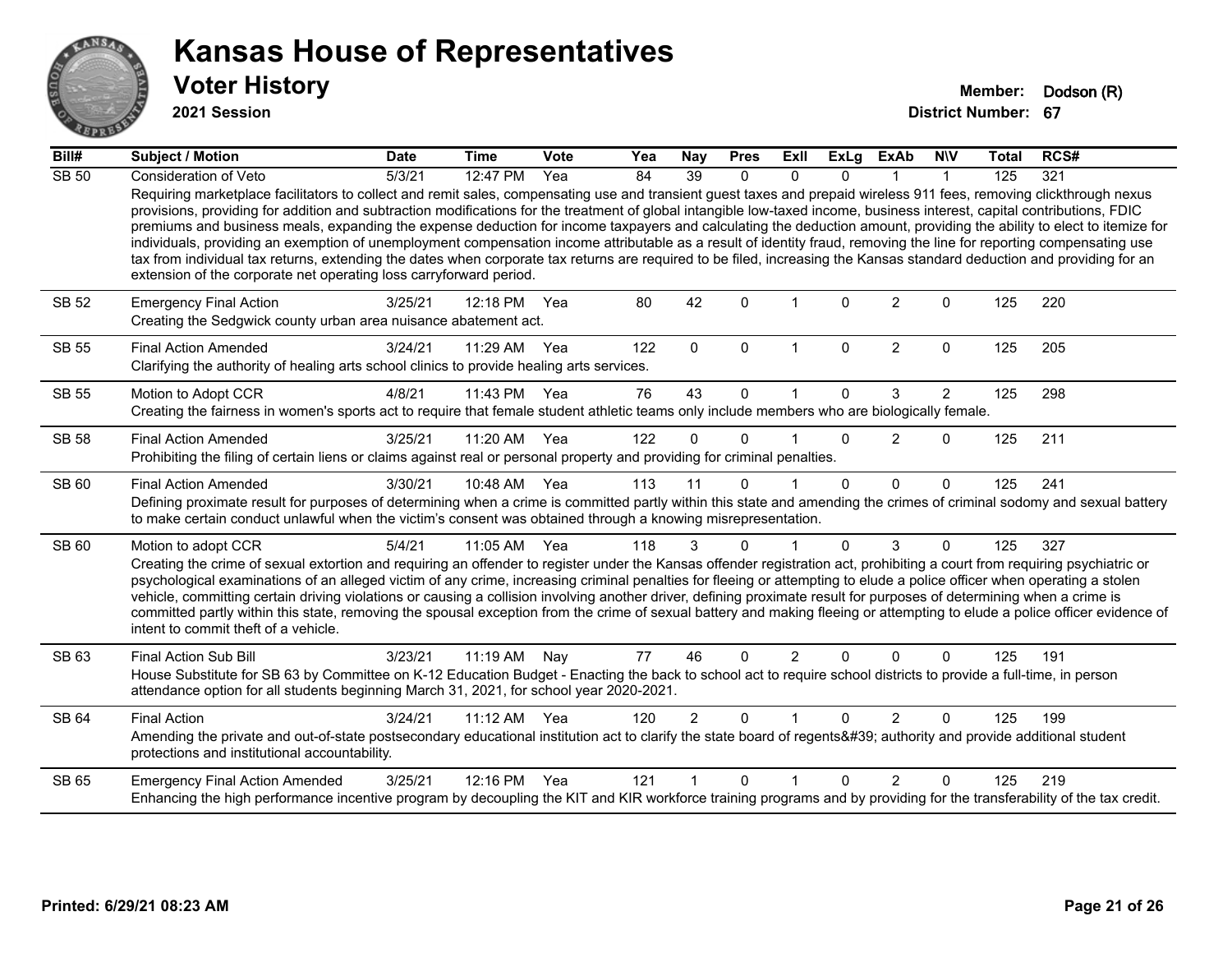**2021 Session**

**Voter History Member: Dodson** (R)

| Bill#        | <b>Subject / Motion</b>                                                                                                                                                                                                                                                                                                                                                                                                                                                                                                                                                                                                                                                                                                                        | <b>Date</b> | <b>Time</b> | Vote | Yea | <b>Nay</b>     | <b>Pres</b>  | <b>ExII</b>    | <b>ExLg</b> | <b>ExAb</b>    | <b>NIV</b>   | Total | RCS# |
|--------------|------------------------------------------------------------------------------------------------------------------------------------------------------------------------------------------------------------------------------------------------------------------------------------------------------------------------------------------------------------------------------------------------------------------------------------------------------------------------------------------------------------------------------------------------------------------------------------------------------------------------------------------------------------------------------------------------------------------------------------------------|-------------|-------------|------|-----|----------------|--------------|----------------|-------------|----------------|--------------|-------|------|
| <b>SB 66</b> | <b>Emergency Final Action Amended</b><br>Amending the angel investor tax credit with respect to the definition of qualified securities, tax credit limitations and amounts, investor requirements and extending the<br>date that credits may be allowed, and also amending the tax credit for expenses incurred to make a residence accessible to persons with a disability by increasing the<br>credit.                                                                                                                                                                                                                                                                                                                                       | 3/25/21     | 12:14 PM    | Yea  | 109 | 12             | $\mathbf{1}$ |                | $\Omega$    | $\mathcal{P}$  | $\Omega$     | 125   | 217  |
| SB 67        | <b>Final Action Amended</b><br>Expanding the definitions of all-terrain vehicles and recreational off-highway vehicles.                                                                                                                                                                                                                                                                                                                                                                                                                                                                                                                                                                                                                        | 3/23/21     | 11:21 AM    | Yea  | 99  | 24             | 0            | 2              | 0           | $\Omega$       | $\mathbf 0$  | 125   | 192  |
| SB 67        | Motion to adopt CCR<br>Permitting funeral escorts to direct traffic for funeral processions and requiring drivers to yield the right-of-way and move over for authorized utility or telecommunication<br>vehicles.                                                                                                                                                                                                                                                                                                                                                                                                                                                                                                                             | 4/8/21      | 10:37 AM    | Yea  | 119 | $\mathbf{3}$   | $\mathbf 0$  | $\mathbf{1}$   | $\Omega$    | $\mathbf{1}$   | $\mathbf{1}$ | 125   | 274  |
| <b>SB 77</b> | <b>Final Action Amended</b><br>Enacting the audiology and speech-language pathology interstate compact.                                                                                                                                                                                                                                                                                                                                                                                                                                                                                                                                                                                                                                        | 3/18/21     | 11:30 AM    | Yea  | 119 | 3              | $\Omega$     |                | $\Omega$    | $\overline{2}$ | $\Omega$     | 125   | 183  |
| <b>SB78</b>  | Final Action Sub Bill<br>House Substitute for SB 78 by Committee on Insurance and Pensions - Updating the national insurance commissioners credit for insurance reinsurance model law,<br>codifying the national insurance commissioners credit for reinsurance model regulation and updating certain terms and definitions relating to the insurance holding<br>company act, service contracts and surplus lines insurance. Eliminating certain requirements relating to the annual submittal of certain documents by out-of-state risk<br>retention groups, extending the time frame to submit certain documents by professional employer organizations, abolishing the utilization review advisory committee and<br>replacing it with URAC. | 3/30/21     | 10:49 AM    | Yea  | 124 | $\Omega$       | 0            | $\mathbf{1}$   | $\Omega$    | $\mathbf{0}$   | $\mathbf 0$  | 125   | 242  |
| <b>SB78</b>  | Motion to adopt CCR<br>House Substitute for SB 78 by Committee on Insurance and Pensions - Updating the national insurance commissioners credit for insurance reinsurance model law,<br>codifying the national insurance commissioners credit for reinsurance model regulation and updating certain terms and definitions relating to the insurance holding<br>company act, service contracts and surplus lines insurance. Eliminating certain requirements relating to the annual submittal of certain documents by out-of-state risk<br>retention groups, extending the time frame to submit certain documents by professional employer organizations, abolishing the utilization review advisory committee and<br>replacing it with URAC.   | 5/7/21      | 11:24 AM    | Yea  | 113 | $\overline{7}$ | $\mathbf{0}$ | $\mathbf{1}$   | $\Omega$    | $\overline{A}$ | $\Omega$     | 125   | 346  |
| <b>SB 86</b> | <b>Final Action Amended</b><br>Conforming certain KPERS provisions with the federal CARES act.                                                                                                                                                                                                                                                                                                                                                                                                                                                                                                                                                                                                                                                 | 3/24/21     | 11:30 AM    | Yea  | 122 | $\Omega$       | $\Omega$     | $\mathbf 1$    | $\Omega$    | $\overline{2}$ | $\Omega$     | 125   | 206  |
| <b>SB 86</b> | Motion to adopt CCR<br>Establishing the Kansas extraordinary utility costs loan deposit program and the Kansas economic recovery loan deposit program and amending the city utility low-<br>interest loan program by providing for electronic repayment of loans, cash basis exception, payment frequency, loan security and an ending date for making loans.                                                                                                                                                                                                                                                                                                                                                                                  | 4/9/21      | 11:43 AM    | Yea  | 117 | 6              | 0            | $\overline{2}$ | 0           | $\mathbf{0}$   | $\Omega$     | 125   | 302  |
| <b>SB 88</b> | <b>EFA Amend and Debate</b><br>House Substitute for SB 88 by Committee on Financial Institutions and Rural Development - Establishing the city utility low-interest loan program, allowing cities to apply<br>to the state treasurer for loans from state unencumbered funds for extraordinary electric or natural gas costs incurred during the extreme winter weather event of<br>February 2021.                                                                                                                                                                                                                                                                                                                                             | 3/3/21      | 11:34 AM    | Yea  | 124 | 0              | $\Omega$     |                | $\Omega$    | $\Omega$       | $\Omega$     | 125   | 116  |
| SB 89        | <b>Emergency Final Action Amended</b><br>Exempting the transport of agricultural forage commodities from secured load requirements.                                                                                                                                                                                                                                                                                                                                                                                                                                                                                                                                                                                                            | 3/25/21     | 12:15 PM    | Yea  | 122 | 0              | $\Omega$     |                | $\Omega$    | $\overline{2}$ | $\Omega$     | 125   | 218  |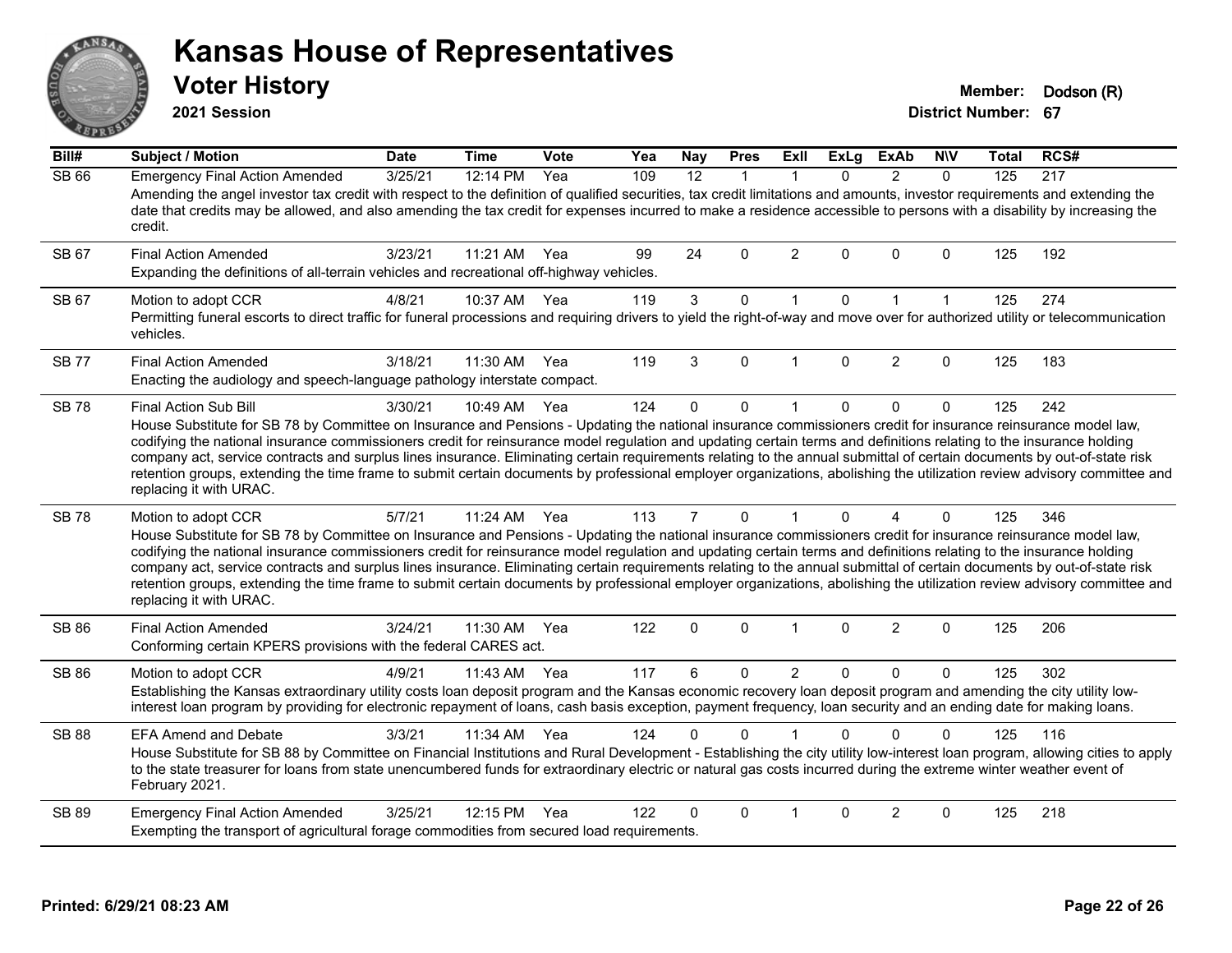

**2021 Session**

| Bill#         | <b>Subject / Motion</b>                                                                                                                                                                                                                                                                                                                                                        | <b>Date</b> | <b>Time</b> | Vote | Yea | Nay            | <b>Pres</b>  | ExIl           | <b>ExLg</b>  | <b>ExAb</b>    | <b>NIV</b>   | <b>Total</b> | RCS# |
|---------------|--------------------------------------------------------------------------------------------------------------------------------------------------------------------------------------------------------------------------------------------------------------------------------------------------------------------------------------------------------------------------------|-------------|-------------|------|-----|----------------|--------------|----------------|--------------|----------------|--------------|--------------|------|
| <b>SB 90</b>  | <b>Emergency Final Action Amended</b><br>Amending the Kansas rural housing incentive district act to permit bond funding for vertical residential renovation of older buildings in central business districts and by<br>changing the definitions of an eligible city or county.                                                                                                | 3/25/21     | 12:20 PM    | Yea  | 105 | 17             | $\mathbf{0}$ | 1              | $\Omega$     | $\overline{2}$ | $\Omega$     | 125          | 222  |
| SB 91         | <b>EFA Sub Bill</b><br>House Substitute for SB 91 by Committee on Commerce, Labor and Economic Development - Providing liability protection for businesses, municipalities and<br>educational institutions that participate in high school work-based learning programs and providing that schools are responsible for injuries to students participating in<br>such programs. | 4/8/21      | 11:31 AM    | Yea  | 123 | 0              | $\Omega$     |                | $\Omega$     |                | 0            | 125          | 278  |
| SB 95         | <b>Final Action Amended</b><br>Exempting motor vehicle odometer reading recording requirements when such recording requirements are exempted by federal law.                                                                                                                                                                                                                   | 3/23/21     | 11:22 AM    | Yea  | 123 | 0              | $\Omega$     | $\overline{2}$ | $\Omega$     | $\Omega$       | $\Omega$     | 125          | 193  |
| <b>SB 95</b>  | Motion to adopt CCR<br>Exempting motor vehicle odometer reading recording requirements when such recording requirements are exempted by federal law and expanding the definitions of all-<br>terrain vehicles and recreational off-highway vehicles.                                                                                                                           | 4/8/21      | 10:40 AM    | Yea  | 116 | 6              | $\Omega$     |                | $\Omega$     |                | $\mathbf{1}$ | 125          | 275  |
| SB 99         | <b>Final Action Sub Bill</b><br>House Substitute for SB 99 by Committee on Transportation - Increasing the bond amount required for a vehicle dealer license and providing for display show licenses<br>under the vehicle dealers and manufacturers licensing act.                                                                                                             | 3/23/21     | 11:23 AM    | Yea  | 121 | $\overline{2}$ | $\mathbf 0$  | $\overline{2}$ | $\Omega$     | $\mathbf 0$    | $\mathbf 0$  | 125          | 194  |
| SB 103        | <b>Final Action Amended</b><br>Amending the Kansas power of attorney act regarding the form of a power of attorney and the duties of third parties relying and acting on a power of attorney.                                                                                                                                                                                  | 3/25/21     | 11:21 AM    | Yea  | 122 | $\mathbf 0$    | $\mathbf 0$  | $\mathbf{1}$   | $\mathbf 0$  | $\overline{2}$ | $\mathbf 0$  | 125          | 212  |
| SB 103        | Motion to adopt CCR<br>Amending the Kansas power of attorney act regarding the form of a power of attorney and the duties of third parties relying and acting on a power of attorney.                                                                                                                                                                                          | 4/7/21      | 3:44 PM     | Yea  | 123 | 0              | $\Omega$     | 1              | 0            | 1              | 0            | 125          | 268  |
| <b>SB 106</b> | <b>Final Action Amended</b><br>Enacting the revised uniform law on notarial acts and repealing the uniform law on notarial acts.                                                                                                                                                                                                                                               | 3/30/21     | 10:51 AM    | Yea  | 122 | $\overline{2}$ | $\mathbf 0$  | 1              | $\Omega$     | $\mathbf 0$    | $\mathbf 0$  | 125          | 243  |
| <b>SB 106</b> | Motion to adopt CCR<br>Enacting the revised uniform law on notarial acts and repealing the uniform law on notarial acts.                                                                                                                                                                                                                                                       | 4/7/21      | 3:46 PM     | Yea  | 123 | 0              | $\Omega$     | $\mathbf{1}$   | $\mathbf{0}$ | $\mathbf{1}$   | $\Omega$     | 125          | 269  |
| <b>SB 107</b> | <b>Final Action Amended</b><br>Enacting the uniform fiduciary income and principal act (UFIPA).                                                                                                                                                                                                                                                                                | 3/25/21     | 11:23 AM    | Yea  | 122 | 0              | $\mathbf 0$  | $\mathbf{1}$   | $\Omega$     | $\overline{2}$ | $\Omega$     | 125          | 213  |
| <b>SB 107</b> | Motion to adopt CCR<br>Enacting the uniform fiduciary income and principal act (UFIPA).                                                                                                                                                                                                                                                                                        | 4/7/21      | 3:48 PM     | Yea  | 123 | 0              | $\mathbf 0$  | $\mathbf{1}$   | $\mathbf 0$  | $\mathbf{1}$   | $\mathbf 0$  | 125          | 270  |
| <b>SB 118</b> | <b>Final Action</b><br>Providing for the dissolution of special districts and the assumption of responsibilities by a city or county.                                                                                                                                                                                                                                          | 3/23/21     | 11:26 AM    | Yea  | 121 | $\overline{2}$ | 0            | $\overline{2}$ | $\mathbf{0}$ | 0              | $\mathbf 0$  | 125          | 195  |
| <b>SB 122</b> | <b>Final Action Amended</b><br>Modifying certain rules of evidence in the code of civil procedure related to authentication of records and documents.                                                                                                                                                                                                                          | 3/30/21     | 10:52 AM    | Yea  | 117 |                | $\Omega$     | $\mathbf 1$    | $\Omega$     | $\Omega$       | $\Omega$     | 125          | 244  |
| <b>SB 122</b> | Motion to adopt CCR<br>Modifying certain rules of evidence in the code of civil procedure related to authentication of records and documents.                                                                                                                                                                                                                                  | 4/7/21      | 3:49 PM     | Yea  | 115 | 8              | 0            |                | $\Omega$     | $\mathbf{1}$   | $\mathbf 0$  | 125          | 271  |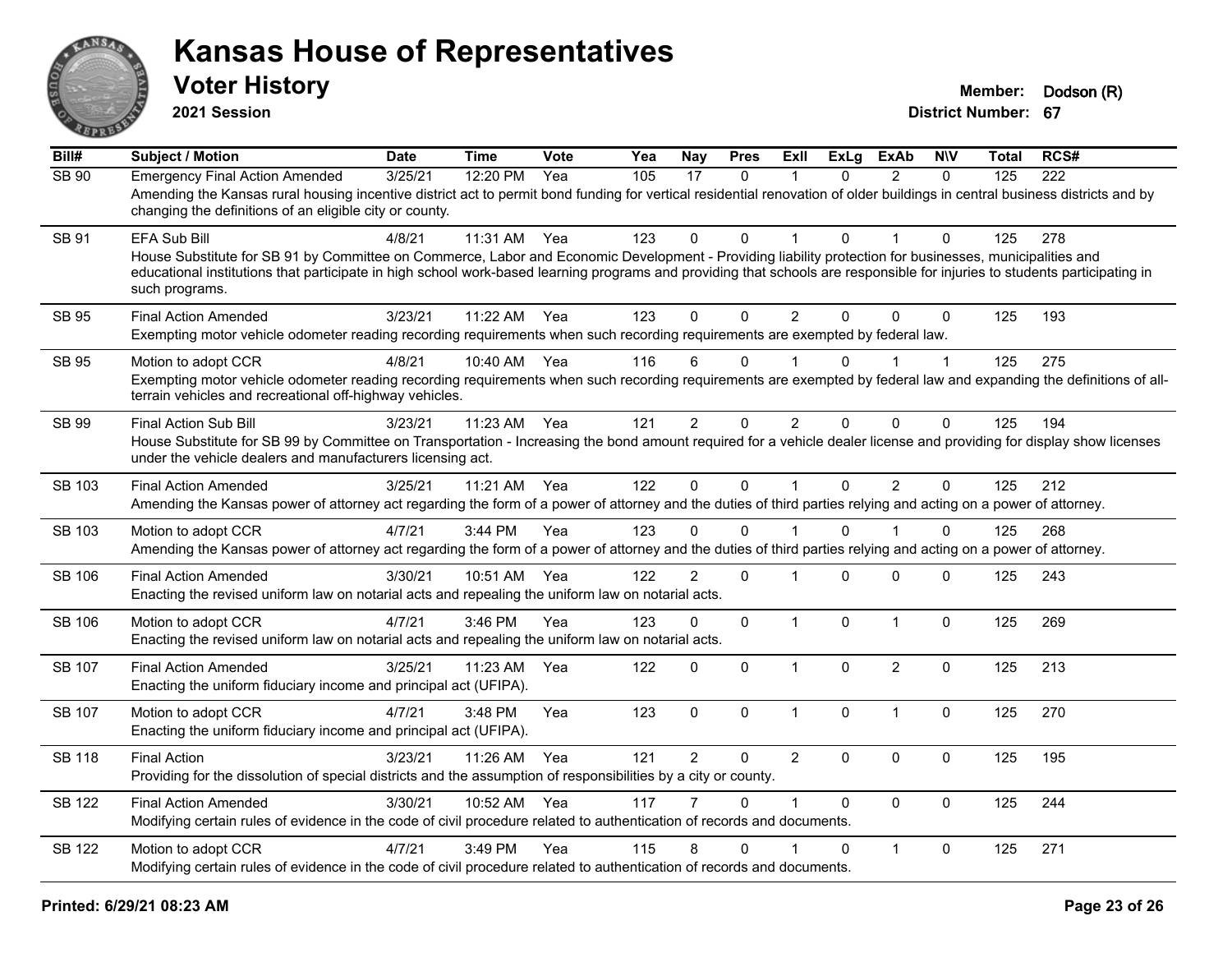

**2021 Session**

| $\overline{Bill#}$ | <b>Subject / Motion</b>                                                                                                                                                                                                                                                                                                                                                                                                                                                                                                                                                                                                                                                                                                                                                                                                                                              | <b>Date</b> | <b>Time</b> | Vote         | Yea | Nay            | <b>Pres</b> | <b>ExII</b> | <b>ExLg</b>  | <b>ExAb</b>    | <b>NIV</b> | Total | RCS# |
|--------------------|----------------------------------------------------------------------------------------------------------------------------------------------------------------------------------------------------------------------------------------------------------------------------------------------------------------------------------------------------------------------------------------------------------------------------------------------------------------------------------------------------------------------------------------------------------------------------------------------------------------------------------------------------------------------------------------------------------------------------------------------------------------------------------------------------------------------------------------------------------------------|-------------|-------------|--------------|-----|----------------|-------------|-------------|--------------|----------------|------------|-------|------|
| <b>SB 124</b>      | Final Action Sub Bill Amended<br>House Substitute for SB 124 by Committee on Commerce, Labor and Economic Development - Expanding STAR bonds by adding rural redevelopment projects and<br>major business facilities, prohibiting public officials from employment with a developer, providing for public notice of hearings on city or county websites, posting of<br>certain documents and links on websites, disclosure of names of developer, disclosure of state, federal and local tax incentives within a STAR bond district, changing<br>certain project financing, investment and sales provisions, adding visitor tracking plan requirements and additional feasibility study requirements with oversight by the<br>secretary, requiring approval by the secretary for real estate transfers, requiring district contiguity and extending the sunset date. | 3/30/21     | $10:53$ AM  | $\bar{Y}$ ea | 101 | 23             | $\Omega$    | 1           | $\Omega$     | $\Omega$       | $\Omega$   | 125   | 245  |
| <b>SB 127</b>      | <b>Final Action Amended</b><br>Modifying the eligibility requirements for restricted driving privileges, increasing the age for eligibility to renew drivers' licenses online to 65 and allowing drivers' license<br>renewal notices to be sent electronically.                                                                                                                                                                                                                                                                                                                                                                                                                                                                                                                                                                                                      | 3/30/21     | 10:55 AM    | Yea          | 123 |                | 0           |             |              |                | $\Omega$   | 125   | 246  |
| SB 127             | Motion to adopt CCR<br>Modifying the eligibility requirements for restricted driving privileges, increasing the age for eligibility to renew drivers' licenses online to 65, allowing drivers' license<br>renewal notices to be sent electronically, authorizing a waiver of traffic fines for manifest hardship situations and excluding the additional 90-day wait period for driver's<br>license suspension for certain offenses.                                                                                                                                                                                                                                                                                                                                                                                                                                 | 4/8/21      | 10:42 AM    | Yea          | 122 | $\Omega$       | $\Omega$    | 1           | 0            |                |            | 125   | 276  |
| SB 142             | <b>Emergency Final Action Amended</b><br>Requiring coast guard-approved personal flotation devices as prescribed by the secretary of wildlife, parks and tourism in rules and regulations.                                                                                                                                                                                                                                                                                                                                                                                                                                                                                                                                                                                                                                                                           | 3/25/21     | 12:24 PM    | Yea          | 102 | 20             | $\Omega$    | 1           | 0            | 2              | $\Omega$   | 125   | 225  |
| SB 142             | Motion to adopt CCR<br>Amending certain department of wildlife, parks and tourism statutes by requiring coast guard-approved personal flotation devices as prescribed by the secretary of<br>wildlife, parks and tourism in rules and regulations and updating the reference to the guidelines of the American fisheries society in the commercialization of wildlife<br>statute.                                                                                                                                                                                                                                                                                                                                                                                                                                                                                    | 4/8/21      | 2:23 PM     | Yea          | 109 | 14             | $\Omega$    |             | <sup>n</sup> |                | $\Omega$   | 125   | 282  |
| SB 143             | <b>Emergency Final Action Amended</b><br>Updating definitions and increasing maximum functional unit license and storage fees relating to grain and public warehouse laws.                                                                                                                                                                                                                                                                                                                                                                                                                                                                                                                                                                                                                                                                                           | 3/25/21     | 12:21 PM    | Yea          | 117 | 5              | $\Omega$    | 1           | 0            | 2              | $\Omega$   | 125   | 223  |
| SB 143             | Motion to adopt CCR<br>Updating definitions and increasing maximum functional unit license and storage fees relating to grain and public warehouse laws.                                                                                                                                                                                                                                                                                                                                                                                                                                                                                                                                                                                                                                                                                                             | 4/8/21      | 2:25 PM     | Yea          | 115 | 8              | $\Omega$    |             | 0            |                | $\Omega$   | 125   | 283  |
| SB 158             | <b>EFA Sub Bill Amended</b><br>House Substitute for SB 158 by Committee on Federal and State Affairs - Creating the Kansas medical marijuana regulation act.                                                                                                                                                                                                                                                                                                                                                                                                                                                                                                                                                                                                                                                                                                         | 5/6/21      | 3:36 PM     | Yea          | 79  | 42             | $\Omega$    | 0           |              | $\overline{2}$ | 1          | 125   | 342  |
| SB 159             | <b>Emergency Final Action Amended</b><br>Paying certain claims against the state submitted by the joint committee on special claims against the state.                                                                                                                                                                                                                                                                                                                                                                                                                                                                                                                                                                                                                                                                                                               | 3/30/21     | 8:01 PM     | Yea          | 106 | 17             | $\Omega$    |             | $\Omega$     |                | $\Omega$   | 125   | 258  |
| SB 159             | Motion to adopt CCR<br>Appropriations for FY 2021, FY 2022, and FY 2023, for various state agencies; authorizing the payment of certain claims against the state; authorizing certain transfers<br>and capital improvement projects.                                                                                                                                                                                                                                                                                                                                                                                                                                                                                                                                                                                                                                 | 5/7/21      | 3:50 PM     | Yea          | 98  | 21             | $\Omega$    |             | 0            | 4              |            | 125   | 349  |
| SB 160             | <b>Emergency Final Action Amended</b><br>Updating the reference to the guidelines of the American fisheries society in the commercialization of wildlife statute.                                                                                                                                                                                                                                                                                                                                                                                                                                                                                                                                                                                                                                                                                                    | 3/25/21     | 12:19 PM    | Yea          | 120 | $\overline{2}$ | $\Omega$    |             | <sup>0</sup> | 2              | $\Omega$   | 125   | 221  |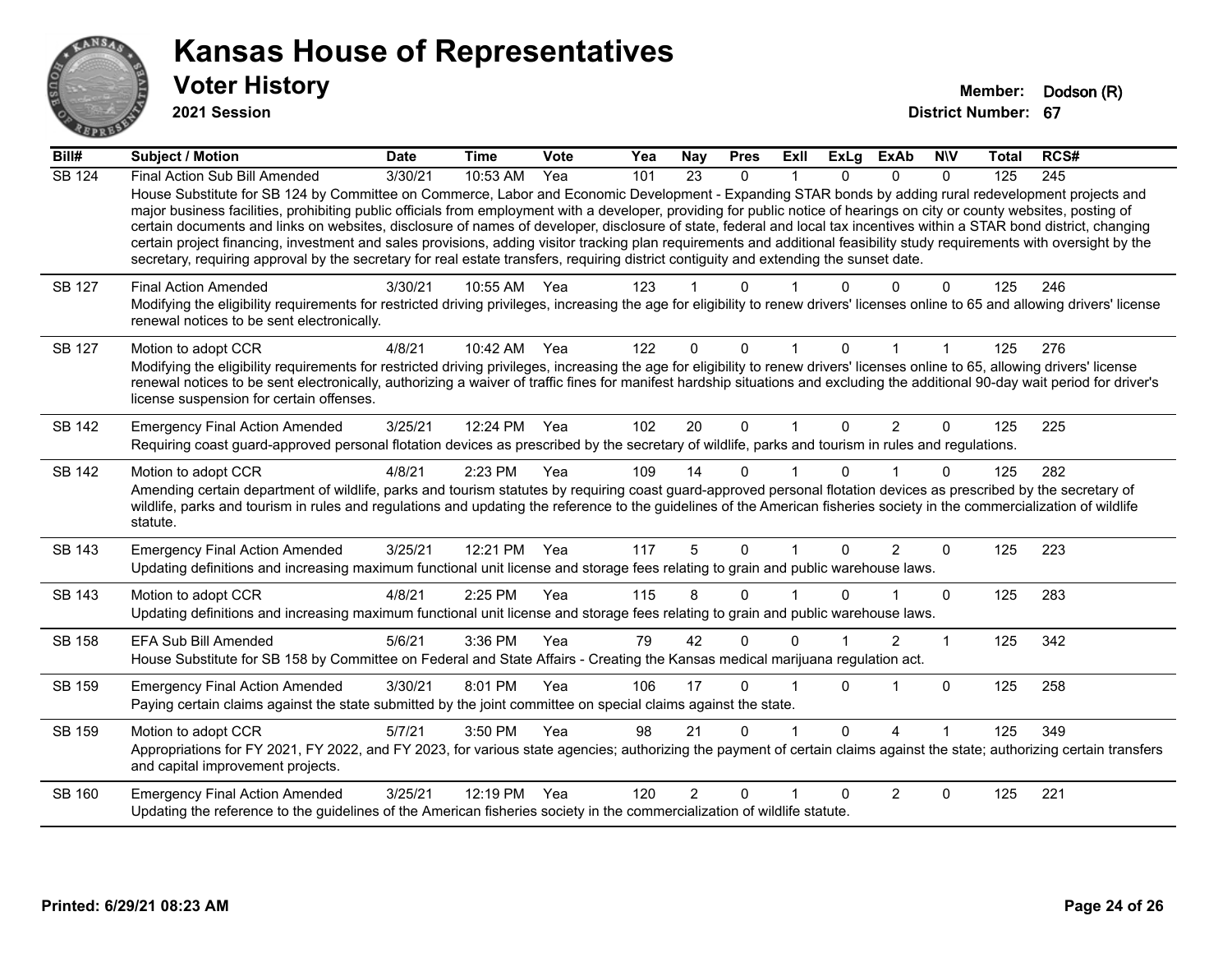

**2021 Session**

| Bill#         | <b>Subject / Motion</b>                                                                                                                                                                                                                                                                                                                                                                                                                                                                                                                                                                                                                                                       | <b>Date</b> | <b>Time</b> | Vote | Yea | <b>Nay</b>     | <b>Pres</b>  | ExIl           | <b>ExLg</b>  | <b>ExAb</b>    | <b>NIV</b>   | Total | RCS# |
|---------------|-------------------------------------------------------------------------------------------------------------------------------------------------------------------------------------------------------------------------------------------------------------------------------------------------------------------------------------------------------------------------------------------------------------------------------------------------------------------------------------------------------------------------------------------------------------------------------------------------------------------------------------------------------------------------------|-------------|-------------|------|-----|----------------|--------------|----------------|--------------|----------------|--------------|-------|------|
| <b>SB 170</b> | <b>Emergency Final Action Amended</b><br>Clarifying the authority of the Kansas commission for the deaf and hard of hearing with regard to registration of interpreters, establishing guidelines for communication<br>access services and authorizing the adoption of rules and regulations.                                                                                                                                                                                                                                                                                                                                                                                  | 3/18/21     | 11:54 AM    | Yea  | 98  | 23             | $\mathbf{0}$ | -1             | $\Omega$     | $\overline{2}$ | $\mathbf{1}$ | 125   | 185  |
| SB 170        | Motion to adopt CCR<br>Enacting the psychology interjurisdictional compact to provide for interjurisdictional authorization to practice telepsychology and temporary in-person, face-to-face<br>psychology and enacting the physical therapy licensure compact and authorizing criminal history record checks in the physical therapy practice act.                                                                                                                                                                                                                                                                                                                           | 4/9/21      | 2:25 PM     | Yea  | 119 | 4              | $\Omega$     | $\overline{2}$ | $\Omega$     | $\Omega$       | 0            | 125   | 304  |
| SB 172        | <b>Final Action Amended</b><br>Creating the crimes of trespassing on a critical infrastructure facility and criminal damage to a critical infrastructure facility and eliminating the crime of tampering with a<br>pipeline.                                                                                                                                                                                                                                                                                                                                                                                                                                                  | 3/30/21     | 10:56 AM    | Yea  | 82  | 42             | 0            |                | 0            | $\Omega$       | $\Omega$     | 125   | 247  |
| <b>SB 175</b> | <b>Final Action Amended</b><br>Enacting the rural emergency hospital act to provide for the licensure of rural emergency hospitals and establishing the rural hospital innovation grant program to assist<br>rural hospitals in serving rural communities.                                                                                                                                                                                                                                                                                                                                                                                                                    | 3/25/21     | 11:24 AM    | Yea  | 119 | 3              | 0            |                | $\Omega$     | $\overline{2}$ | 0            | 125   | 214  |
| <b>SB 175</b> | Motion to adopt CCR<br>Enacting the rural emergency hospital act to provide for the licensure of rural emergency hospitals and establishing the rural hospital innovation grant program to assist<br>rural hospitals in serving rural communities.                                                                                                                                                                                                                                                                                                                                                                                                                            | 4/8/21      | 3:30 PM     | Nay  | 64  | 59             | $\mathbf 0$  | $\mathbf{1}$   | $\Omega$     | $\mathbf{1}$   | $\mathbf 0$  | 125   | 284  |
| <b>SB 178</b> | <b>Final Action Amended</b><br>Providing for trust company charter conversions.                                                                                                                                                                                                                                                                                                                                                                                                                                                                                                                                                                                               | 3/18/21     | 11:31 AM    | Yea  | 121 | 1              | $\Omega$     | $\mathbf{1}$   | $\Omega$     | $\overline{2}$ | $\mathbf{0}$ | 125   | 184  |
| SB 235        | <b>Final Action</b><br>Enacting the back to school act to require school districts to provide a full-time, in person attendance option for all students beginning on March 26, 2021.                                                                                                                                                                                                                                                                                                                                                                                                                                                                                          | 3/16/21     | 11:19 AM    | Nay  | 55  | 69             | 0            | $\mathbf{1}$   | $\Omega$     | $\Omega$       | $\Omega$     | 125   | 170  |
| SB 238        | <b>Final Action Sub Amended</b><br>Establishing certification and funding for certified community behavioral health clinics, authorizing telemedicine waivers for out-of-state healthcare providers, reducing<br>certain requirements for licensure by the behavioral sciences regulatory board and expanding out-of-state temporary permits to practice behavioral sciences<br>professions.                                                                                                                                                                                                                                                                                  | 3/25/21     | 11:27 AM    | Yea  | 121 | 1              | $\mathbf{0}$ |                | $\Omega$     | $\overline{2}$ | 0            | 125   | 215  |
| SB 238        | Motion to adopt CCR<br>Requiring emergency medical services operators be overseen by medical directors or physicians; clarifying duties and functions of the state board of pharmacy;<br>providing for confidentiality of investigations, inspections and audits; establishing fees on out-of-state facilities; defining telepharmacy and requiring the adoption of rules<br>and regulations related thereto.                                                                                                                                                                                                                                                                 | 4/9/21      | 2:28 PM     | Yea  | 116 | $\overline{7}$ | 0            | $\overline{2}$ | $\Omega$     | 0              | $\mathbf 0$  | 125   | 305  |
| SB 273        | Final Action Sub Bill<br>House Substitute for Substitute for SB 273 by Committee on Judiciary - Directing that tobacco product manufacturer remittances be credited to the Kansas endowment<br>for youth fund rather than deposited into escrow upon certification by the attorney general.                                                                                                                                                                                                                                                                                                                                                                                   | 3/30/21     | 10:57 AM    | Yea  | 123 | $\mathbf{1}$   | $\Omega$     | $\mathbf 1$    | $\mathbf{0}$ | $\Omega$       | $\Omega$     | 125   | 248  |
| SB 273        | Motion to Adopt CCR<br>Enacting the COVID-19 small business relief act to provide funds for impacted small businesses, create the COVID-19 small business relief fund of the legislative<br>coordinating council and the COVID-19 small business relief claims board, require certain counties to establish and administer a county COVID-19 small business relief<br>fund and certain cities to establish and administer a city COVID-19 small business relief fund, require a study by the legislative division of post audit and prohibit<br>compensation for intangible losses related to the COVID-19 public health emergency under the Kansas emergency management act. | 5/7/21      | 11:59 PM    | Yea  | 68  | 42             | $\mathbf{1}$ | $\mathbf{1}$   | $\Omega$     | 13             | $\Omega$     | 125   | 354  |